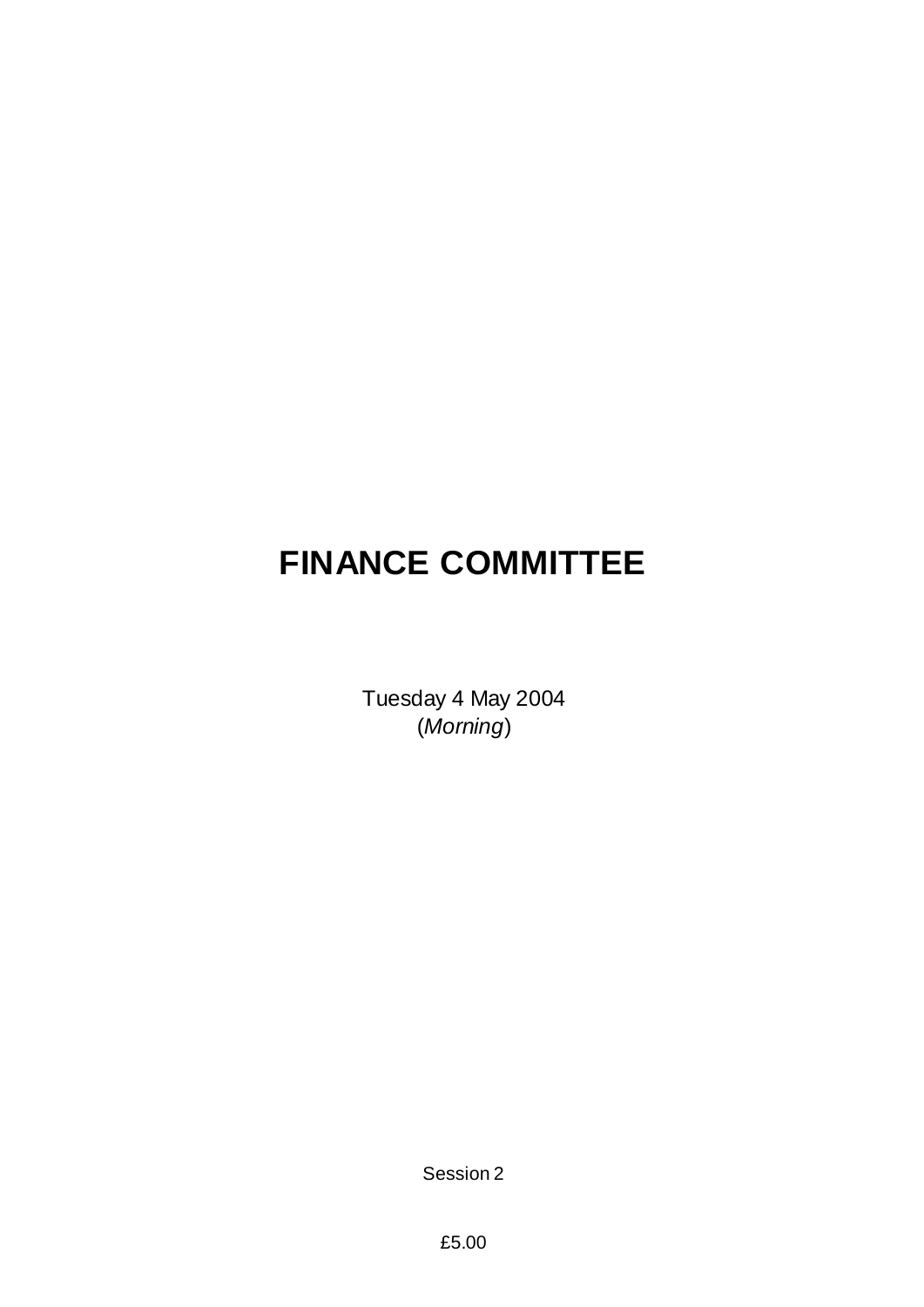Parliamentary copyright. Scottish Parliamentary Corporate Body 2004.

Applications for reproduction should be made in writing to the Licensing Division, Her Majesty's Stationery Office, St Clements House, 2-16 Colegate, Norwich NR3 1BQ Fax 01603 723000, which is administering the copyright on behalf of the Scottish Parliamentary Corporate Body.

Produced and published in Scotland on behalf of the Scottish Parliamentary Corporate Body by The Stationery Office Ltd.

Her Majesty's Stationery Office is independent of and separate from the company now trading as The Stationery Office Ltd, which is responsible for printing and publishing Scottish Parliamentary Corporate Body publications.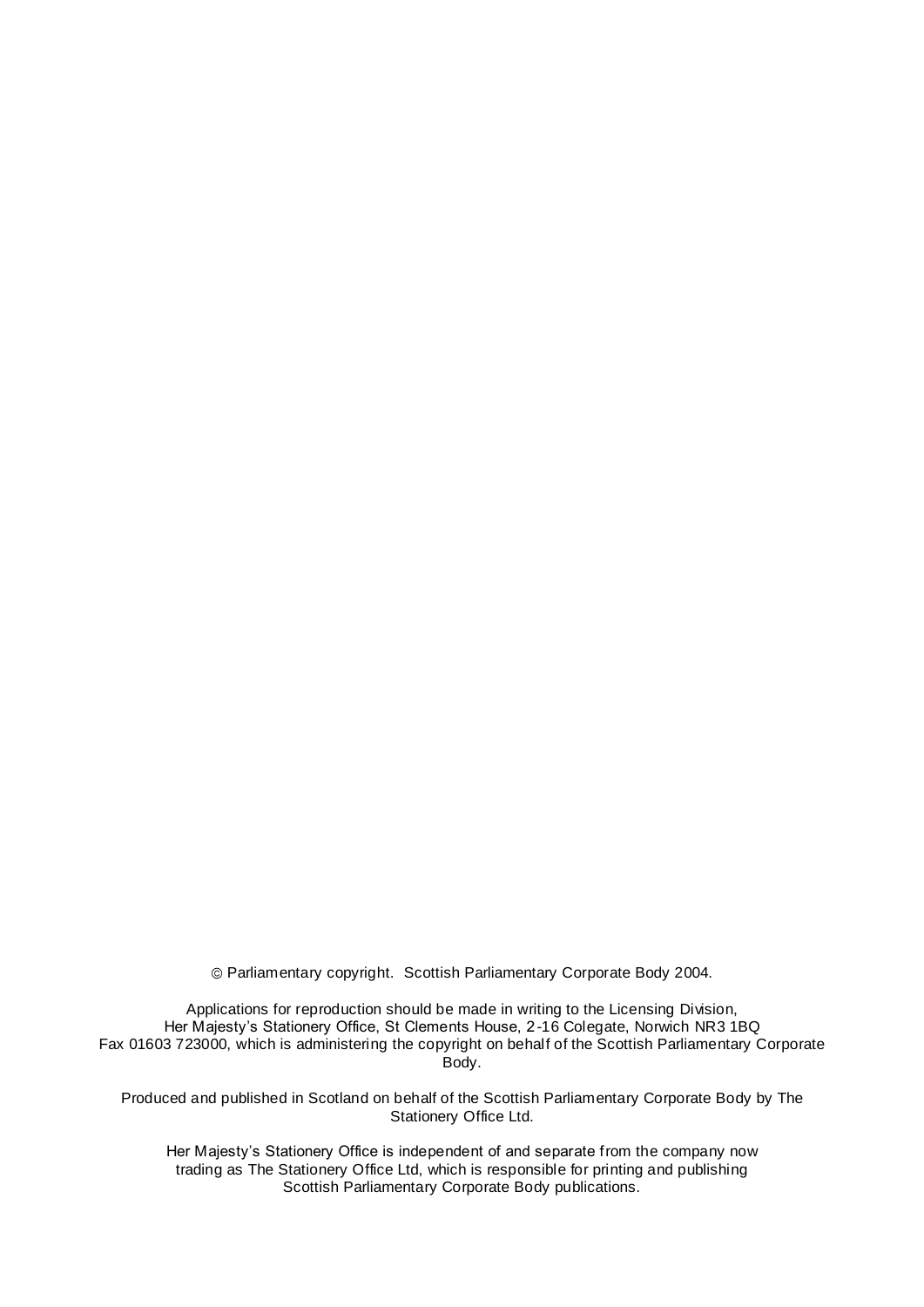# **CONTENTS**

### **Tuesday 4 May 2004**

**Col.**

### **FINANCE COMMITTEE**

**14th Meeting 2004, Session 2**

### **CONVENER**

\*Des McNulty (Clydebank and Milngavie) (Lab)

### **DEPU TY CONVENER**

\*Fergus Ew ing (Inverness East, Nairn and Lochaber) (SNP)

### **COMMI TTEE MEMBERS**

\*Ms Wendy Alexander (Paisley North) (Lab) \*Mr Ted Brocklebank (Mid Scotland and Fife) (Con) \*Kate Maclean (Dundee West) (Lab) \*Jim Mather (Highlands and Islands) (SNP) \*Dr Elaine Murray (Dumfries) (Lab) \*Jeremy Purvis (Tw eeddale, Ettrick and Lauderdale) (LD) \*John Sw inburne (Central Scotland) (SSCUP)

#### **COMMI TTEE SUBSTITU TES**

Mr Adam Ingram (South of Scotland) (SNP) Gordon Jackson (Glasgow Govan) (Lab) David Mundell (South of Scotland) (Con) Iain Smith (North East Fife) (LD)

\*attended

### **THE FOLLOWING GAVE EVIDENCE:**

Andrew Goudie (Scottish Executive Office of the Permanent Secretary) Professor David Heald (University of Sheffield) Professor Irvine Lapsley (University of Edinburgh) Liz Lew is (Scottish Executive Office of the Permanent Secretary) Paul Rhodes (Scottish Executive Office of the Permanent Secretary) Tavish Scott (Deputy Minister for Finance and Public Services)

**CLERK TO THE COMMITTEE** Susan Duffy **SENIOR ASSISTAN T CLERK** Terry Shevlin **ASSISTAN T CLERK** Emma Berry

**LOC ATION** Committee Room 2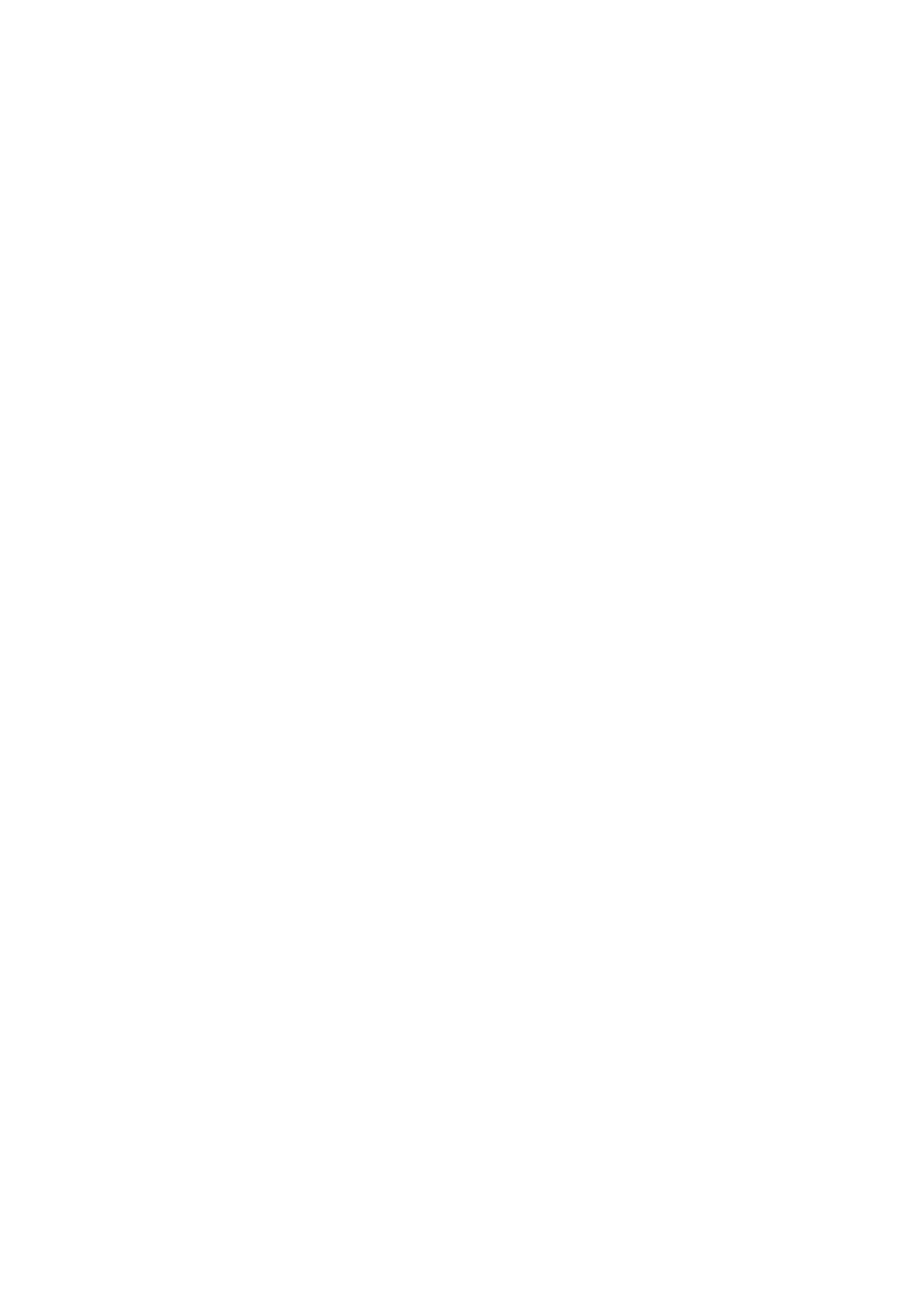# **Scottish Parliament**

### **Finance Committee**

*Tuesday 4 May 2004*

(*Morning*)

[THE CONV ENER *opened the meeting at 10:02*]

# **Public Sector Jobs Relocation Inquiry**

**The Convener (Des McNulty):** Good morning. I welcome members, the press and the public to the 14<sup>th</sup> meeting of the Finance Committee in 2004. I remind members to switch off all pagers and mobile phones. Wendy Alexander is away for a while, but will be joining us later.

The first item on our agenda is our inquiry into the relocation of public sector jobs. We have with us Tavish Scott, the Deputy Minister for Finance and Public Services. With him are Scottish Executive officials Paul Rhodes, who is head of facilities and estates services, and Michael Garden, who is head of the corporate responsibility unit.

As I am sure the minister is aware, various committee members went on case study visits. We discussed the issues arising from those visits at our meeting on 20 April. We also set up an online questionnaire in March to gather public sector staff's views on relocation. Committee members have a copy of the analysis of the responses to that questionnaire. We also have a copy of a written submission from Highlands and Islands Enterprise. I ask the minister to make an opening statement.

**The Deputy Minister for Finance and Public Services (Tavish Scott):** I do not have any planned remarks. I am conscious of the work that the committee is doing on the matter and have read the *Official Reports* of its deliberations with keen interest. I look forward to being of any assistance that I can be.

**Mr Ted Brocklebank (Mid Scotland and Fife) (Con):** As the convener has said, we went to various places—Ireland and all kinds of exotic places. I went to Galashiels, which was interesting.

**Jeremy Purvis (Tweeddale, Ettrick and Lauderdale) (LD):** I feel that I ought to raise a point of order on that.

**Mr Brocklebank:** From our visit to the Scottish Public Pensions Agency in Galashiels, we discovered that, although 200-odd jobs were relocated, only seven people had physically moved from Edinburgh down to Galashiels. What is the purpose of relocation? Is it to move people out of Edinburgh to the remoter regions or is it to bring jobs to those regions? What is the essential policy?

**Tavish Scott:** The policy, as we have discussed before, creates a number of opportunities in locations such as the exotic town of Galashiels, including having an organisation's brass plate in the town. That is an important point, about which there is considerable evidence—we received representations from towns and other places in Scotland that would like organisations to be relocated to and headquartered in their localities because of the kudos that that would bring. The brass plate on the wall and the headed notepaper help the growth and development of an area as part of a wider strategy that the local authority and the local enterprise company will implement, as is happening in every part of Scotland.

I accept your point on posts, but the economic spin-off and spin-out effects of the relocation to Galashiels are clear. I am dredging my memory for the Scottish Enterprise Borders report that indicates that, but I am sure that it was brought to the committee's attention. The discussions that I had with Ralph Garden when I was at the SPPA last summer were clear about those wider benefits. All the aspects that I mentioned can come together in the benefits that relocation can bring to Galashiels.

**Mr Brocklebank:** I am not denying that at all; I am trying to get at what the policy is and I am not sure that you have answered the question. Is the policy to take jobs out of Edinburgh and disperse Edinburgh people out into the regions or is it to attract jobs to the remoter regions that require them?

**Tavish Scott:** You know what the policy is because we have been over it a number of times before, particularly back in January, when we considered the matter in a lot of detail. The policy of relocation is to disperse civil service jobs around Scotland so that every part of Scotland can benefit from devolution. That was stated in 1999.

**Mr Brocklebank:** So jobs, rather than people, are dispersed.

**Tavish Scott:** It follows that the jobs that go with the relocation of organisations or parts of an organisation are important to the parts of Scotland that are chosen. That is the economic boon that comes from the policy.

**Mr Brocklebank:** Will you tell us how many new jobs—relocated posts that have not been filled by previous incumbents or others who currently work in the civil service or public sector—have arisen as a result of relocation?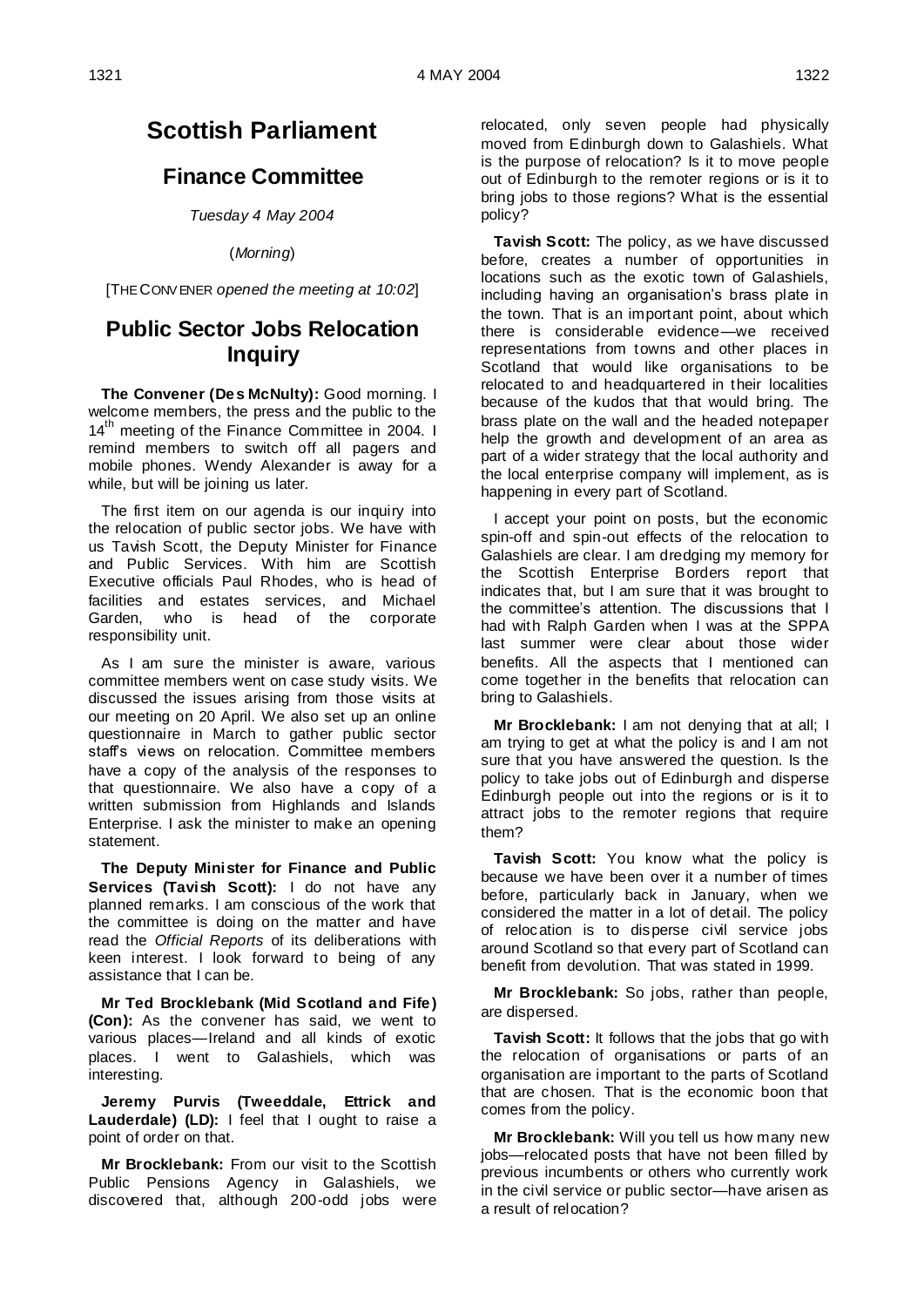**Tavish Scott:** I am not sure what you define as a new job in that sense.

**Kate Maclean (Dundee West) (Lab):** A job that is new to the area.

**Mr Brocklebank:** Yes. I can tell you about Galashiels, but can you tell us how the policy has panned out overall?

**Tavish Scott:** I cannot tell you off the top of my head that X new jobs were created. However, over the five years of the relocation policy, 1,800 jobs have moved from where they were previously to other parts of Scotland. That is the direct jobs change over the period.

**Mr Brocklebank:** The Executive has stated that most weight is given to socioeconomic factors when deciding to which area an organisation should relocate. Will you be more specific on the particular socioeconomic indicators that are taken into consideration and how they are weighted?

**Tavish Scott:** That is a point on which the committee has been highly critical of us. It has pointed out in previous evidence-taking sessions that the approach to that is not consistent. As I have said before on the record, I have a lot of sympathy with that point. I am trying to bring consistency to the process and I would welcome the committee's thoughts on that.

The socioeconomic weighting in the relocation policy varies according to—dare I say it—which consultant is being used by the organisation that is going through the process. I do not find that satisfactory and I want the process to be tightened up so that it is much more transparent. I want it to be abundantly clear which criteria have been used so that not only the committee, but members of staff in organisations that are relocating and everyone who has an interest in the policy can be clear about what is happening and which determining factors are used in coming to a decision or presenting a business case for change to ministers. There is a lot to be done on that, but I do not think that I am saying anything that I have not said before on that point.

**Kate Maclean:** Would it be possible to provide us with a written answer to Ted Brocklebank's second question, which was about the number of new jobs that have been created in different areas—because people have chosen to stay in Edinburgh or Glasgow—rather than about the number of posts that have been moved? After all, I understood that the aim of the policy—apart from giving areas the kudos of having civil service jobs based there—was to provide employment in areas of higher unemployment and greater social deprivation.

**Tavish Scott:** I am quite happy to provide that information.

**The Convener:** It would also be interesting to find out how many people have relocated from Edinburgh to somewhere else.

**Tavish Scott:** You will forgive me for not knowing that figure off the top of my head, but we will provide it.

**Dr Elaine Murray (Dumfries) (Lab):** Minister, you said that about 1,800 jobs have moved in the past five years. What is the scale of future relocation likely to be? How many organisations are likely to be relocated and how many posts are likely to be transferred in future?

**Tavish Scott:** Mike Garden or Paul Rhodes will pick out the figure and list the specific bodies. However, I should point out that, in January, we published in response to a parliamentary question a list of the bodies and the respective numbers of individuals in them. Obviously, the situation moves on not so much because policy evolves, but because of the trigger points for organisations.

**Paul Rhodes (Scottish Executive Office of the Permanent Secretary):** I think that a relocation review has been announced for another 1,800 people, but no decision has been taken as yet.

**Dr Murray:** What is the timescale for that review?

**Paul Rhodes:** Many of the relocations will be decided this year. The largest review, on the Registers of Scotland, will be completed by the end of the year.

**Dr Murray:** You said that relocation policy is dependent on a trigger such as a lease break or the creation of a new organisation or agency. Would changing the triggers significantly alter the number of posts that might be relocated?

**Tavish Scott:** Do you mean changing the existing trigger mechanism?

**Dr Murray:** Yes.

**Tavish Scott:** If the Executive changed the policy—which is what changing the triggers would mean—that would undoubtedly have an impact on implementation. However, we are where we are on this matter.

**Dr Murray:** I was one of the members who were lucky enough to visit Ireland to find out about the Irish relocation policy. The Irish have a fairly ambitious target of relocating more than 10,000 jobs in three years and I was impressed by the fact that their relocation strategy was guided by a regeneration strategy. Earlier, you talked about the benefits of relocation. The Irish were looking strategically at specific areas to which jobs needed to be dispersed and how relocation could support those areas' economies. Would an approach in which the Executive's job relocation strategy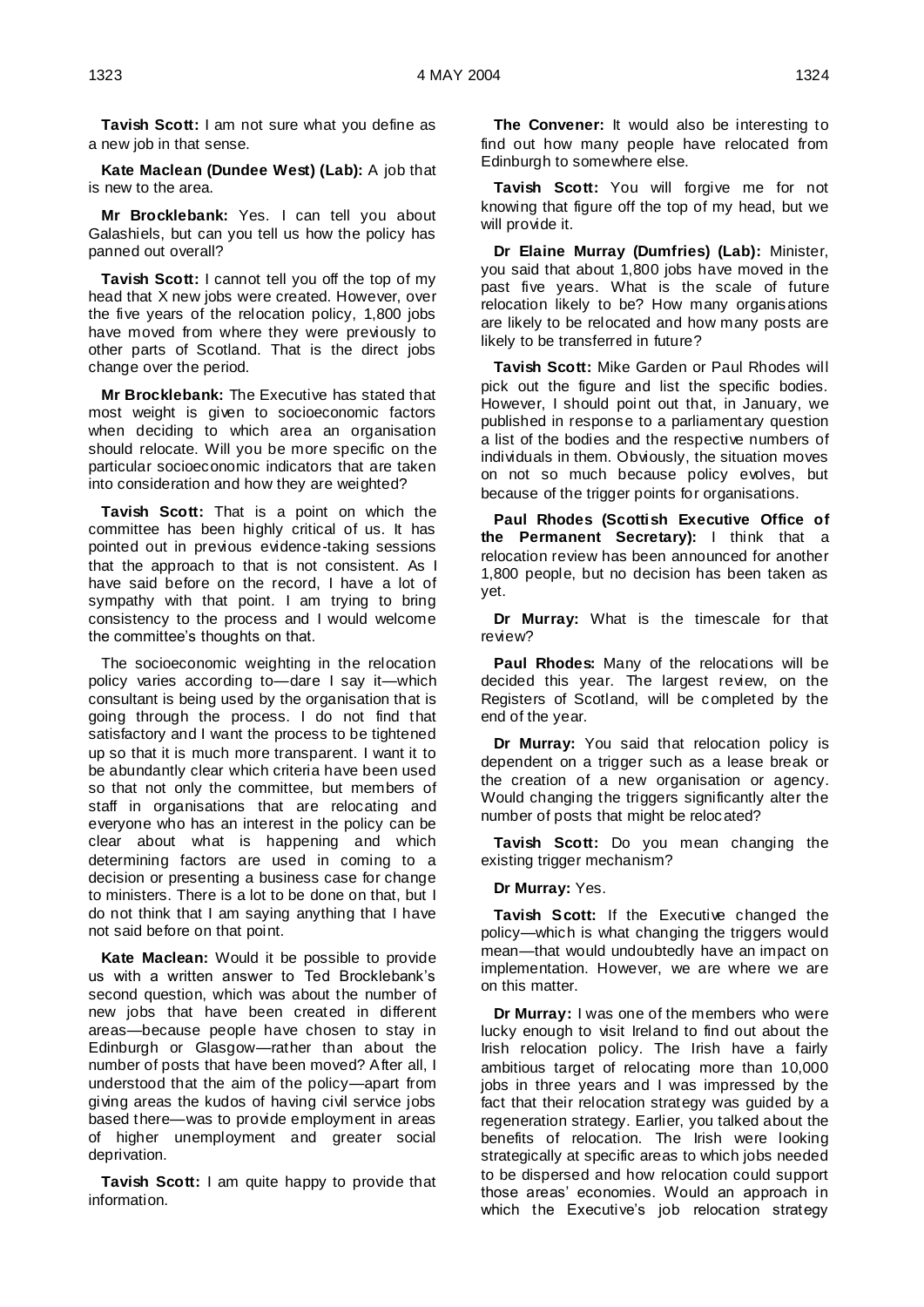mirrored a regeneration strategy for the regions of Scotland have some merit?

**Tavish Scott:** You will forgive me for not making policy on the hoof. Much as I might be tempted to do so, that would be dangerous.

You are quite right. What you describe would be a fundamental change to our approach up to now. However, the Irish policy is not without its difficulties. I read with interest the case study and the *Official Report* of the members' discussions about Ireland. It is a little flippant simply to say that there are considerable differences between the two policies, but I found it interesting that the Irish civil servants and others whom you and Fergus Ewing met pointed out that their policy evolved over time. They did not suddenly decide to relocate 10,000 posts. Instead, they learned from what they had done in the past. That said, we are always looking at how our relocation policy meets the Executive's wider objectives with regard to the country's economic needs.

### 10:15

**Dr Murray:** I suppose that that is a benefit of tying the policy into a regeneration strategy. You have said that you would like the process to be more transparent and consistent. If people understood how the decisions were made, surely that would enable more consistency in decision making to be achieved.

My final question concerns the balance between the benefits that accrue to the area to which the jobs are being relocated and the possible detriment to Edinburgh and to those who live and work in the city who are unable to relocate to the other areas. Does the need to achieve such a balance form part of the thinking when decisions are made? Are those factors weighed up?

**Tavish Scott:** We try to achieve a balance. One example is that, at the tail-end of last year, just before Christmas, the Executive chose not to relocate VisitScotland lock, stock and barrel. That shows that, contrary to public myth, we think through the consequences for an organisation in a business sense and the consequences for the staff and for Edinburgh in the wider sense. I believe that that example illustrates the breadth of thinking in how we take those decisions.

I am sure that both you and I have thought through the issue in the past. It is demonstrably the case that, if we were simply to base our consideration on one aspect of the policy—in other words, what we hear from the organisations about the staff's views—and to make that the driving force or the overriding priority of the policy, we would have no relocation at all. By definition, a relocation policy is difficult for the individuals and the extended families of those concerned. I would

not want to disguise that for a minute; it is the uncomfortable aspect of relocation, in which I take no pride or pleasure. However, we either have relocation or we do not. There are implications of developing the policy for Government and, more important in this context, for the people who are affected.

**The Convener:** Obviously, the relocation of Scottish Executive jobs and jobs in nondepartmental public bodies for which the Scottish Executive is responsible exist alongside the relocation or potential relocation of jobs from the south-east of England in the context of the United Kingdom Government's relocation strategy. As we heard in evidence, Edinburgh and perhaps Glasgow, for example, were seen as desirable places for the relocation of UK jobs. Is it possible to argue for the relocation of one set of jobs out of Edinburgh and, at the same time, to argue that other kinds of jobs should be relocated from other parts of the UK to Edinburgh and Glasgow? Clearly, the object is to maximise the Scottish return on those UK job relocations. Is there an issue about how the two arguments are balanced?

**Tavish Scott:** I do not think that there is anything inconsistent in wanting the civil service jobs that are to be relocated out of London and the south-east of England to come to Scotland. I will be delighted if the business case arguments that the Lyons review and the wider system in London are making mean that the chosen location for those jobs is Edinburgh and Glasgow. I imagine that the Parliament would also be pleased about that kind of relocation. At the same time, if there is to be a balance, the relocation of those jobs would allow it to be achieved. In some ways, that would allow us to deal with the pressures that Elaine Murray mentioned in relation to Edinburgh.

To some extent, that mirrors the points made in the Highlands and Islands Enterprise paper that the committee kindly provided us with, which points out that relocations into Inverness or the Highlands and Islands allow Highland Council or Highlands and Islands Enterprise to be clearer about the decentralisation of their functions out into and around the Highlands and Islands. It shows the parallel that we can achieve in Scotland in addition to seeking to attract jobs into Edinburgh and Glasgow in the case of UK job relocations.

**The Convener:** One thing that angered me about the HIE paper was the idea that there was a perfect right to relocate jobs from the central belt to other parts of Scotland. Given that Glasgow and the Clydeside conurbation have the highest concentrations of unemployment and social deprivation in Scotland, it seems inconsistent with the policy to bracket together the west coast with Edinburgh, where the economic circumstances are different. It is also inconsistent to have a policy of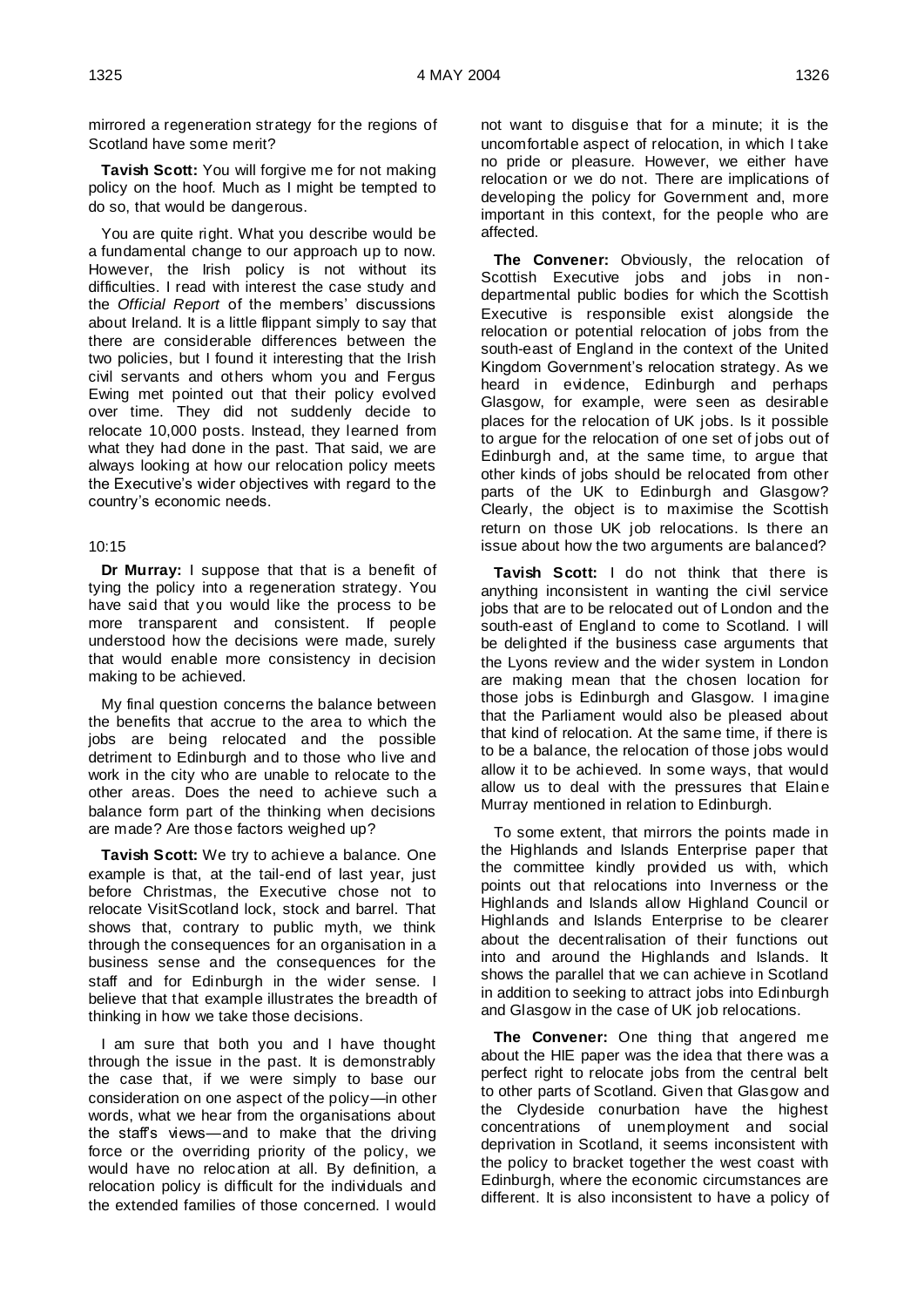stripping jobs from Glasgow and moving them to a place with much lower unemployment, such as Inverness. What are your comments on that?

**Tavish Scott:** That illustrates that the situation is not black and white and that it is not easy to implement the policy. You ask a fundamental question about the policy—whether it is simply about aligning the relocation decision with socioeconomic circumstances. We give the socioeconomic circumstances only 50 per cent weighting as opposed to 100 per cent, which might be the logical extension of your line of argument. We balance that with other issues that we have to consider, such as the business efficiency of an organisation. I argue strongly that we have made some progress in the past year in relation to particular organisations in west central Scotland, including Ayrshire, Inverclyde, Paisley and South Lanarkshire. It could be said that progress has been made in relocating jobs, on the basis of the socioeconomic statistics indicators, to areas where unemployment is as you describe it.

**The Convener:** I want to be assured that Glasgow would not be disadvantaged. Glasgow has not quite the highest—it has the third highest—concentration of unemployment in Scotland. I am sure that people from Dundee would make a similar argument in relation to Dundee. The object of relocating jobs is not to spread jobs to new places; it is to focus job relocations where need is greatest. The balance between that and the business efficiency of the organisation is to be taken into account. In that context, any policy that treated Glasgow in the same way as Edinburgh would seem unreasonable.

**Tavish Scott:** Our policy does not do that, as you know—the presumption relates to lease breaks and new organisations in Edinburgh. Another factor to consider is that the Scottish Executive Enterprise, Transport and Lifelong Learning Department relocated to Glasgow in 1999. The Minister for Tourism, Culture and Sport has already made an announcement about a body in his portfolio with which he is proceeding. That illustrates our understanding of the issues that you have raised.

**The Convener:** If you look at the rules that govern the transfer of organisations, you will find a trigger that treats Glasgow and Edinburgh similarly. That information has crossed my desk recently. There might be some need to clarify that issue.

**John Swinburne (Central Scotland) (SSCUP):**  Are you quite happy that we are going about implementing the policy in the right way, minister? At our meeting on 20 April, I mentioned to Andy Kerr that the south-east of the UK is totally overheated. What positive steps are you taking to

move jobs from the south-east of England to Scotland? The United Kingdom Atomic Energy Authority is moving jobs down south from East Kilbride, where I come from. Have you no control over such movements and, if not, are you failing in your objectives?

**Tavish Scott:** Scottish Trade International has responsibility for implementing the Lyons review in the context of relocations north of the border because that is its task in life and it has the skills set to do it, although we play our role, too—STI is our agency after all.

My understanding is that the Department for International Development is progressing with further relocation into East Kilbride and that the Health and Safety Executive is also looking at Scotland in conjunction with some location opportunities in England. We need to recognise the competitive nature of the marketplace. In the same way as many towns, cities and other areas throughout Scotland are working hard to attract relocations from Edinburgh, other parts of the United Kingdom are working hard to attract any relocations that emerge from decisions that are taken in Westminster in the context of the Lyons review.

On the UKAEA, just as there have been campaigns down the years to retain organisations and headquarters in Scotland, I have no doubt that similar representations were made by the appropriate department to retain that body. However, we can certainly check the detail of that and provide a more considered answer.

**Jim Mather (Highlands and Islands) (SNP):** I am interested in your earlier comments about the key drivers. Will the reading that you are doing and the process in which you are involved clarify the key drivers that the Scottish Executive believes should drive relocation policy?

**Tavish Scott:** As I said at the outset, we will be genuinely interested in the committee's findings on relocation policy. I do not claim to have all the answers, but from my reading of the *Official Report* I think that the committee has also found that the issue is not black and white. Relocation policy is not straightforward; it is a tricky issue and some stark choices must be made about how the policy is taken forward.

I am certainly determined to ensure that we have more clarity and consistency on the indicators that we use. I was interested to note the point that the convener made about the use of consultants. All those points will be genuinely useful for us as we examine closely the policy's operation and consider how it can be improved.

**Jim Mather:** As we accumulate data and as the debate surrounding the interchanges moves forward, would there be merit in Scotland adopting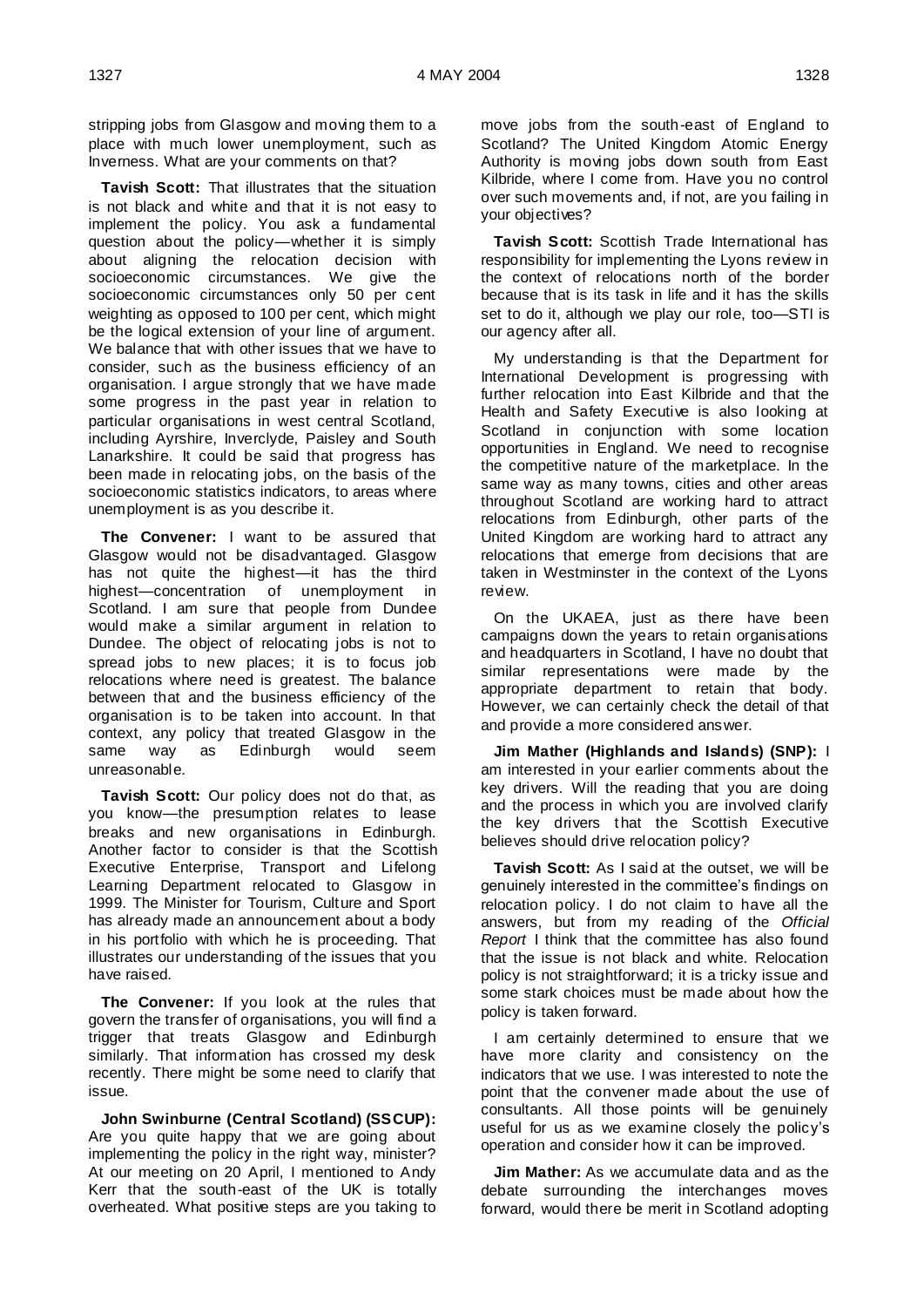an overarching national spatial strategy similar to the one that has evolved in Ireland?

**Tavish Scott:** I am not convinced about the value of such a strategy, which would represent a large and significant exercise. That is not to say that there would be no place for it if we were to decide to consider economic drivers area by area and—dare I say it—constituency by constituency. Undoubtedly, such a strategy would involve a lot of small-"p" politics that would drag in every department of Government. There is, I repeat, at least an intellectual argument that it would be entirely fair for any Administration to promote such a strategy, but that would be quite a move from where we are now and it would take a considerable amount of time. I suspect that relocation would be a small part of the entire exercise if the Executive were to choose to go down that road. We would need to be very convinced before following that route.

In addition, I simply make the observation that, from my reading of the Irish situation when I was there a couple of years ago, the strategy involves quite a lot of big-"P" politics as well. As I recall, the Opposition parties had some criticisms—heaven help us—about the places to which the Government had decided to relocate departments. The process is very political.

**Jim Mather:** However, the Irish policy seems to have been carried out in a broad and relatively objective way. The Irish Government is at least trying to overcome the tendency that we can describe by the word "agglomeration". It has tried to overcome the gravitational pull of the centre. Given that Scotland is facing an 8 per cent reduction in the number of economically active people, I suspect that, in the context of growth in Edinburgh, Glasgow, Inverness, Aberdeen and Dundee, there could be a dramatic impact on some of our remote and rural areas.

Across the water, Ireland has a relocation mechanism that involves no compulsory redundancies, because the staff transfer on a voluntary basis. That provides clear-cut benefits: it helps staff motivation and eases the pressures on the public purse, because it does not involve paying relocation expenses. That seems to be an example that would be worth following. Perhaps Ireland also provides other examples with which we could compare ourselves and from which we could cherry pick solutions to address our problems. Perhaps we need to learn from the expertise that others have evolved.

### 10:30

**Tavish Scott:** I would never rule out considering other options or other countries' experiences. I have two observations on Mr Mather's point. First,

I take the point that the sparsely populated areas of Scotland face a gravitational pull. To some extent, if not to a great extent, that is why I believe that the small units initiative is so important. As we have discussed before, five, 10 or 15 jobs can be important in such locations. I tend to feel frustrated by how quickly that initiative is being rolled out, or not, as the case may be—I would like to see it move.

Secondly, correct me if I picked this up wrongly, but from reading the case study and the *Official Report* of the discussion on it, some of the arguments about Ireland's ability to relocate large numbers of people appeared to relate to the fact that many people were happy to relocate to Dundalk or wherever because they had family ties there. It would be an interesting study to find out whether that would be the case in Edinburgh. The decision to sell a well-appointed and therefore pretty expensive house in Dublin to go back to the family croft, as I might put it, given that I come from the Highlands and Islands, is perhaps not what would happen in Scotland, but I am happy to be corrected on that.

**Jim Mather:** The impact might be softened somewhat if people were taking their Edinburgh salaries back with them.

The scale of the Irish job relocation is remarkable: the most recent announcement was on the relocation of 10,300 jobs. We have heard that jobs may be coming from the south to Edinburgh. As a back-to-back exercise, is it not worth thinking about emulating that, even just to create space and avoid additional overheating of the Edinburgh economy, through a policy that frees up residential and commercial property and therefore allows relocation from London to Edinburgh?

**Tavish Scott:** The property people in Edinburgh tell me that, as a glance at the commercial property pages of our national press would suggest, at present, the Edinburgh market is a little looser than it was two or three years ago. I suspect that there are issues of which we at least need to be aware. My answer is similar to one that I gave the convener earlier: I do not think that there is an inconsistency between being proactive in seeking to attract to relocations to Scotland from the Westminster system in the wider sense—if that happens to be to Edinburgh, so be it—while at the same time making progress on relocation within Scotland. Those two aims can sit perfectly well together.

**Jim Mather:** In the absence of a volunteerbased scheme, how can compulsory redundancies be avoided in public sector bodies in which staff have no right of transfer and do not wish to relocate?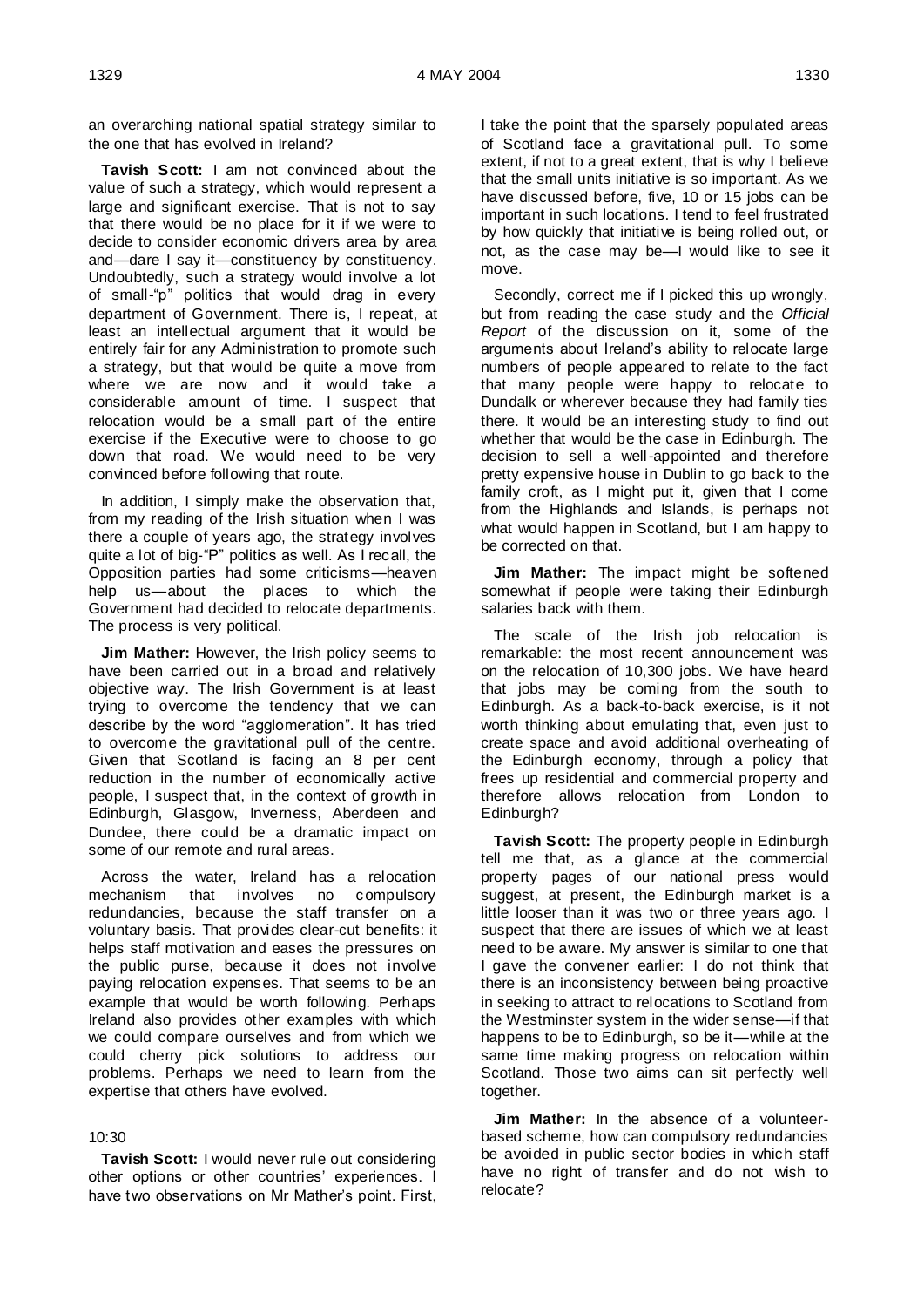**Tavish Scott:** We have not had compulsory redundancies so far, but I accept that the position may change, although I hope that it does not. We have not developed proposals for that, but we would be happy to consider any firm recommendation that the committee made on the subject.

**The Convener:** In the context of current projections, have you made contingency plans for how you might handle compulsory redundancies if they arise?

**Tavish Scott:** As I say, we do not have any such plans at present. It would be for individual sponsoring departments to consider the issue when bodies are being taken through the review and relocation process. The redundancy issue has not been brought to my attention yet.

**The Convener:** So there is no financial projection of how much compulsory redundancies might cost and no provision has been made for them.

**Tavish Scott:** No, not in terms of general policy. Those are matters for individual bodies and sponsoring departments to take into account when carrying out relocation exercises.

**The Convener:** So if departments anticipated that compulsory redundancies were likely as a result of their policy decisions, they would have to include provision for that in the costs of relocation.

**Tavish Scott:** They would have to make that assessment and put that into the proverbial melting pot when making the business case argument to ministerial colleagues, but such a situation has not arisen yet.

**Fergus Ewing (Inverness East, Nairn and Lochaber) (SNP):** Dr Elaine Murray covered the first point that I wanted to raise—namely, that in any national strategy on relocation or decentralisation, we should seek to pass on the benefit of public sector jobs to those parts of Scotland that are less well off. That is a first principle, and it was set out in the conclusions that you read in paragraphs 51 to 54 of the paper on Ireland.

I want to touch on the other main feature—if I can term it thus—of the Irish model of such a policy. I think that you accept that I am not suggesting that we should replicate the Irish policy here. That would be wrong-headed and impossible anyway, but we are looking at the principles. The second principle is that the Irish seek volunteers rather than conscripts. Is not that a better approach?

**Tavish Scott:** I accept Mr Ewing's point that not everything is perfect in any system, including the Irish system. That is where the Irish are at the moment; it is not the system that we have at the

moment. To adopt such an approach would be to make a fundamental change to the way in which we carry out relocation policy. The issue is a little like the point raised in the earlier discussion with Elaine Murray. My concern is to take forward relocation. I do not expect it to be universally popular among the staff who are confronted with what are, after all, big lifestyle decisions about their futures. I appreciate totally that those are extremely difficult circumstances. I suspect that, if we were to have a voluntary policy in Scotland, relocation policy would not go anywhere.

**Fergus Ewing:** I think that there are at least three advantages in applying the voluntary principle. First, it is less expensive, because you do not run into compulsory redundancy. I think that it was Mr Wyse, an Irish civil servant who, when asked whether there had been a single example of compulsory redundancy in Ireland since 1987 when the policy was introduced and since when nearly 4,000 jobs have been relocated—said that there had been not one compulsory redundancy of which he was aware.

The second advantage is attitude. Those who volunteer are surely likely to be more enthusiastic about the venture than those who are pressganged. The third advantage is a concomitant and necessary feature of the voluntary principle. Those who do not wish to relocate from Dublin—we might perhaps call them the relocation refugees are entitled to claim asylum, as it were, in another public sector job.

I understand that that would be a major change, but the Parliament, on the first anniversary of its second session, has been criticised for not coming up with radical, ambitious, forward-looking and significant policies and for being a wee bit timid. At least, the Executive has been so criticised. Do you recognise that, if you were to subscribe to the voluntary principle, a concomitant requirement would be that you would have to take steps to equiparate the treatment of public sector workers in quangos, who have lesser rights, and the treatment of those who work in the civil service? An element of equiparation of rights would open up opportunities, so that those who did not wish to relocate could transfer to other public sector jobs.

Finally, do you agree that, unless a relocation and decentralisation policy that applies to Scotland's circumstances was on a fairly large scale, the possibilities for migration to other departments of those who wished to stay in Edinburgh would be slim? The ambitious policy would need to be on a fairly large scale to work; otherwise there would be a diminished pool of opportunities for people in Edinburgh to take up.

**Tavish Scott:** I could accept all Mr Ewing's arguments if that was the route that we chose to embark upon and which the committee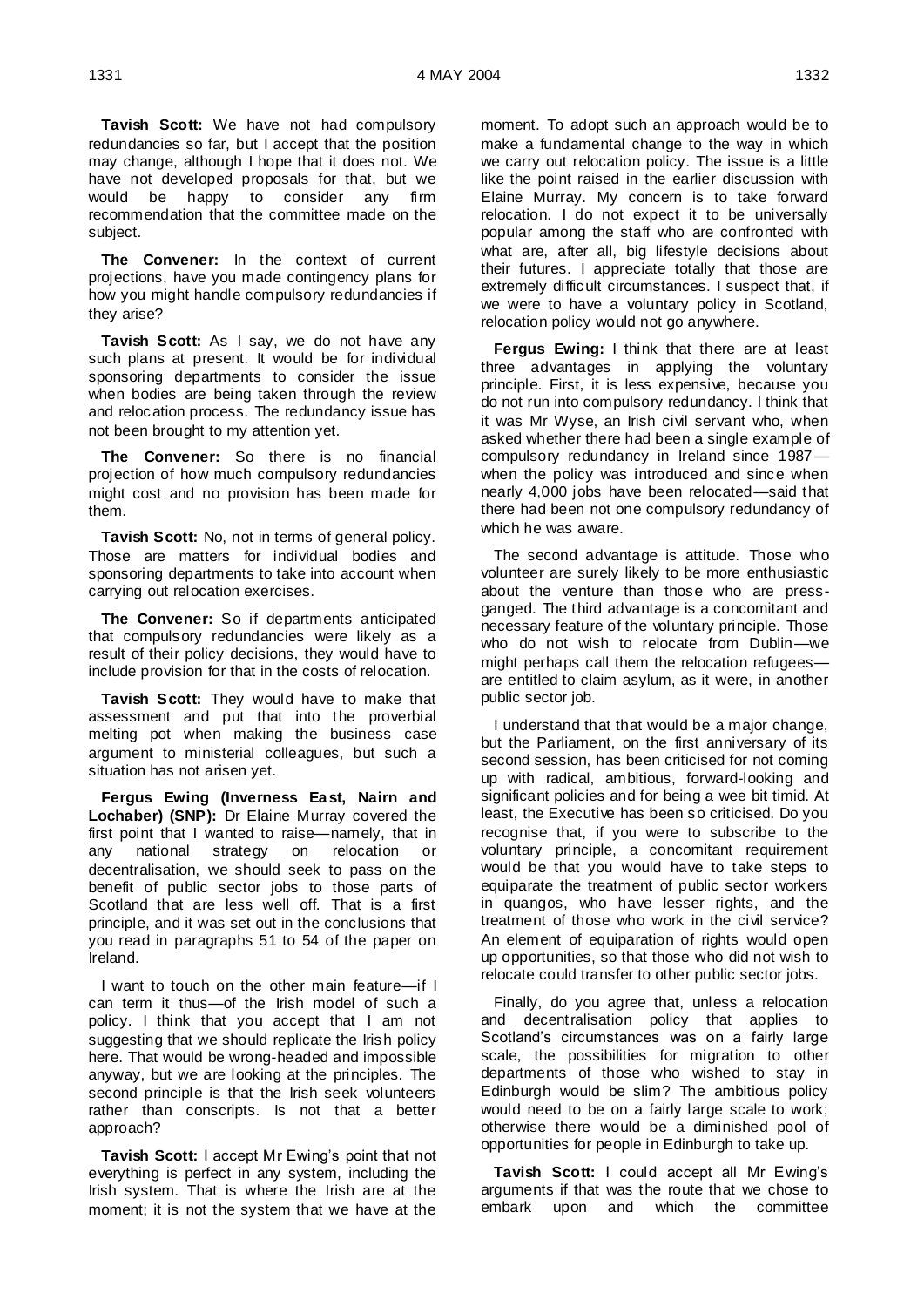recommended—I will be intrigued to see whether the committee chooses to recommend that route. I accept the fact that, were the Executive to move towards or implement a voluntary system, the kind of changes that Mr Ewing describes would be necessary. I take it from the transcripts of the evidence that you gathered in Ireland that such changes would be prerequisite to the success of such a system. I would not argue at all about that. However, timidity is not a word that I associate with relocation policy. It is slightly ironic, in that I usually get accused of the opposite of timidity on this matter, and it is not fair to make that accusation in relation to relocation policy.

On Mr Ewing's final point about the scale of relocation, any member would be ill advised to start plucking figures out of the air in relation to posts and organisations. However, my reading of the Irish situation is that a fundamental change is happening, including the relocation of very senior civil servants to different parts of the country. It is a very different approach from that which is being taken here. Nonetheless, I accept the premise of Mr Ewing's argument if that were the approach that one wished to take.

**Fergus Ewing:** Certainly, no one has accused Charlie McCreew of timidity.

### **Tavish Scott:** Indeed.

**Jeremy Purvis:** I have a supplementary question on that issue and a couple of other questions that are not directly connected, although they lead on from Fergus Ewing's point, which was well made.

I want to get to the heart of where the Executive's priorities lie. Does the Executive believe that the best way forward is to consider the matter on the basis of an appropriate business case that would suit either a Government department or an executive agency—of which there are perhaps more in Scotland than there are in Ireland—and which would suit circumstances, providing a best fit for the area that an agency is going to go to? Effectively, that would mean continuing on an ad hoc basis and ironing out the wrinkles.

Alternatively, would the Executive prefer a spatial strategy approach? That would mean the consolidation of the indicators—such as socioeconomic indicators, which we have been discussing in the committee and on which you will know my view—of the projected change in population over the next 10 years, of population density, of the Scottish indication of multiple deprivation, of average weekly earnings, of the benefit claimant count, of unemployment and of the proportion of employment in the public sector. The population of my constituency goes up and down and up and down and up and down—there is no consistency at all. A spatial strategy would have to create a set view of where the need in Scotland was—which, incidentally, may not be consistent with what the European Commission says in relation to structural funds.

Which of those approaches do you, as the Deputy Minister for Finance and Public Services, believe would ensure that our civil service and the public services that our constituents receive were best protected?

**Tavish Scott:** The relocation policy strongly favours an approach whereby the trigger for relocation arises either from new organisations coming forward or from lease breaks taking place. I am not in a position to start changing policy by deciding that the spatial approach that the committee has discussed is appropriate for Scotland. I strongly believe that the manner in which we currently produce policy is appropriate to our need. It is also important in the context of the improvements that we can make in relation to points that the committee has made previously for example, on the consistency of information, data and indicators. That method of policy production enables us to refine and steadily improve our approach.

I believe firmly that it would be a root-andbranch change to move to a spatial management regime based on regeneration. That would be a considerable exercise and would, by definition, create a lot of uncertainty throughout every organisation and department of Government until it was clear where the exercise finished. I suspect that the Irish example illustrates that. I am not advocating a change to our current approach; I am strongly advocating that we continue to work on tidying up elements that we have not got right at the moment. In that respect, we will consider what the committee says; however, a fundamental change in policy, such as the choice that Mr Purvis has described, is not on our radar screen.

### 10:45

**Jeremy Purvis:** In passing, I noticed in the 2002 annual business inquiry that Shetland had the lowest proportion of employment in the public sector—I am sure that that has not escaped your notice.

Earlier, you mentioned the importance of the brass plaque and the kudos that can be generated by relocation. Do you know how much that kudos has cost the public purse? Are you keeping a running total?

**Tavish Scott:** We would need to write to the committee about that. If Mr Purvis means the cost of relocation, the committee is familiar with the manner in which relocations are done—they are done on an economic basis and on the basis of statistical analysis and the economic cases that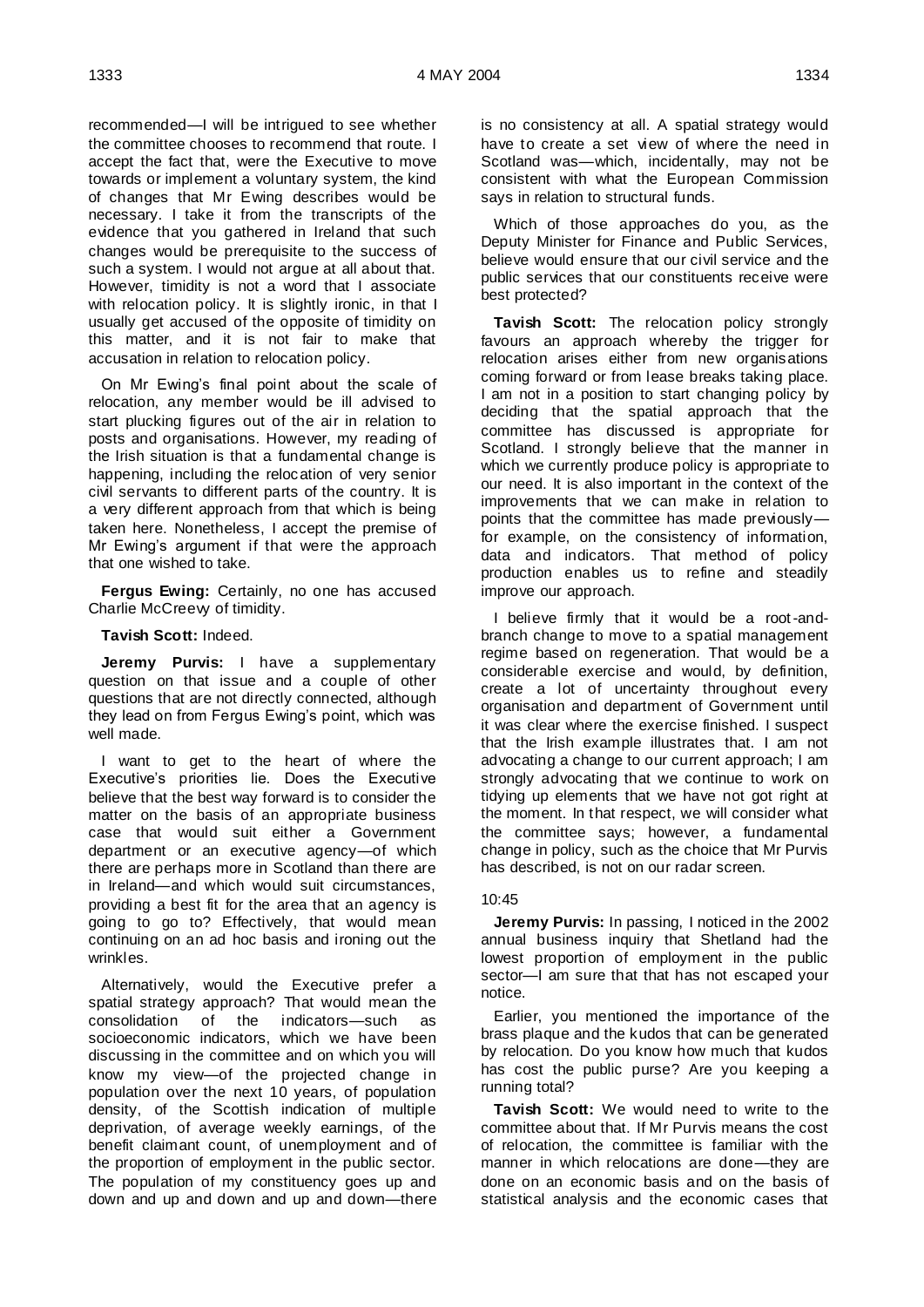are put together. Certainly, I cannot provide such information off the top of my head, but we would be happy to write to the committee with details on costings, if that would be helpful.

However, there is a difference between a pure budget line and the wider impact of relocation, which is obviously sometimes more difficult to quantify. Earlier, I discussed brass plaques with Mr Brocklebank. Brass plaques are a difficult concept on which to put a monetary figure, although Scottish Borders Enterprise has sought to do exactly that. If I may put it this way, the independent audit of how we do such things—that is, through local authorities and local enterprise companies bringing together information—may be a more useful check on what is happening.

**Jeremy Purvis:** Yesterday, I spoke to a local business that is relocating many of its staff. If a business is moving and there is a clear indication of how much relocation will cost—whether in respect of relocation costs for individual staff or capital costs for moving equipment or facilities, or whether there is new build—I would hope that officials would keep a running total. There might be brass plaques, but there might be 24-carat gold plaques in many places, if we were to find out the figures.

There is a serious point. I think that you mentioned Scottish Development International linking with the relocation of civil servants from Whitehall, and said that it is "our agency after all". However, SDI's expertise and systems for linking inward investment to particular, suitable areas seem to be distinctly missing from the process. Instead, each agency seems to hire expensive consultants—we will find out how much that approach will cost in total. Is there a role for the Scottish Enterprise network, which already has links and sophisticated computer systems to do with the labour market, transport issues and all the things that we read that consultants use? You said that you are looking into that matter, which is welcome. Will you widen that consideration to include existing systems and agencies that taxpayers are already paying for?

**Tavish Scott:** I absolutely accept that there should be more clarity in the process—that is what I desire. We want to ensure that organisations that regularly carry out reviews achieve consistency, and although we must give organisations some flexibility, I do not want different consultants to be pulled in who will use different information about each different relocation, as that is exactly the criticism that the committee has made of the process so far, with some justification.

On using existing mechanisms and the Scottish Enterprise network, the network is already heavily involved, as Mr Purvis said, but perhaps it could do more. We want to continue to make progress in that area of work.

**Jeremy Purvis:** I have one more question. Until now, my local experience is that the Scottish Enterprise network has been part of the team that has been put together either to submit a bid or to provide background information as to how a bid would work in practice if it were successful. The network's mechanisms and systems have not been used at a much earlier stage in determining where the best fit is for some agencies. It needs to be brought in. If taxpayers' money is being paid to an agency of Government to provide the information that consultants ask it for, that would seem to be a rather obtuse use of public funds.

**Tavish Scott:** Highlands and Islands Enterprise made a submission to the committee; I do not see a submission from Scottish Enterprise. I simply make that observation.

**Jeremy Purvis:** And, very briefly, I-

**The Convener:** You are running on, Jeremy.

**Jeremy Purvis:** I know, but I read such an interesting document over my wonderful bank holiday weekend: "Civil Service Statistics 2002". The statistics helpfully detail the number of civil service jobs from 1996 to 2002. In 1999, Scottish Office jobs numbered 5,290; the latest figures in the "Civil Service Yearbook" show that Scottish Executive jobs currently number 12,590.

I accept that a figure of 3,600 relocated jobs by the end of this year would be a substantial number—it would be between a quarter and a third of all current Scottish Executive jobs. However, at the same time that quite a lot of jobs are being relocated, there has been an enormous growth in the total number of jobs at the Scottish Executive. You might wish to write to us on this, but could you say where those jobs have been created and state how much as been spent on them by the public purse? It seems a wee bit perverse if you, as a minister, have been getting flak over a relatively small number of jobs in some agencies, while 7,000 new jobs have been created in the Executive and we do not know where they are.

**Tavish Scott:** We need to check the figures that you have cited, as I must confess that I do not recognise them. That book does not sit next to my bedside every night—I have to commend you for your diligence. We will look at the figures and will give the committee a considered, detailed answer. I am aware that, of the number of civil service posts that currently exist in Scotland, the vast majority—70 per cent or so in the public sector in the round—are out and about in every part of Scotland, in health boards and so on. We need to be careful about how we look at the figures, but I will be happy to provide details on them.

**Jeremy Purvis:** It would be interesting to know where those jobs have been created.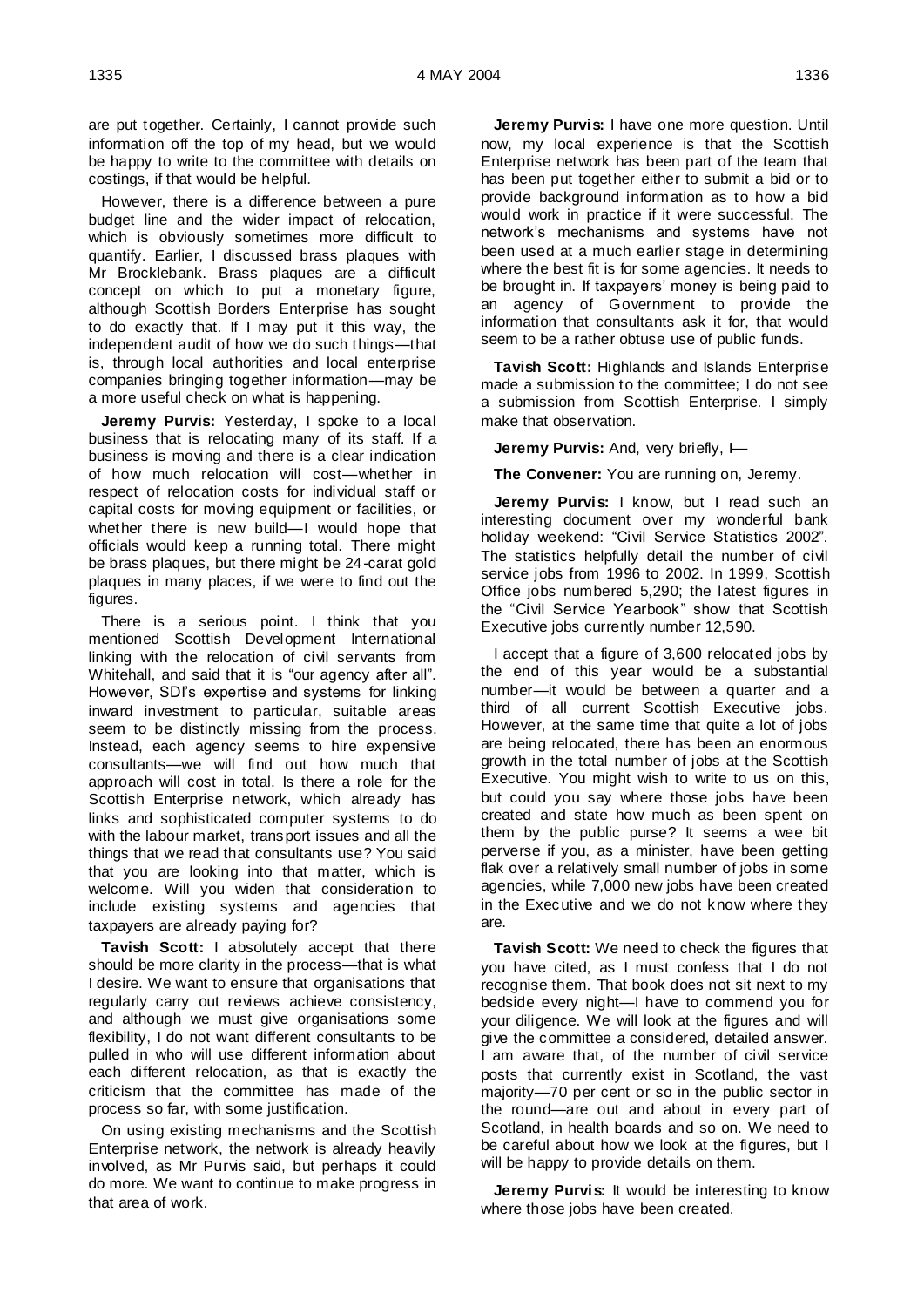**Mr Brocklebank:** Thus far, Fergus Ewing has been uncharacteristically quiet about Scottish Natural Heritage and the Inverness situation; perhaps he is just keeping his powder dry.

My question relates to the online survey that the committee commissioned. Are you at all concerned about the responses? Staff, most of whom had been transferred to Inverness, were asked what they understood were the most relevant factors in the organisation's relocation. Of the 66 people who specified their own reasons, 73 per cent said that the relocation had been for political reasons, whereas 12 per cent said that it was in line with the Executive's relocation policy. Does that perception that the move was a blatant political act worry you?

**The Convener:** I thought that you indicated that you would come in with a question that was supplementary to a previous one.

**Mr Brocklebank:** Sorry about that.

**The Convener:** I thought that we were going to deal with that point differently.

**Mr Brocklebank:** I see—okay.

**The Convener:** Perhaps Kate Maclean could come in—

**Kate Maclean:** I do not mind if the minister wants to answer that question.

**Tavish Scott:** The only way of answering the question would be to say—as I said when I was asked pretty much the same question by Wendy Alexander and Susan Deacon back in January, when we discussed the same issue—that, ultimately, such relocation decisions are political; I do not disguise that in any way. I notice that, if I have got it right, the majority of respondents supported the relocation policy. I do not find it surprising that there is a perception of a political process taking place. That is factually what happens. Ultimately, all these decisions are part of a political decision-making process by Government. Would I like that not to be the perception? I do not think that that would be living in the real world, in relation to either this or any other policy.

I suspect that, no matter how we had dealt with the particular circumstances of Scottish Natural Heritage, that allegation would always have been made. I would put this in the context of the entire spread of relocation policies, Mr Brocklebank: I do not believe that any of our decisions are taken without recourse to a political process in the context of considering a business case.

**Kate Maclean:** In response to Elaine Murray's question, you said that the nature of relocations means that they are difficult and painful. The analysis of the results of the online questionnaire shows that the staff who responded to it share the view that relocations are difficult. Of the respondents, 55 per cent felt that the consultation process in which they were involved was poor, 78 per cent felt that their views did not contribute at all to the decision-making process and only 1 per cent felt that their views had been taken into account in a significant way.

I hope that the relocation policy will continue, even if posts rather than jobs are moved. Dundee has benefited from having the care commission located there, so I accept that there is some kudos attached to having the headquarters of a civil service organisation based in an area. I hope that the policy will continue but, as the years go on, there will be fewer opportunities for people to choose to stay in Edinburgh rather than to be relocated elsewhere. I accept that, at this stage, probably half the responses to the questionnaire were from people who had the opportunity to stay in Edinburgh in a different department but, in future, there will be less opportunity for that, so the consultation process with staff and the taking on board of staff points of view will become even more important.

As Fergus Ewing has said before, it is not possible to have an entirely voluntary system, because people would just choose not to move. Do you have any ideas about how in future staff views could be taken on board to a greater extent and how staff could be made to feel more involved in the consultation process? The survey results are quite worrying as regards staff morale.

**Tavish Scott:** I accept that the difficulties that Kate Maclean mentioned exist. Although I do not want to belittle in any way the online survey that the committee has conducted, it must be pointed out that the number of respondents represents a small percentage of the total number of jobs involved.

As we have said in previous discussions with the committee, we are strongly of the view that we should leave the consultation process on the relocation to the organisation concerned, regardless of whether that is the care commission, Scottish Natural Heritage or the Scottish Executive inquiry reporters unit. I do not think that it would be appropriate for Scottish Executive officials to get involved in the nuts and bolts of an organisation's consultation process, as I believe strongly that that is a management role, in that it demands liaison with staff, unions and other representatives within the organisation. I am sure that there are ways in which such processes could be improved and I hope that lessons will come to light from the case studies that the committee has carried out. We will consider carefully any recommendations that you make to us.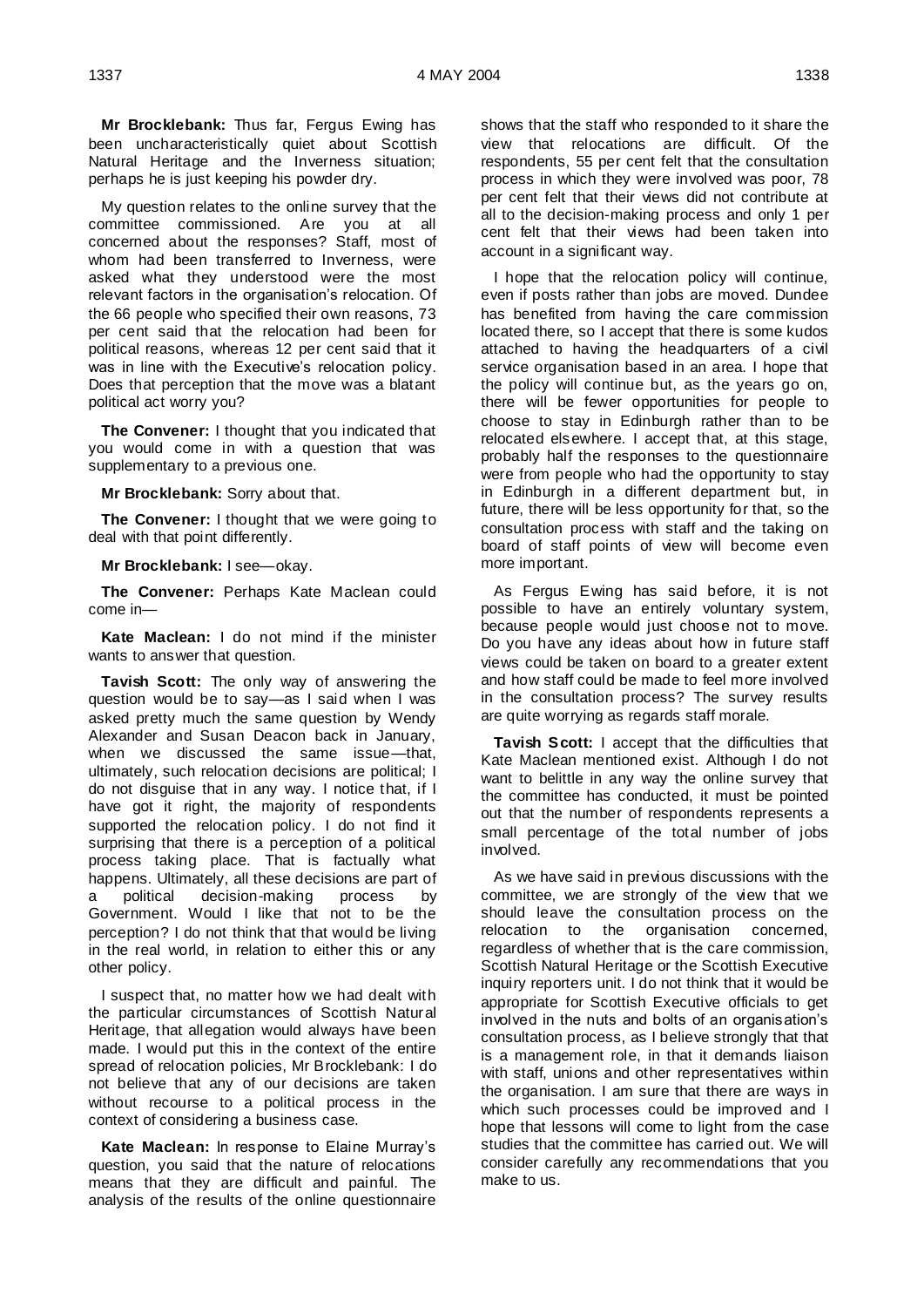Kate Maclean's wider point is entirely legitimate. Relocations are just not easy. If our policy was to elevate the staff response to the status of being the initial trigger that put an organisation into the relocation review, I suspect that we would simply stop there. I agree with her view that relocations are not easy. I am sure that we can do more with the consultation process and I will be interested to find out what recommendations the committee makes on that area.

**Kate Maclean:** Is it not important that there is some strategic overview of consultations with staff, to ensure that there is a benchmark for the standard of consultation that we would find acceptable? That cannot involve turning the consultation exercise into a veto—while people do not feel that a consultation is a real consultation unless their desired outcome is what actually happens, that is just not going to happen. Do you think that a standard for consultations would be an improvement and would make the monitoring process much easier?

**Tavish Scott:** I certainly accept that it would be appropriate to provide some broad parameters on how consultations should be handled in an organisation, but they would have to be pretty general. That is the balance.

I repeat that it is not our job to tell an organisation how to run a consultation, because it is probable that the organisation would already have appropriate relationships with unions and staff representatives and direct staff contact, in the context of its management of staff resources. It is not appropriate for ministers to interfere with that. However, I repeat that we would be happy to consider a recommendation on what the broad parameters should be, but that the balance is important.

### 11:00

**Fergus Ewing:** We can all accept that there cannot be a relocation or decentralisation policy without tears. Some people will be unhappy whether or not the voluntary principle is a strand of the new strategy. However, the committee has a duty to take up some of the points that were raised in the online questionnaire. We owe that much to the people who took part, who did so in good faith, because they hoped that their views would be taken into account, even though that might not have happened during the consultation on whether there should be a relocation. I have read the paper on the questionnaire that the clerks prepared and I was struck by the fact that, in response to the question about whether their views had been taken into account, 78 per cent of respondents nearly four out of five—said "not at all". The paper says:

"A strongly recurring message, particularly from staff of Scottish Natural Heritage … w as that the consultation exercise had been a charade".

That is strong stuff—I have been known to administer strong stuff, but in this case that comes not from me but from more than 100 people who answered the questionnaire.

The minister said earlier that politics plays a part in the decision, but that is not really the point. The point seems to be rather different and quite straightforward: the decision was taken against<br>advice. People have expressed their expressed their disillusionment and, as the paper from the clerks says, their feeling that

"the decision to relocate SNH to Inverness w as because it would be of electoral benefit to the Executive".

The decision to relocate was taken against the views of staff and against the advice of SNH and of the consultants who were paid £20,000—if my memory serves me correctly—to come up with a recommendation.

Does the minister accept that that is a valid point? The adverse response that we have received is a result of the perception that the decision was driven by political reasons, against advice that was obtained at great expense.

If you accept that, will you also explain whether the civil service advice matched that of SNH? Did the civil servants recommend that the relocation should not go ahead? I appreciate that you said at the Finance Committee meeting on 13 January that civil service advice is not normally disclosed, but I think that you would accept that such advice can be disclosed in the public interest. That situation is specifically provided for in the relevant code of practice. A large number of people in Edinburgh have expressed concern. Can you confirm that the advice from the civil service, as well as from others, was that SNH should not be relocated to Inverness?

**Tavish Scott:** Mr Ewing, you know that I will not give an answer to that. I repeat what I said in January about civil service advice. That is the position and the Executive will not change its view on the matter. I was not a minister when the SNH decision was taken. I am not ducking the issue, but I cannot add to what I said in January under repeated questioning from you and many of your colleagues. We have been round the course on the issue and I am sure that you have taken advice in some depth on that particular relocation.

I accept the point about the number of respondents to the questionnaire who said "not at all". I do not know the detail—that is my fault—but I would be interested to know the question to which that was the response. Did the questionnaire ask whether their views on the decision had been taken into account or did the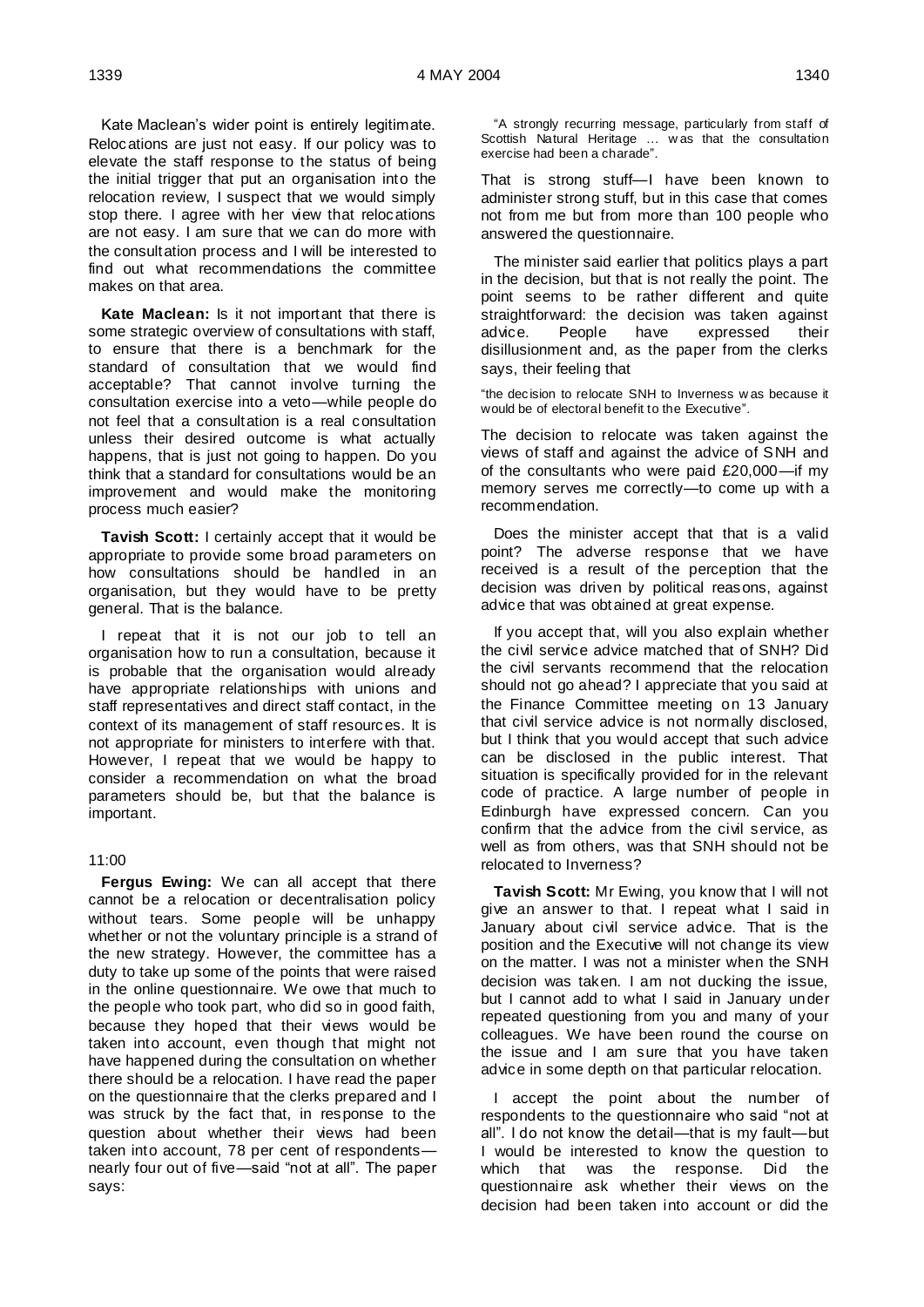question refer to their views on all the different components of lifestyle and work practices that are important to everyone's private and professional life, which is a rather different issue?

I take the general point about the seriousness of the consultation. I am not going to go back on what I said earlier. Mr Brocklebank was asking me not only about SNH but about general relocation policy. In that context, I sought to explain that, as with every decision of Government, a political decision-making process is involved.

**Fergus Ewing:** I can help you, as always, minister. The question that elicited the response, "not at all" was as follows:

"To w hat extent do you feel that your view s contributed to the decision process: significantly, w ell, partially or not at all?"

Some 78 per cent answered "not at all" and 1 per cent answered "significantly". I would be interested to know who that 1 per cent was. However, I understand your response. It is one that I was expecting with a 99 per cent degree of certainty.

In conclusion, I invite you to accept the premise that the disclosure of civil service advice is something that can be done but, in this instance as in so many cases—will not be done because the Scottish Executive chooses not to make it public.

**Tavish Scott:** Mr Ewing should go away and read the Freedom of Information (Scotland) Act 2002, although I am sure he is familiar with it. It provides a real test of responsibilities with regard to advice and information. It takes forward the openness of government in Scotland quite considerably and creates a situation that is far better than any that has existed in this country before. I would have thought that Mr Ewing would welcome that development and, indeed, I seem to remember that he voted for the bill—I certainly hope that he did so. The act has created a new, dynamic and much more open society in Scotland.

I will not add to what I have already said on the issue of civil servants' advice. If Mr Ewing expects me to, he can keep on asking me about it, but I will keep on giving him the same answer.

**Fergus Ewing:** I think that this is a case not so much of "Yes, minister" as of "Aye right, minister."

**Jim Mather:** Distilling your evidence today, what is the core message that you seek to convey to the committee, minister?

**Tavish Scott:** I can think of something to convey to Mr Ewing, but I will not do so as we are both gentlemen and it would be inappropriate for me to do so.

What I would be interested to see coming out of your inquiry is akin to the question that Mr Purvis

asked earlier. I would be fascinated to know whether the committee has come to the view that a complete change in policy and the advocacy of a spatial management approach to Scotland as a whole, with relocation as one part of a much larger economic picture, are preferable to the existing policy, which we will continue to refine and develop, particularly the clarity and consistency of the criteria. That is the element of your deliberations that I find particularly interesting.

**Jim Mather:** If those final deliberations come out with categorical proof that a full-blown relocation policy with structure and perhaps even volunteers would have a beneficial effect on economic growth and competitiveness, is there a presumption that that would get the backing of the Scottish Executive?

**Tavish Scott:** I am sure that you do not expect me to give any guarantees about changes that we would make to our relocation policy. We firmly believe that the manner in which we are handling the matter is appropriate for Scotland's needs. However, I genuinely want to know what the committee has to say on the issues that are involved.

**The Convener:** One issue that has arisen with regard to SNH concerns the status of staff who are employees of non-departmental public bodies. Civil servants can transfer across the civil service and have more places to go, but the employment status of SNH's staff gives them fewer places to go in the public sector. Is enhanced status for NDPB employees who are likely to be affected concomitant to proceeding with the relocation policy in which you are involved or with a more strategic relocation policy? If the process does not give employees rights throughout the public sector, they will continue to feel picked on in comparison with other similar staff. Is the Executive considering that?

**Tavish Scott:** The Executive is not considering that at this time. I cannot add to what we have said. We would be happy to consider the proposal, and we will provide a full answer to that point, and others, in responding to the committee's recommendations.

**The Convener:** I thank the minister and his officials for their attendance. The committee is progressing with the process. We expect to consider a discussion paper in the next couple of weeks and to move towards findings before the summer.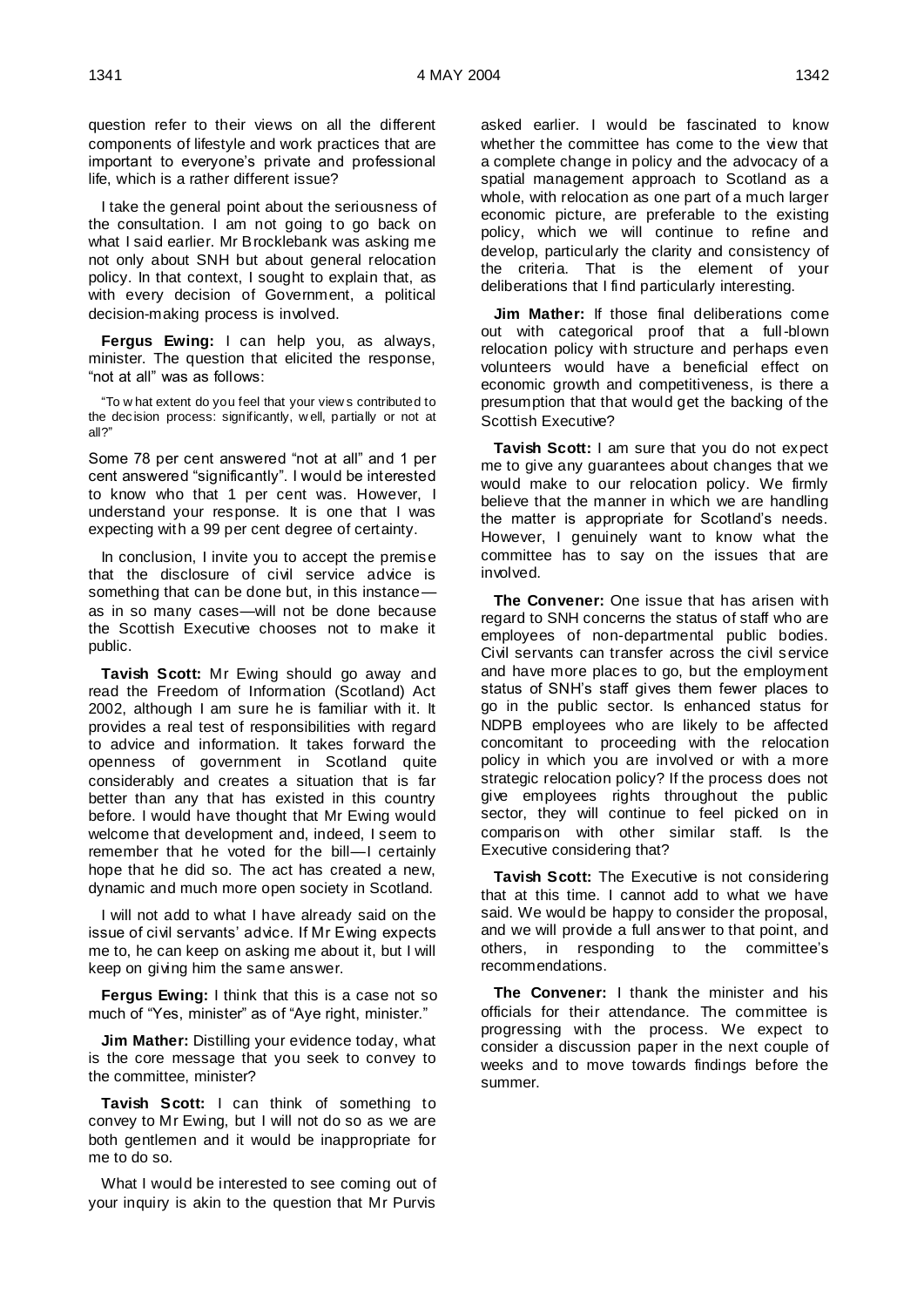# **Budget Process 2005-06**

### 11:12

**The Convener:** Agenda item 2 is further consideration of stage 1 of the budget process 2005-06. I welcome Professor David Heald from the University of Sheffield and Professor Irvine Lapsley from the University of Edinburgh, who have agreed to give us their thoughts on the annual evaluation report. Perhaps it would be best to hear both witnesses' opening statements, after which we will proceed to questions.

**Professor Irvine Lapsley (University of Edinburgh):** I will make a number of comments. In preparing them, I have used the first annual expenditure report, from 2000, as a useful reference point in seeing how far we have travelled in dealing with such documents.

I will comment on the new annual evaluation report's format and style, which are important. The declared intention is to encourage comment on the Executive's spending plans by members of the Parliament and by the public, but the document is 111 pages to download, which is inhibiting and makes comments unlikely.

We see quite a few differences from the annual expenditure report of 2000. From 2000, I especially liked "Investing in You: Summary of The Annual Expenditure Report of the Scottish Executive", which reaches parts that other documents might not reach. The document is small and accessible. I did not obtain such a document when I downloaded the annual evaluation report.

The AER of 2004 is much denser and is packed with more detail on objectives and targets. It also contains more narrative, which some people would welcome. It has a more comprehensive index, which many people will also welcome. It also has an interesting glossary, which is helpful. However, it could go a stage further in examining ministers and their responsibilities by having a statement about how targets sit within budgetary responsibilities. The whole thing is about targets and how they relate to services, and the targets seem to be much clearer in the current annual evaluation report than they were in the 2000 annual expenditure report. In particular, there are fewer of them. For example, there are 12 targets for health and community care as opposed to 16 in 2000.

I also like the classification of whether targets have been met, are on course to be met or are experiencing slippage. That is a significant enhancement, and the AER is making progress. However, if we consider what confronts members of the public or MSPs who wish to examine what the document tells them, we see that there are major difficulties in trying to tease out the relationship of priorities to allocated resources and outcomes—I can return to that, if you wish. It is quite tricky to tease out what is happening in public services.

The annual evaluation report is a helpful document for doing the sums. It is rather large and dense and, although there are definitely things about the document that make it more accessible to someone who knows what they are looking for, it might be quite inhibiting for others to comment on where the stage 1 budget process is going.

### 11:15

**Professor David Heald (University of Sheffield):** I agree with much of what Irvine Lapsley says. I was a member of the financial issues advisory group in 1998 and I am pleased with the way in which the Executive and the Finance Committee have taken on board the spirit of what FIAG wanted. The budget process in the Scottish Parliament is totally different from the experience in the Westminster Parliament. I am a specialist adviser to the Treasury Select Committee and one can learn far more about what will be in the budget by reading what has been leaked to the *Financial Times* than one can from any consultation process at the Westminster Parliament, so there are many good aspects of the Scottish Parliament's budget process.

When I looked at the draft budget for 2004-05 and the annual evaluation report 2005-06, it struck me that the documents are much more of a style much more similar—than I had expected. I understand Irvine Lapsley's point that a short, brief document might be more accessible to members of the public, but I would think that what the committee wants at this stage of the budget process and what is best for public presentation might not be the same. The committee needs to get some sensible overall priorities, and there is far too much detail about parts of the budget that do not incur great deals of expenditure. It is almost as if every department has an entitlement to a certain number of pages and targets, whereas the big money and big political issues are in a restricted range of portfolios. At this stage, one needs much more focus on where the big numbers and the big and difficult policy decisions are.

One does not get much sense of the financial context of the Scottish budget from the budget documents. I am extremely embarrassed that, in the late 1990s, I published a lot of papers in academic journals saying that the Scottish Parliament would be pretty short of money when it was established. Essentially, that is what everyone expected in the late 1990s. Instead, there has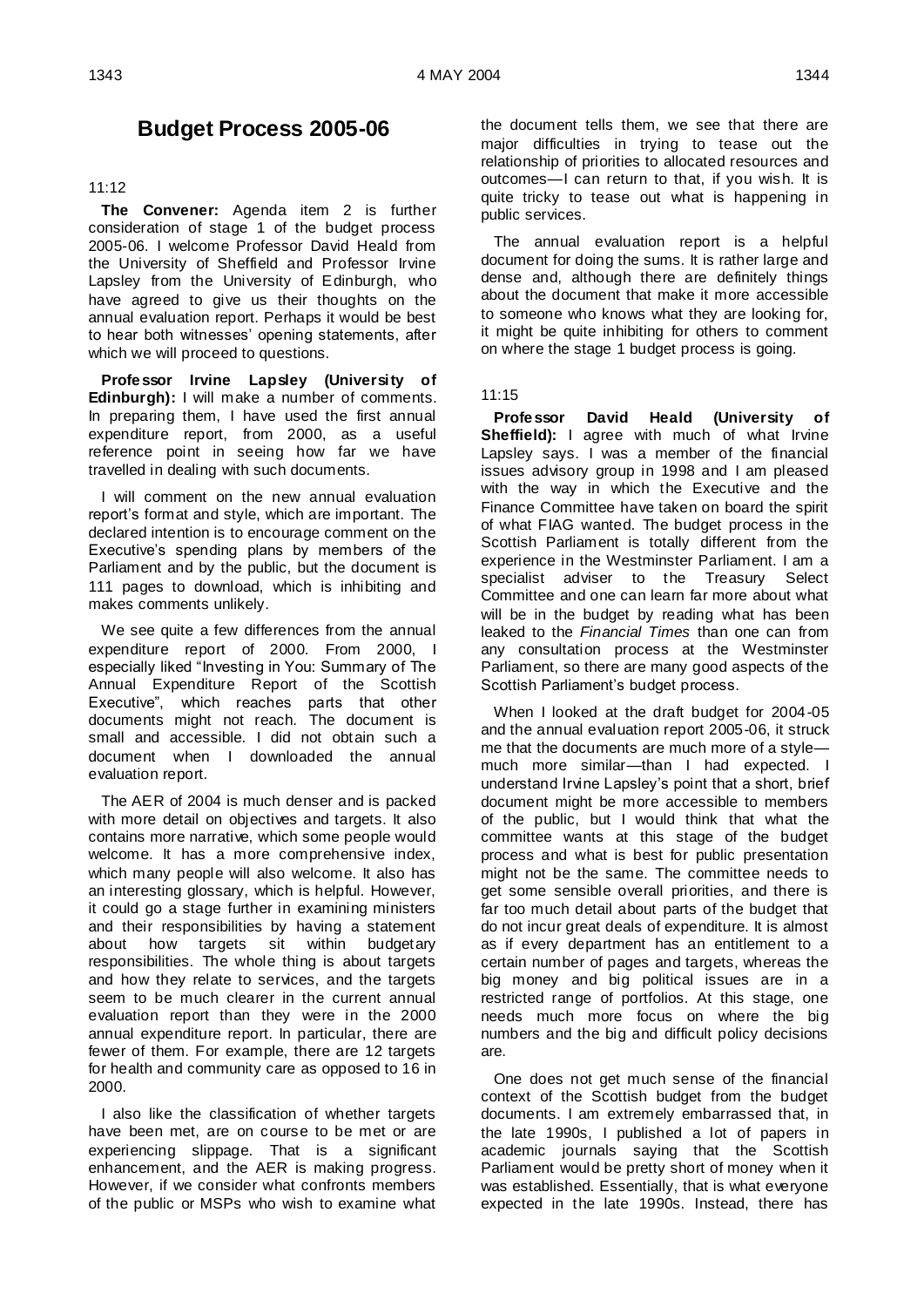been a torrent of money down the Barnett pipeline over the past five years, but that will stop. The spending review 2004 will be difficult.

I listened to the evidence-taking session on public sector relocation. During that, nobody mentioned the targets for efficiency savings and big reductions in public sector jobs, although one obvious question to ask is how the Treasury will reflect that in the spending review. Perhaps it will do that through an across-the-board reduction in departments' budgets, which has never happened in the post-devolution period. In a sense, that would be a form of Barnett-formula bypass that would be damaging to the devolved Administrations.

At this stage of the budget process, I would have expected something that was more concerned with the financial context of the budget, and with how to deal with a switch from a position in which everybody is embarrassed about having to use so much end-year flexibility to one over the next three years in which resources are likely to be in pretty short supply.

**The Convener:** The committee has struggled to get the Executive to give us information about the run-on costs of policy decisions or the introduction of bills over a two or three-year period, so that one can anticipate the level of need and the financial consequences and build those figures into the equation. We have the impression that we are given a snapshot, with no historical data or projected data to let us know the financial consequences of decisions that have been or are about to be made or the implications for other decisions that could be made. Is the aspiration to move towards that kind of data the right aspiration? Do you know of anywhere internationally where the budget process is sufficiently transparent for that to have been achieved?

**Professor Heald:** The aspiration is entirely admirable and should be pursued. The Executive has faced the difficulty that devolution coincided with big changes in the UK public expenditure system, with a move to departmental expenditure limits and annually managed expenditure and the two-stage conversion to resource accounting. In my research, I have tried to chain-link different spending review settlements to show how you get from the assigned Scottish budget in 2000 to the assigned budget in 2002, and then prospectively to the assigned budget after spending review 2004.

There is an awful lot of noise in the system to do with classification changes and measurement changes. For technical reasons, and because of Treasury domination of the expenditure control system, it is difficult to get a run of expenditure data. With the old commentaries on the Scotland

programme that the Scottish Office used to publish in the 1980s, the Scottish Affairs Committee at Westminster managed over a period of time to get the Scottish Office to publish historical data. The great difficulty is in seeing how expenditure has evolved and in seeing future projections. One needs to avoid examining too short a window of expenditure to get a longer historic series. It has been a particularly difficult time.

Clearly, the Treasury is keeping tight to itself what will happen in the spending review 2004. In a sense, the Executive does not know exactly what will happen, but the committee has to put pressure on the Executive to get it to divulge the best data that it can put together.

**Professor Lapsley:** I agree with David Heald's comments. The task is difficult, and not only in relation to historical data. We have to understand how information has been systematically collated, analysed and presented. Unravelling that is a major exercise. There is the capacity to make forward projections. One is at the whim of competing priorities when there is a pressure point in the budget, but there is the potential to produce projections on the likely impact of expenditure.

The convener asked about an historical record, but obtaining that is difficult. With such records, one is often dealing with things that are unstable. Policy targets shift—they have even shifted over the past four years. A system can be set up to capture data to measure and track targets, but it could all change, so the system is not robust. I sympathise with people who try to produce information on public expenditure for the public domain. We should recognise the difficulties of having high expectations.

**Jeremy Purvis:** I am delighted that you are both here at the committee. I am excited about the work that you are carrying out—we are in a process of change.

I have a specific point that comes from my experience over the past year of dealing with many local constituency groups that receive the cash. The design of the process is front-ended. In a way, this comes back to what Professor Lapsley said about the brief document that was published. Many of the local groups that receive Executive funding and deliver on the ground want to get past that brief document very quickly. They need to have information on processes, the timing of budgeting and the budget cycle—they need to understand the process.

Professor Lapsley said in his research document that MSPs have a limited grasp of the budget process, but many local groups have even less understanding of it. If we want such groups to be involved in the process and feed that up the chain, we must address that. How can local groups feed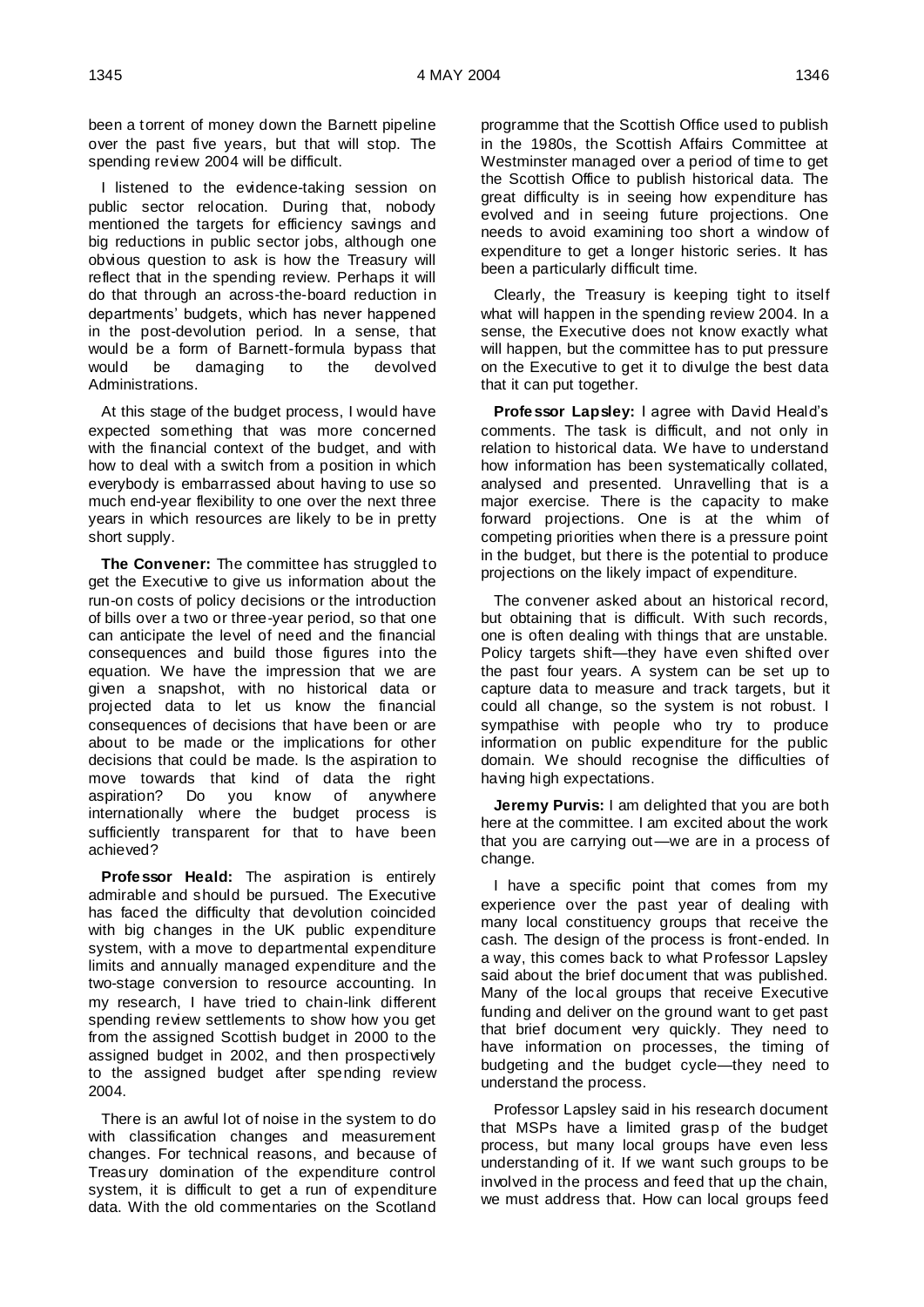into the budgetary process? Currently, they have great difficulty in doing so.

**Professor Lapsley:** The most obvious route in is through the target-setting process. That would be a way to comment, influence the process and shape things. We are talking about work in development. We have refined the work on target setting, although I would not say that we have arrived. You have introduced another dimension, which is the wider stakeholder interests. The target-setting process would be the most obvious route in for groups to say what they want and how to get there, but for the reasons that we have mentioned, it is difficult to relate such targets to expenditure. It is difficult to set a target, identify a programme of expenditure and establish how it impacts on the target. Considering targets individually or in aggregate might not capture the entirety of what a programme is about. However, the target-setting process would be an obvious point of entry for people who are keen to be involved in the process of setting the budget.

**Jeremy Purvis:** You said that there were closer linkages in the 2000 report. Can you explain what has happened? Perhaps we have moved back a step.

**Professor Lapsley:** We have not quite gone back a step. My comment on the closer linkages is that the 2000 report had clear sets of objectives and targets and also tried to weave in the expenditure. If you are numerate, it is clearer. The benefit of the current annual evaluation report is that there is greater explanation, which some people might be more comfortable with, but that is just my take on it.

I think that the 2000 report made a more deliberate attempt to link objectives, targets and expenditure than the 2005-06 annual evaluation report does. In the current AER, there are targets and there is a current programme of expenditure, but the big issue is how one relates to the other and how we make sense of it. That is the challenge.

Let us put the issue into context: establishing such linkages is the biggest challenge that faces any public sector organisation, whether it be the Executive or local health trusts.

**Profe ssor Heald:** A combination of finance experts and public relations professionals can design good explanations of the numbers and how the process works in short, brochure-form documents. One is lucky because now one can make references to what is available on the web. Life is much easier than it used to be in respect of disseminating information to people who want to find it; it used to be difficult to get documents.

The problem with involving local groups is that the groups that are interested are probably those

that want to spend money, who are likely to be disillusioned if they do not get as much money as they want. One of the messages that one has to put to people when consultation takes place is that there is an overall spending envelope and the money is constrained. If more money is spent on skills, less money will be spent on something else. Not only because of the method of funding the Parliament—although that is relevant—in essence the message is that resources are constrained and people have to make choices.

**Jeremy Purvis:** I believe that you both accept the AER's priorities. Professor Lapsley said in his written submission that

"The four key challenges are hard to contest as strategic priorities for Scotland."

If we take that as given, and if we are to see a difference in outcomes and outputs, many of the deliverers will be local bodies, such as NHS boards, local authorities and voluntary organisations, which are in receipt of funds and want to be in receipt of more. With the experience of the financial issues advisory group and so on, how do we shape the budget process to bring in local deliverers such as local authorities and NHS boards? The boards—which have a non-executive element to reflect local circumstances—and local authorities might choose priorities that do not match the overarching Scottish Executive priorities.

### 11:30

**Professor Lapsley**: It is hard to contest objectives such as growing the economy or achieving excellence in public services, because they are so broad and laudable—no one would dispute them. They are things that everyone in the community should want. The real issue is about moving from the broad, high level, ambitious statements that we as a country should want, to getting policies to work and establishing linkages. That is where the difficulty comes in. Essentially, Jeremy Purvis is pleading for a more bottom -up approach to setting the budget, as opposed to the Executive's top-down approach. It is difficult to have a bottom-up approach with a centralised Government service such as the health service; it is much easier to have such an approach in parts of other public services.

I find it hard to contest the strategic objectives; I would not do so and I believe that most people would not do so. The next stage is to establish linkages to targets, and some kind of bottom -up involvement, which raises issues about the entire process. All the FIAG indications were that there should be some kind of public involvement, but we should acknowledge that it is very difficult to do that.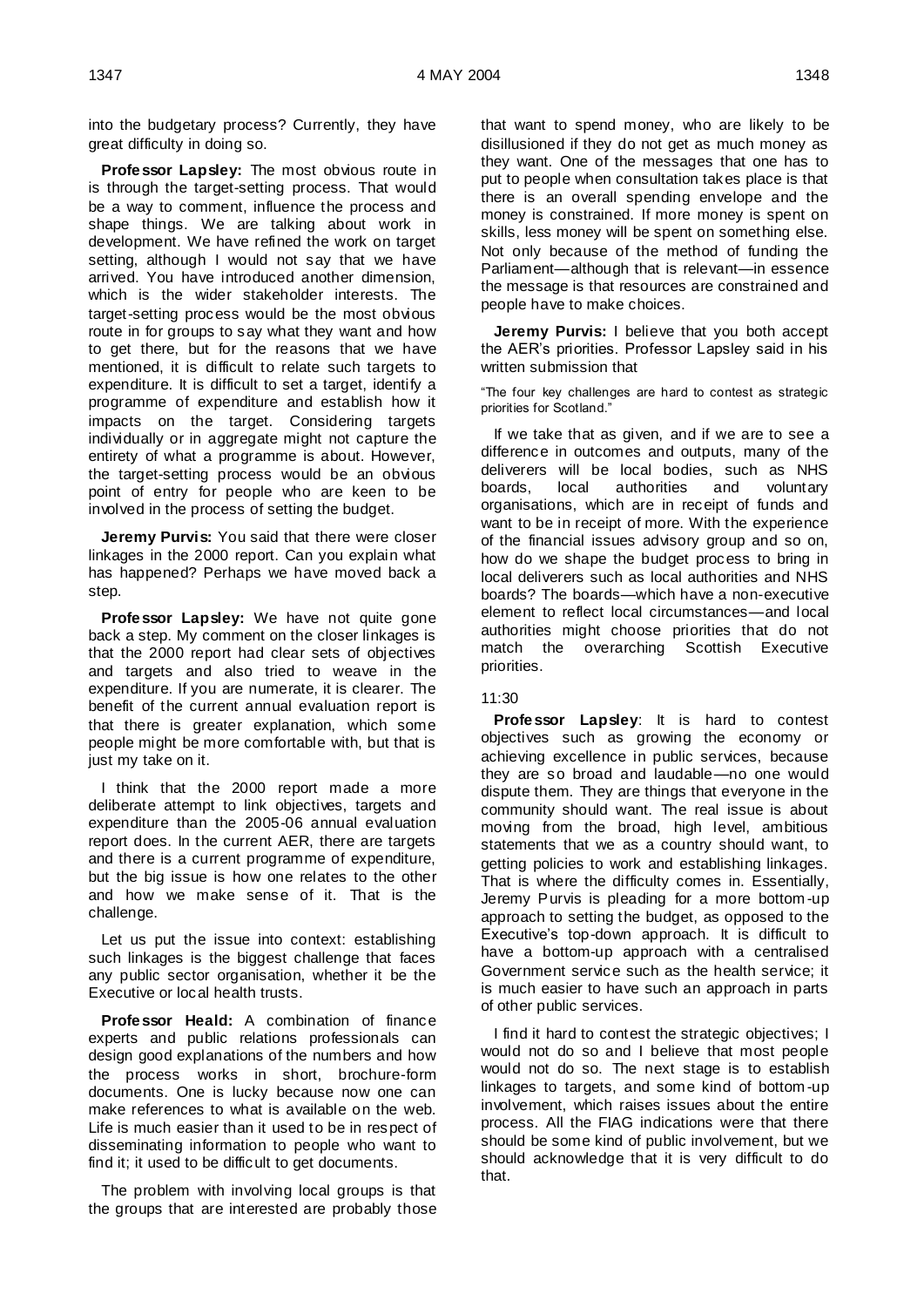**Jim Mather:** I am particularly interested in the emphasis on organisational and process targets that permeates the AER. Some 36 per cent of the targets are organisational or process targets. Is there merit in having such targets?

**Professor Lapsley:** There are issues about volume and about how meaningful the targets are to the people who must deliver them, which is fundamental. There is also an issue about how all the targets sit together; often, they do not do so. If we asked whether AER targets represent the objectives of, for example, the NHS in Scotland, it would be hard to aggregate them and state that they capture those objectives. That is not a criticism, but a statement about how difficult such a task is. Targets have their place, if they are applied with sensitivity.

A sensible approach is to change processes and try to improve public services. When we go for targets that can be quantified easily and quickly, there is an issue about displacement—I cited examples of that in my written submission. Other targets are incredibly difficult to deliver on. For example, there are health targets to reduce smoking and alcohol consumption, which are clearly about individuals' lifestyle choices. I would find it difficult to hold the Minister for Health and Community Care accountable for such matters. It is difficult to tie broad overarching aims to targets. I see no problem in having process targets, which improve services.

**Jim Mather:** To continue on that, our adviser broke down the targets into three broad categories: output, outcome and organisational targets. My view is that outcome targets that do not have quantifiable achievement criteria are really output targets. Should we have fewer outcome targets and have them tend towards the macro level of managing the health and well-being of Scotland's social and economic fabric?

**Professor Lapsley:** The key is to establish a hierarchy in which all the targets interrelate. That is the challenge that we face. Non-quantifiable outcome targets are entirely legitimate. I have not seen the committee adviser's paper, but measurement of output in public services is fraught with difficulty. We end up with hybrid measures that are often input derived, or some other variation. The idea of organisational targets is interesting if we are trying to track results and responsibilities.

The number of targets is an issue. David Heald made an interesting observation about the size of the budget document and whether every part of the entity that is the Executive should have the same space in it. A case can be made that the budget should be more targeted on big spend and that it should examine more elaborate relationships between outcomes and targets.

**Professor Heald:** I believe in targets—they are useful. However, at the end of the day, there will always have to be an informed political and managerial judgment about the combination of targets that is used. We all know that whenever the higher examination results get better, the exams must be getting easier and that whenever the results get worse, the education minister should resign. We must guard against such cynicism about targets. Targets are useful, but they cannot substitute for informed judgment. It is incredibly difficult to measure whether student performance is improving or whether standards are getting lower. We must be careful not to put too much emphasis on targets, and we must regard them as a useful benchmarking exercise and not as a substitute for political and managerial judgment.

**Jim Mather:** Let us consider the absence of a target. Overall public expenditure in Scotland has increased by 41 per cent since 1999, but the spending on the number 1 target—economic growth—has increased directly by only 19 per cent, and by 22 per cent if we take into account related support activity. Last week, Andy Kerr in effect told the committee that the Executive should not sign up to targets over which it has no control. I note the absence of a specific target on economic growth and that Andy Kerr is reluctant to take on such a target. What could we do to remedy that situation and achieve a focus on economic growth that would be meaningful and transmittable down the pyramid that Professor Lapsley described?

**Professor Lapsley:** If I try to look into Mr Kerr's mind I can, in a sense, see where he is coming from. A strong relationship exists between the efficiency of the public sector and the aim of economic growth, but many issues to do with economic growth are entirely beyond the Minister for Finance and Public Service's control. We are in a global economy. In recent times, we have felt a cold draught or whatever many times. Some levers are beyond the minister's control. There is a sense in that there should be aims in respect of those, but not measurable targets. The key way in which we can promote economic growth is by having efficient public services and by trying hard to ensure that we deliver value for money for every pound that we spend. That is how I would try to make progress.

**Jim Mather:** That relates back to the point that Professor Heald made about the absence of targets on savings and efficiencies in the public sector. We are between a rock and a hard place: we have aspirational rhetoric on growing the economy, but no tangible measures to squeeze out savings and efficiencies in the public sector. Without real targets that create the pressure to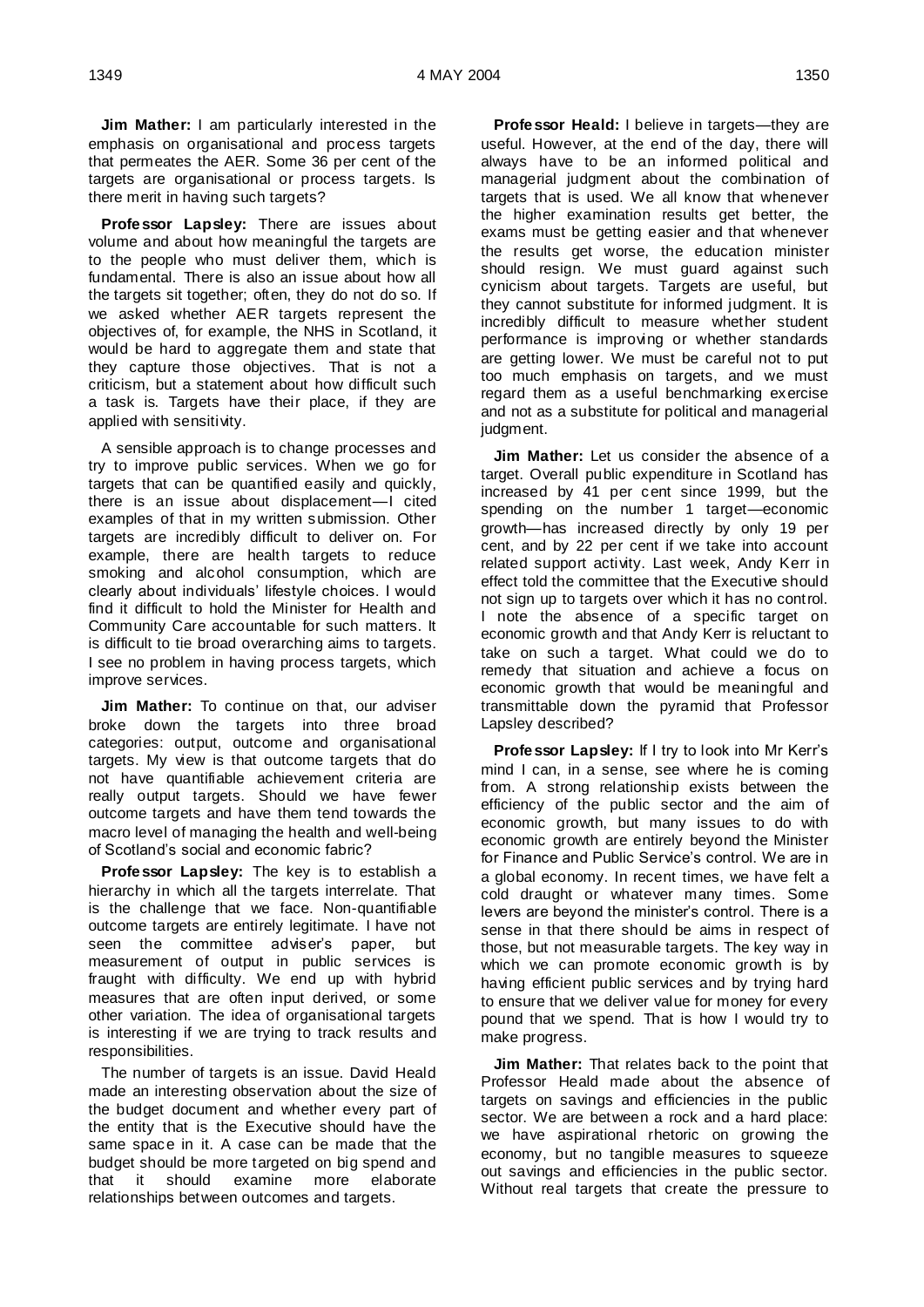squeeze out efficiencies, I fear that efficiencies will never be garnered.

**Professor Heald:** Before I answer that question, I return to the previous one and associate myself with Professor Lapsley's comments. The best thing the Scottish Executive can do is improve the efficiency of Scottish public services and their basic human and physical infrastructure. I am not sure how to classify which expenditure is to promote economic growth and which is not. Within the current constitutional setting, it is much more important for the Executive to concentrate on what I regard as its core tasks.

The point that I made about efficiency savings was a criticism not of the Executive, but of the UK Government. The efficiency savings that are proposed by the Gershon review and which were leaked in advance of the budget were magic numbers that were intended simply to make spending pressure look less acute. If you are asking me whether the Executive should concentrate on improving the efficiency of public services and of the state administrative machine in Scotland, my answer is yes, absolutely. However, that is an on-going task. I am much more convinced by a strategy in which that is seen as an on-going task than I am by rhetoric around the time of a budget.

**Jim Mather:** Do you have any thoughts about how we can liberate more efficiencies and savings from public services?

**Professor Heald:** That can be done only by long-term hard graft. Among the tensions that emerged from the previous evidence session was the tension between the social reasons for job relocation and the business efficiency of government. An obvious question is: How great are the up-front financial costs of relocation and the costs in disrupted service provision? I accept that taking activities out of Edinburgh—like taking activities out of the south-east of the England makes long-term economic sense, but if there is enormous staff turnover at the time, there can be a conflict between relocation and improving efficiency of services as we go along. Politicians are always accused of using short time horizons. Given the remarkably big increases in public spending that have taken place over the past five years, results must be seen now, rather than in five years. I would not want relocation of public sector jobs out of Edinburgh to happen at the expense of efficiency of service delivery.

**Professor Lapsley:** I have studied the public sector in Scotland over the past 20 years. For much of that time there have been pressures. The pressure for efficiency gains and cost savings has been relentless. We enjoy some economic success and there have been reverses, but those are very recent. Part of the story is the attempt to get a set of robust measures that can inform people—not only members of the committee, but managers at the top and middle levels of the public services—about how they are doing. So far, that goal has been elusive for all concerned, but it is the key to moving forward. I see the AER as contributing to progress in that.

**Ms Wendy Alexander (Paisley North) (Lab):** It is comforting to have the experts emphasise the complexity of what the committee is trying to do. I want to take a step back and to seek advice.

The difficulty that the committee has is that it is trying to perform two functions. The first, to which you point, is to meet its straight financial accountancy obligations and to determine what is being spent. David Heald and others have pointed out that considerable progress has been made towards meeting the aspirations of FIAG—four years on from the first Scottish budget, there is a high level of transparency.

There is a difficulty with trend data; you rightly point out that the level of change in public accounting is the reason for that, but there is movement. The first question is about what is being spent, and we can be pretty optimistic about that. The second question asks what is being achieved for that spend, in relation to tracking performance review. Given the resourceconstrained environment, that question will become increasingly significant during the second session of Parliament.

### 11:45

In England, the Treasury Committee focuses on financial accountancy—what is being spent. The Public Accounts Committee has done most of the work on performance review and outcomes. I ask you, as experts who know both systems, whether is it possible for one committee to perform both functions effectively; that is, to track what is spent and what is achieved with that. If that is possible, how do we set an agenda for the Finance Committee around that second objective? The most effective committee work happens where such objectives about what we are trying to achieve exist. You have both worked with other committees, and I would welcome a top-level view. Is it appropriate for one committee to perform both functions? If we accept that we have made considerable progress on the first function, what is the best way to pursue the second objective, and what should our role be in that during the second session of Parliament?

**Professor Lapsley:** I agree with your earlier comments about FIAG and about transparency we have certainly made significant progress with that.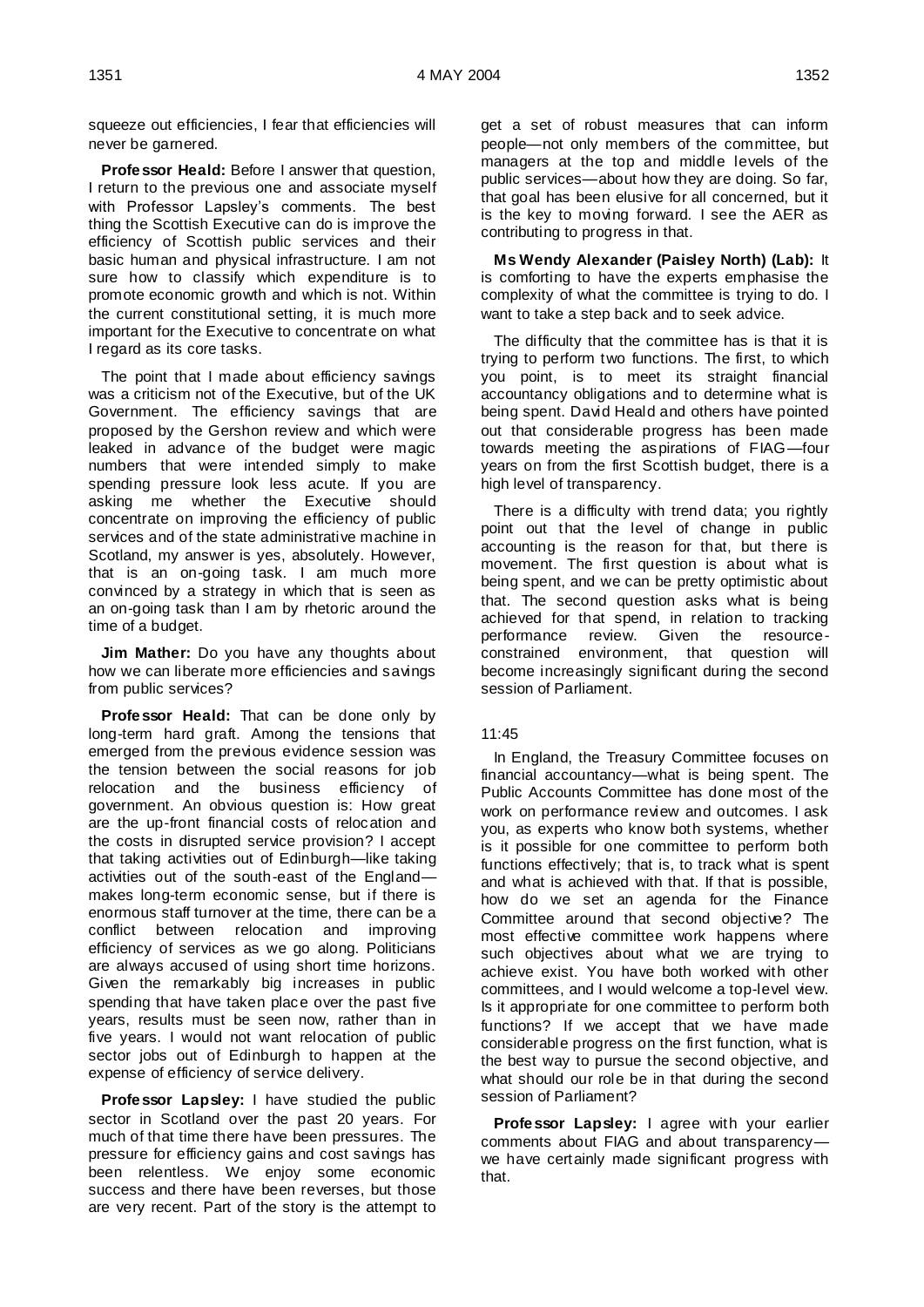It is a tough call. The Audit Committee has the support of the Auditor General for Scotland; it is much more investigative and has considerable resources with which to deliver on that investigative role. The Finance Committee is well advised, but the Audit Committee has a quite exceptional resource and there is rigorous scrutiny of what is spent, although there might be a wider issue about engagement throughout the Parliament and about people not relating to the documentation.

If the committee's aim and desire is to consider value for money and what is delivered on services in more detail—which, to David Heald and me, is key to the future success of the Scottish economy—an obvious institutional arrangement would be to bring together audit and finance. That would provide a powerful body that would be able to consider all the issues that you mentioned.

**Professor Heald:** I disagree with that. I think that there is a useful distinction between the role of the Finance Committee and the role of the Audit Committee. The public accounts committees in Westminster and Northern Ireland are serviced by the public auditor and, as a rule, party partisanship is pretty minimal. Essentially, the committees perform an entirely parliamentary function. Although I have criticisms of the way in which the United Kingdom system works, that basic idea is correct.

At Westminster, the Treasury Committee has a macro-monetary role, and much of its activity relates to matters that are not devolved to the Scottish Parliament, such as the euro. The advantage of the Finance Committee's being separate is that it can get more political in its discussions about expenditure priorities or job relocations, which are intensely political areas. There is much more to be done on the distinction—which Wendy Alexander made between getting accounting right and ensuring that there is transparency in that accounting.

We do not know as much about the operation of the Barnett formula; we do not know about comparable expenditure in England and the UK Treasury never understands the questions that are put to it. There are important issues there. Furthermore, the Finance Committee has an important role in orchestrating or bullying the functional committees of the Scottish Parliament into taking an interest. Inevitably, the performance of those committees will differ with respect to how involved they are in responding to budget issues. There is a useful separation of roles there.

**Ms Alexander:** Those are very helpful observations. We might come back to you on the subject, because it goes to the heart of the dilemma in what the Finance Committee does.

We are about to hear from Executive officials. To some extent, we need to be led by the Executive. We are struggling with the question of whether one set of documentation can fulfil two functions: being the key instrument of providing financial accounting transparency; and fulfilling the management accounting function of measuring improvement and performance in public services. That has become a live issue for us in recent months—it can cut either way. We will probably come back to you to seek advice on how we should manage the issue in the light of the Executive's views.

**Dr Murray:** I was going to cover similar issues. You have touched on the fact that the documents have high-level aspirations, which have changed since the partnership agreement was signed a year ago. The targets that were inherited from the spending review 2002 had been identified from a different set of priorities. You have commented that the current priorities are not desperately different to what the Executive wanted to do previously; they are just expressed differently.

Our problem is to do with linkages. We know what the Executive is trying to do. The targets are set out for us, but it is difficult to assess whether those targets are the best way to measure whether aspirations are being achieved. It is difficult to link targets to how money goes along the various pathways in order to achieve them. Is the information available that would allow us to do that? Is it a matter of presentation, which, as you have commented, has changed? Is there enough information in the public domain for us to see those pathways and for us to be able to make judgments as to whether value for money is being achieved, which is one of our functions?

**Professor Lapsley:** The way I see it, there are essentially two different streams of information. First, there is a stream of information about the targets that have been set. That is very useful, although some of the targets are beyond the control of the ministers concerned, which is important. The targets are important for tracking what is happening in public services.

Secondly, on the financial side—as Wendy Alexander said—it is a matter of scrutinising what has been spent, how it has been spent and whether it has been spent appropriately. That does not necessarily tell us whether the money has been spent well. To judge whether it has, one must somehow connect the financial numbers with the targets, which is difficult. The targets are inherently unstable and the accounting system is not designed to capture that information. As an accountant, I say that it is very hard to capture precisely the information that would inform the targets as you would like it to do.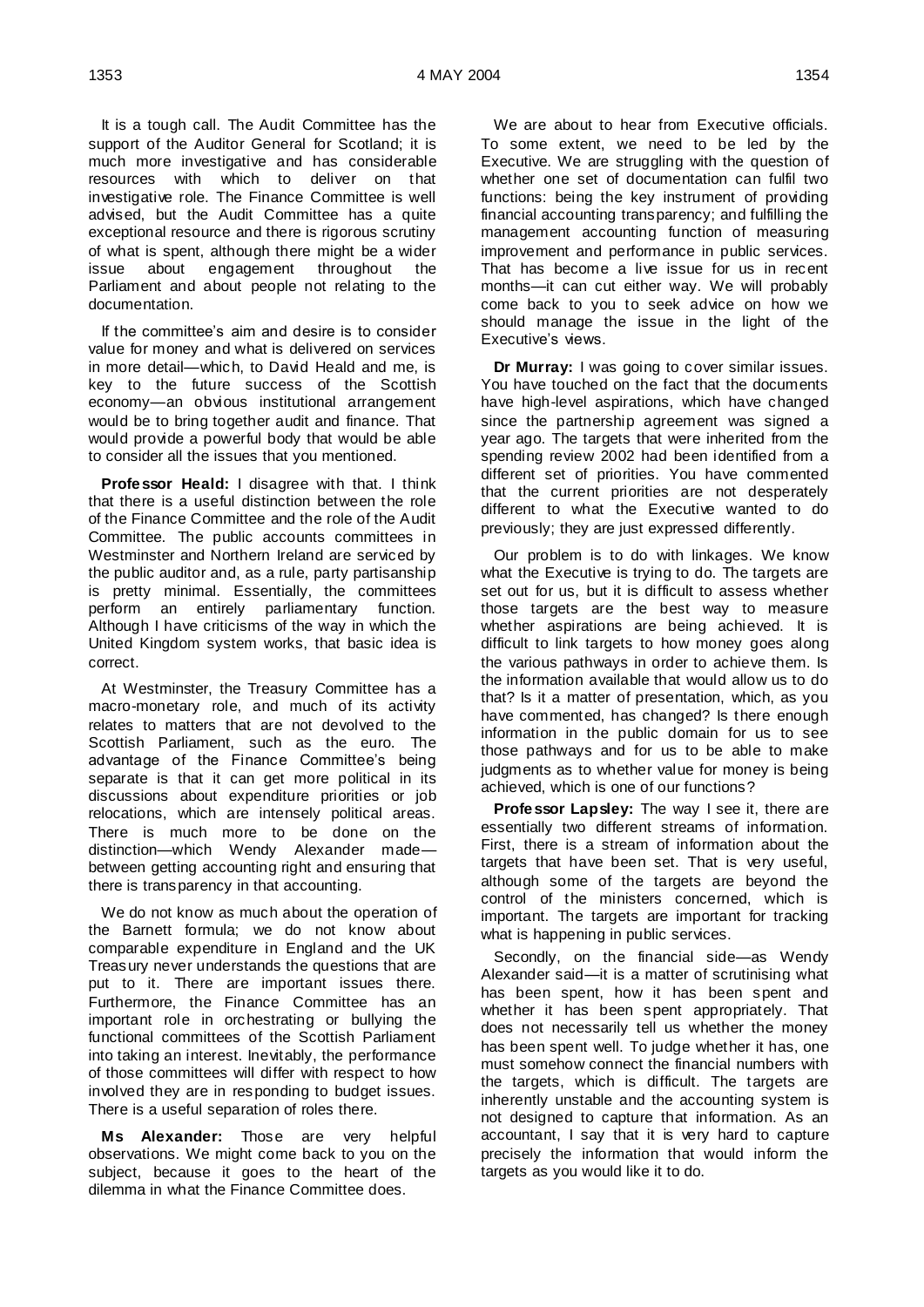My take on the AER is that it is an important progression along the road to improved performance management information. It is a step in the right direction, but we are not quite there yet and we should recognise the difficulties that are involved in getting there.

**Dr Murray:** There are also issues around public services. In your preliminary remarks, you commented on the importance of public services to economic growth. We have heard from other commentators, who have said that Scotland is over-reliant on public services. The debate about the number of civil servants who are employed by the Scottish Parliament, for example, is partly about the Parliament employing people directly, rather than contracting out jobs that are contracted out in other legislatures. It is not necessarily my view that Scotland is over-reliant on public services, but I would like to hear your comments on whether the Scottish economy is over-reliant on public expenditure and public services.

**Professor Lapsley:** The point that I was trying to make was that the key lever for the Minister for Finance and Public Services is the public services lever. The economic growth lever is kind of wonky. He can pull it, but he does not know what will happen; there are too many intervening variables that might confound his aspirations. Public services are the key lever, but even in respect of those it is not the case that one can just pull and things will happen as you want them to. Nevertheless, that is the focus.

The size of the public sector gives rise to an interesting debate about whether or not the public sector in Scotland is too large. We might need a considerable time to answer that question.

**Professor Heald:** Thanks to the work that the Scottish Executive has done in the context of "Government Expenditure and Revenue in Scotland 2001-02", we know a lot more about the size of public spending in Scotland. I refer the committee to a paper that Andrew Goudie published in *Scottish Affairs* in November 2002, which has time-series data of Scottish public expenditure in relation to gross domestic product. Much better information is available about Scotland than about Wales, Northern Ireland or the English regions. Thanks to the work of the Executive, we have much better information.

Scottish public expenditure is substantially higher as a proportion of GDP than is the case for the UK, but it is equally true that public expenditure in most of the English regions—as well as in Scotland, Wales and Northern Ireland is also much higher than the UK figure. Essentially, it becomes an argument about the structure of the economy and the role of the public sector, which goes beyond what we are talking about today. However, whatever decisions are taken about the size of the public sector, running that part of the public sector that is devolved as efficiently as possible will allow more services to be provided to the people of Scotland than would be provided if it were run inefficiently.

I suspect that, in the earlier evidence session, there was some confusion about Executive employment figures. I suspect that all sorts of classification issues mean that some jobs, possibly related to prisons, are being included in the Executive figures but were not included in previous figures. I would be suspicious of such numbers without checking what classification changes have taken place.

**Mr Brocklebank:** I have three fairly basic questions. First, what aspects of the Scottish budget are flexible enough to be changed? Are you able to respond to that?

**Professor Lapsley:** That is an inherently political question—it is for policy makers to decide where they want to switch resources. I would have thought, looking at the declarations and at where this Parliament has come from, that the primary areas with which people would identify are health and education, which would mean that other parts of the budget would have to be considered to be flexible. I cannot give a specific answer. To say whether an area is more flexible than others is acutely political.

**Mr Brocklebank:** Are there programmes that you consider to be overfunded or underfunded? Are you able to answer that?

**Professor Lapsley:** One cannot say, on the basis of the information that we are considering, whether some areas are acutely underfunded or otherwise.

**Mr Brocklebank:** I shall see whether I have more luck with my third question. What is your opinion of the balance between capital and revenue expenditure, as outlined in the AER?

**Professor Lapsley:** The entire issue of capital versus revenue has become clouded by the business of how we record the information and how we attract it. It is sometimes hard to tease out what is actually happening, for example in respect of capital-intensive roads. I do not think that there is a huge imbalance, although I have certainly heard people say that there is an imbalance between capital and revenue, that too much is spent on revenue services and that revenue is regarded as investment. Technically, there is an issue around measurement of human capital, which could be seen as the major resource or asset of the public service, but which no one can capture at present.

### 12:00

**Professor Heald:** I shall take all three questions together. The point about flexibility is that, if you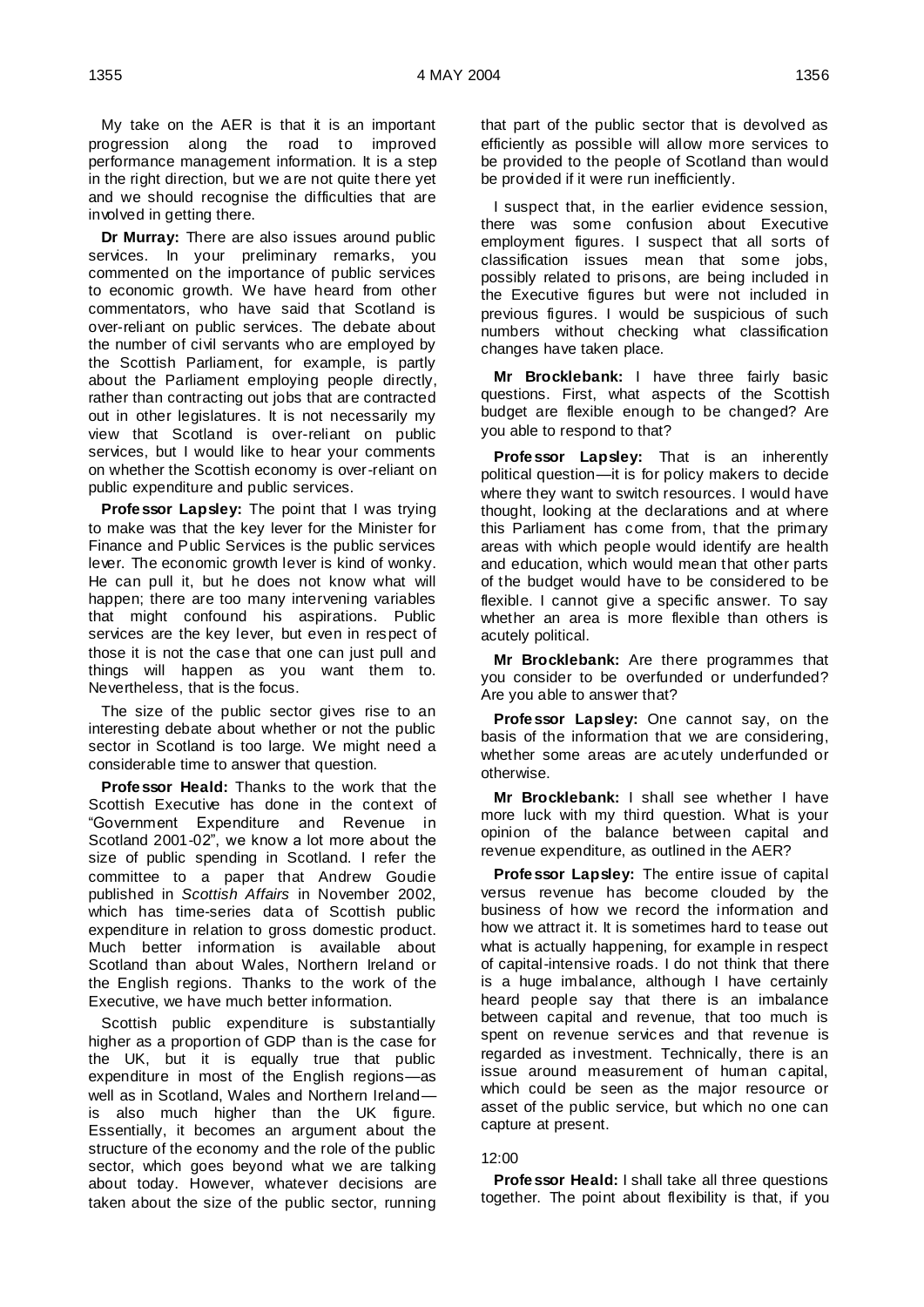spend £27 billion a year, there is flexibility, but it depends on time horizons and how you move forward. Flexibility will obviously depend on size. If you have a very big budget—as you have in health or education, where you count the local authority expenditure in—the changes that you make in that budget, upwards or downwards, will have much bigger effects on the assigned budget as a whole than would be the case in relatively small areas. Flexibility will also depend on whether the Executive is prepared to take unpopular decisions.

On flexibility to change expenditure priorities, you have had more flexibility in the past, because of all the money coming down the Barnett pipeline, than you will have in future. With relative price effect, the cost of the inputs that the public sector buys is going up faster than the gross domestic product deflator, which is likely to be a problem in relation to the size of nominal increases in expenditure over the next few years. Increases in one programme are much more likely to require reductions in other programmes than was the case in the first five years of the Parliament's life.

The second question, about whether programmes have been overfunded, is a political one. If each part of the portfolio of activities is equally efficient—and I doubt whether that is the case—the decision is essentially political. There is a trade-off between educating young people and looking after old people, or between prisons and transport. I can give you a refined economic formula for trying to make that trade-off, but ultimately the decision is a political one. Politicians are elected to make decisions on that kind of trade-off. The issue is whether we are getting sufficient efficiency from the individual components.

On the third question, about the balance between capital expenditure and revenue expenditure, the picture is complicated by the use of the private finance initiative. PFI expenditure has been considerable; when considering capital expenditure series, one has to watch carefully what has been happening to PFI expenditure. That is one area in which transparency could be much improved at the United Kingdom level, as well as at the Scottish level. There seem to be a consensus that public capital investment has been neglected in the past 20 years. One of the chancellor's priorities at the UK level is to increase the rate of capital investment. However, because of changes in public functions, with extensive privatisation of capital-intensive public services, we have to be careful with data series.

**The Convener:** As you pointed out, there has been an opportunity over the past five years to use the additional slack within the system—the additional resources that have been available—to reshape public services in particular directions and

either to reorientate the balance of public services or to use investment resources that might be available for a limited period to improve mechanisms for efficiency. I guess that the same argument applies in capital spend: the best time or the easiest time, at any rate—to divert resources towards capital projects of one kind or another is while additional resources are coming into the system. My perception is that that opportunity might not have been sufficiently taken over that five-year period. If that is the case, does it present problems for us, as we move towards a tighter expenditure framework, if, instead of making the appropriate capital investments between 1999 and 2004, we are looking to make them between 2005 and 2010? The same applies in the context of the reshaping of public services.

**Professor Heald:** I agree with that. Life will get much more difficult. There is a remarkable disjuncture between what I know to be the case from the numbers—even though the numbers are difficult to put together on a consistent basis which is that we have been going through a period of utterly unprecedented public expenditure increases on a planned basis, and what is perceived to be the case. The Government has not lost control of public spending; that spending has been deliberate and planned. We have never seen anything like it before, but the public perception is that public bodies are short of money. There will be a managerial and political problem of adjusting to much lower rates of nominal and real increases in spending and there will be the problem of tackling perceptions that are far out of line with what has actually been happening.

**Professor Lapsley:** There is a classic problem, which is that, when we inject additional funds, we do not know the exact impact of those funds or the precise outcomes. That is the inevitable result of not being able to tie down precisely the means, ends and outcomes. We also have to bear in mind the fact that we have had a cumulative impact of efficiency gains and cost savings. A lot of public service managers see the recruitment of front-line staff as an investment; they subscribe to a particular way of operating public services, which holds that human capital and expertise are some of the most important things that those services have to offer. That is an important dimension, which is not really captured by the classifications of money into capital and revenue.

**Professor Heald:** This answer will be more cheerful than my previous one was. If we suddenly inject large amounts of money into public services in the context of a generally tight labour market, we would probably expect there to be a lag in the outputs. The committee should be looking to the Executive to show that, even if there is a lag in getting the increased outputs in health, education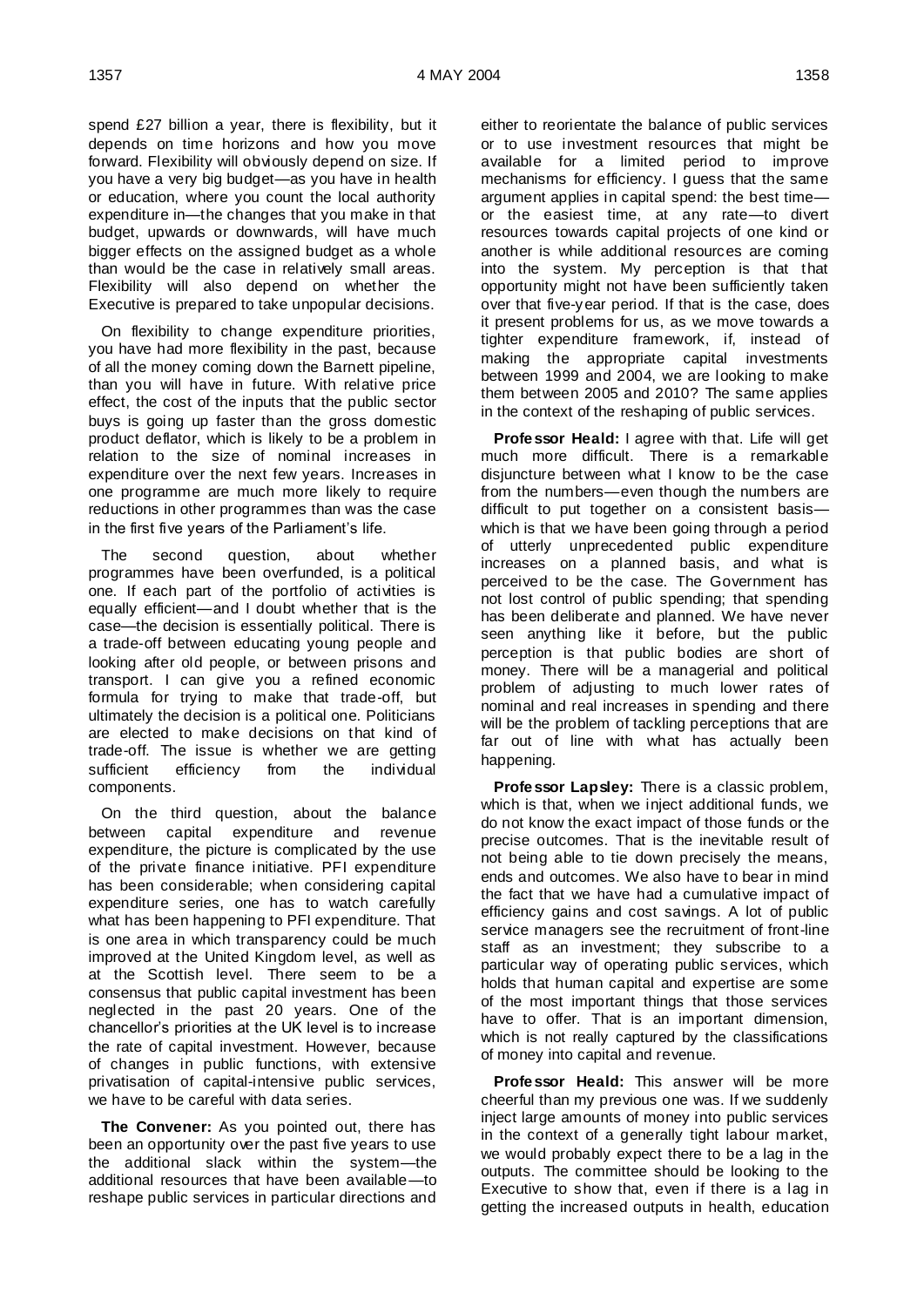and transport, they are coming. It is logical to expect a lag, because it takes time for outputs to come through.

At the UK level, there were significant capital underspends after the comprehensive spending review in 1998. Capital had been held down for so long that public bodies had lost the capacity to mount serious capital programmes, so there was a lag. Equally, someone might be allowed to hire more staff, but there would be a lag because there is a tight labour market and it is difficult to hire staff. Even if it is not difficult to hire staff, it still takes time to get people in place, get them trained and bring them to full utilisation. In the next two or three years, while acknowledging that the climate will be more difficult in terms of year-on-year changes, we should ensure that what was done before is seen to be generating the output increases that might have been a bit slow in coming.

**The Convener:** In the context of capital spend, perhaps we should try to move towards a situation where intended expenditure results in infrastructure investment. You said that that was an issue in the past, but our perception is that it is still an issue.

**Professor Heald:** The current annual evaluation report lacks thorough explanation of thematic issues such as the impact of the PFI. In the 1980s, the commentary on the Scottish Office programme had good thematic chapters. One cannot look at the capital expenditure figures without putting them in the context of total capital spend. More of the PFI is coming on to the balance sheet of public sector bodies and will be charged to the budget. One of the thematic cross-cutting issues that you need to pursue is the impact of the PFI. An additional chapter on that in a technical document could be helpful.

**John Swinburne:** Do the witnesses have a view on the level of transparency in the budget document regarding the use of PFIs or publicprivate partnerships as a method of capital asset delivery? From what has been said, there seems to be a train of thought that the more money the Executive throws at a problem, the better the outcome will be. A massive amount of money is being thrown at the Antisocial Behaviour etc (Scotland) Bill. If that is successful, we would expect decreasing amounts of money to be required in the future, but an increasing amount is projected to be poured into the area year after year.

**Professor Heald:** That is not necessarily a fair criticism, because the Executive does not regard the AER as the place to be transparent about the PFI. More generally, there should be more transparency about the PFI. If one throws money at problems in a well-directed and focused way,

that may well be beneficial. I am not in any position to comment on the specific case that you mentioned, but it is clear that, if one throws money at problems in an unfocused way, one can commit resources that one does not get much from. That is one of the issues that the Finance Committee and the Audit Committee can pursue with the Executive.

**Fergus Ewing:** My question is about the reportage of and transparency in the use of PFI/PPP. I know that the civil servants will say that that information is not contained in the current AER, but I have sympathy with Professor Heald's view that it would be useful to have in the document thematic chapters, including one that shows the impact of PFI across the board, perhaps classified by reference to the department in which the particular PFIs—for schools or hospitals, for example—have been taken out. Can the witnesses explain how they would like that information to be presented, whether in the AER document or elsewhere?

Is there any information that is not available at the moment that could be made available? I am thinking in particular of the commercial confidentiality clauses in some PFI/PPP contracts. Although commercial confidentiality is essential during the tendering process, do the witnesses agree that, once the contract has been awarded, the terms of that contract should be published so that the public can see what they are getting for their money, what the terms and conditions are, how much the mortgage will cost over 20 or 30 years and, consequently, how that will impact on the scenario that you have both painted of a potential squeeze in public expenditure three or four years ahead with a growth in the proportion of, for example, health and education budgets that will be spent on repaying PFI contracts?

**Professor Heald:** One of my major concerns about the PFI is the extent to which decisions often seem to be driven by considerations of the accounting treatment of keeping things off the public sector balance sheet. I have nothing in principle against PFI if it represents the best value for money, but what worries me is that people will say completely different things in private from what their organisations say in public. If the PFI is for a prison, road, hospital or school, people down the line feel pressured to get it off the balance sheet because, if the scheme is not an off-balance-sheet PFI, it will not go ahead. My concern is as much about the decision-making process as anything.

I am not competent to answer the confidentiality question, but I suspect that, because there is a lot of repeat business, Governments and firms would be concerned about releasing too much information about contracts in case that damaged their commercial interests. Although I can see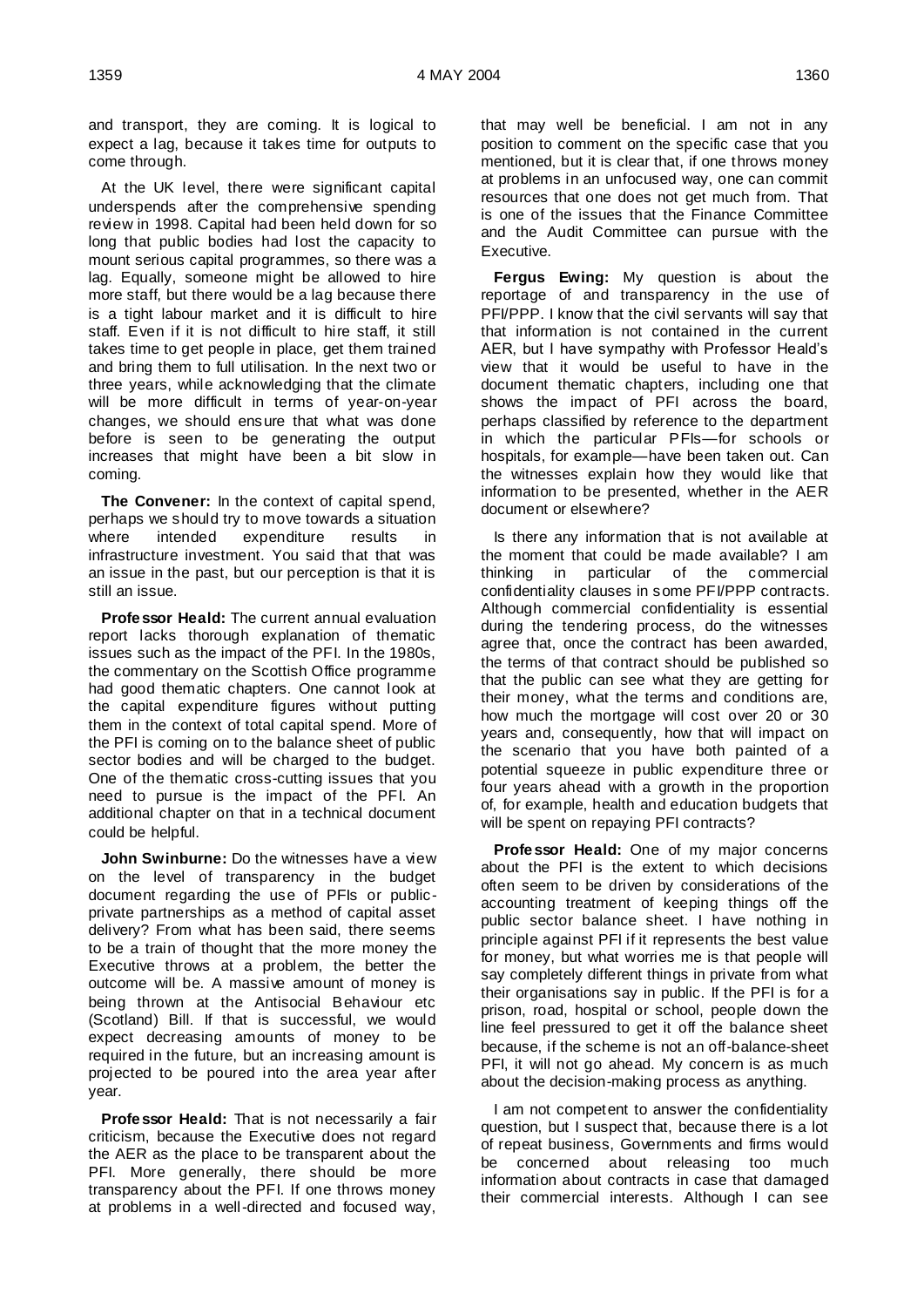what the issues are, I do not know how to resolve them.

You asked about information that could be put in the AER. I am not sure whether the Executive publishes such information elsewhere, but there are summary figures in the Treasury red book about capital spend over a short run of years although the run of years is not long enough—for the preferred-bidder stage and about the future value of commitments. The significant point that the committee has to watch is what the future payments and commitments under the PFI will be.

**The Convener:** We are running a bit short of time.

**Jeremy Purvis:** My question is about future commitments not on PFI and construction, but on the work force, an issue that Professor Lapsley raised. When we questioned the Minister for Finance and Public Services in the previous committee meeting, I asked about breaking down the proportion of budgets spent on public sector pay in a document such as the AER. That would at least allow us to have a different kind of debate.

If you have been following the Audit Committee's work on health, you will know that the two health board areas that I represent have been showing an increasing line of investment but a flat line of outputs. A lot of the budget has been precommitted because of the general practitioner contract, the working time directive or infection control. The next spending review will be different. We have already committed money, but how can budget documents be presented to allow us to have a different kind of debate?

### 12:15

**Professor Lapsley:** There is certainly a case for detailing the way in which spend is built up. All sorts of things come into play and new European legislation will affect your flexibility.

At least three committee members have mentioned PFI/PPP. There is a danger that we think in traditional terms about the capital-revenue distinction. If we think in those terms, we tend to think of people as revenue expenditure rather than as capital expenditure. That is an important issue when we have people who are, as it were, locked into the system, where they behave more like capital.

Moreover, people tend to think of capital as physical plant. However, in the past decade or thereabouts, a lot of investment has been made in virtual systems, moving away from the old style of infrastructure. I do not think that that has been picked up on at all.

There is a need for more clarity on PFI/PPP. Having some kind of thematic analysis in the report would be wonderful. I am sure that colleagues in the Scottish Executive would be delighted to do that. It would certainly inform the committee's thinking.

**Jeremy Purvis:** I think that we are just about to ask them.

**The Convener:** I can see from here that they are delighted.

Would either of you like to make a final comment on what you think the Finance Committee should consider for the spending review? How can the budget process be improved?

**Professor Heald:** I have no specific comments. The significant point is that we are now getting to a situation in which the rate of growth of expenditure will slow. With the present chancellor in office, it is unlikely that there will be a drastic slow-down in public expenditure growth. However, the economy cannot sustain the rates of catch-up that we have seen in recent years. At the macroeconomic level, the UK economy is running a big budget deficit while the economy is actually performing very strongly. Especially within the Barnett finance system, where what happens depends very much on the assigned budget, one has to acknowledge that important adjustments have to be made for a slower rate of growth.

**Professor Lapsley:** At the present stage in the cycle, the most obvious focus is the targets. We have to take a hard look at how meaningful the targets are and at what we can learn from them. There may be scope for improving them. That will be part of the debate as we try to ensure that public services are improved.

**The Convener:** I thank both witnesses for their evidence.

The committee has previously asked about the Executive's performance and innovation unit. As the Minister for Finance and Public Services and his team indicated last week, today we will be hearing from Andrew Goudie, who is the chief economic adviser. With him are Liz Lewis, who is head of the ministerial support group, and Richard Dennis, who is the finance co-ordination team leader and a regular attender at these meetings. Andrew, I will give you the opportunity to make a brief opening statement.

**Andrew Goudie (Scottish Executive Office of the Permanent Secretary):** Thank you for inviting us to talk to you about the way in which the Executive monitors performance and ensures delivery. I am the chief economic adviser and Liz Lewis is the head of the ministerial support group in the Office of the Permanent Secretary. You know Richard Dennis well.

I will spend a few minutes clarifying the main mechanisms for monitoring performance within the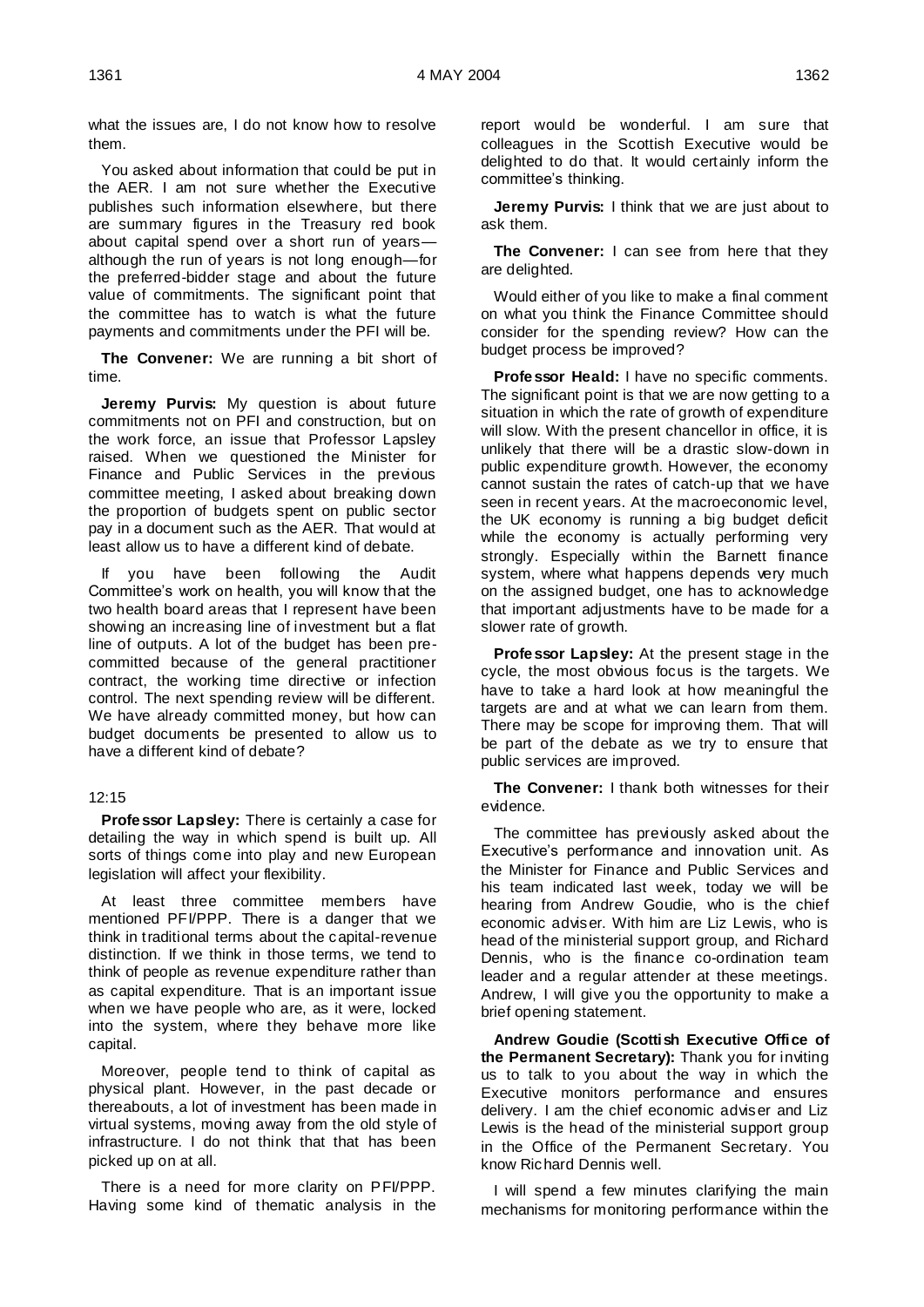Executive—covering, but going much wider than, the role of the new performance and innovation unit, in which the committee has expressed a particular interest. It might be helpful if I set out the general structure at the centre of the Executive, given that new arrangements have been introduced within the past year. In July, we announced the creation of the Office of the Permanent Secretary to draw together existing parts of the Executive whose role was to support the First Minister and the Cabinet in their collective work.

The Office of the Permanent Secretary consists of four elements. The ministerial support group, which is headed by Liz Lewis, is made up of the Cabinet secretariat, the strategy and delivery units—which we used to call the policy unit—and the teams that deal with events, protocol and UK relations. The analytical services group, which I head, includes teams of economists, statisticians and researchers who support the collective work of the Cabinet. The new performance and innovation unit is headed by Nick Parker, who was until recently a senior partner with PricewaterhouseCoopers. Finally, the changing to deliver division supports our internal change programme.

The intention behind the creation of the OPS was to ensure that the Cabinet's collective programme was delivered in a way that was more than the sum of its parts. We want to be sure that the Cabinet's cross-cutting objectives are met and that the organisation as a whole gives appropriate weight to the why as well as to the what. We also want to ensure that the analytical resources of the organisation are fully integrated into the support that is given to ministers.

The OPS is no different from any other Executive department, in that it has a civil service head and reports to ministers. The priorities and direction of the OPS are set by the First Minister, by the Deputy First Minister—when he is operating as such—and by the Cabinet collectively. We are responsible to the Minister for Finance and Public Services and we support his role in ensuring delivery on behalf of the First Minister and Deputy First Minister. The delivery unit and the performance and innovation unit report through Mr Kerr to the First Minister and the Deputy First **Minister** 

I know that the committee is interested in who does what, so it might be helpful to think of the strategy unit, the PIU and the delivery unit as three layers. At the top, the strategy unit is responsible for long-term thinking and horizon scanning. At the second layer, the performance and innovation unit is responsible for medium-term thinking on issues on which ministers are clear about what they want to do but about which they welcome advice,

including input from the private sector, on the best way of doing it. The PIU comprises short to medium-term project teams, which include private sector skills as appropriate, and it is currently focusing on public sector efficiency and improvement of services. It should be noted that the PIU does not have a role in monitoring delivery. That role is filled by the delivery unit, which is responsible for supporting ministers in monitoring the delivery of agreed commitments.

All three layers are assisted by the analytical services group, which audits the plans for delivering the more difficult or cross-cutting commitments. It also audits progress against those plans and advises on their rigour and deliverability. The Cabinet secretariat supports well-informed decision making in the Executive.

The other key player is finance group, which is part of the Finance and Central Services Department. The finance group has a specific responsibility for delivery, because it ensures that resources are used efficiently and effectively and it guides and advises ministers on resource allocation. Aligning resources to the Executive's commitments and providing sufficient resources to ensure that targets can be met are central to processes such as the spending review and any in-year allocations.

In practice, how do we work together to ensure a focus on delivery? The Executive's commitments are set out in the partnership agreement and reflected in the annual evaluation report, which also includes targets. Each minister is responsible for ensuring delivery within their portfolio, but all ministers are collectively accountable for the overall direction of the Executive and for delivery of the programme as a whole. Many of the commitments require collective effort to be delivered successfully.

Given the coalition dimension, there is a particular need for ministers to be consulted and to be content with the way in which policy develops and is implemented. The corollary of that is that officials at the centre of the organisation do not see themselves as separate from or unhelpfully challenging departments. We want to see ourselves more as working with departments towards common goals rather than as secondguessing what they are doing.

The framework to support and monitor progress is set out in the table, which has been circulated; it schematically lays out the way in which we approach that work.

The Executive's commitments were, of course, agreed by the partnership parties in the coalition negotiations. Ministers then translated those commitments into specific objectives and targets. Monitoring progress against targets and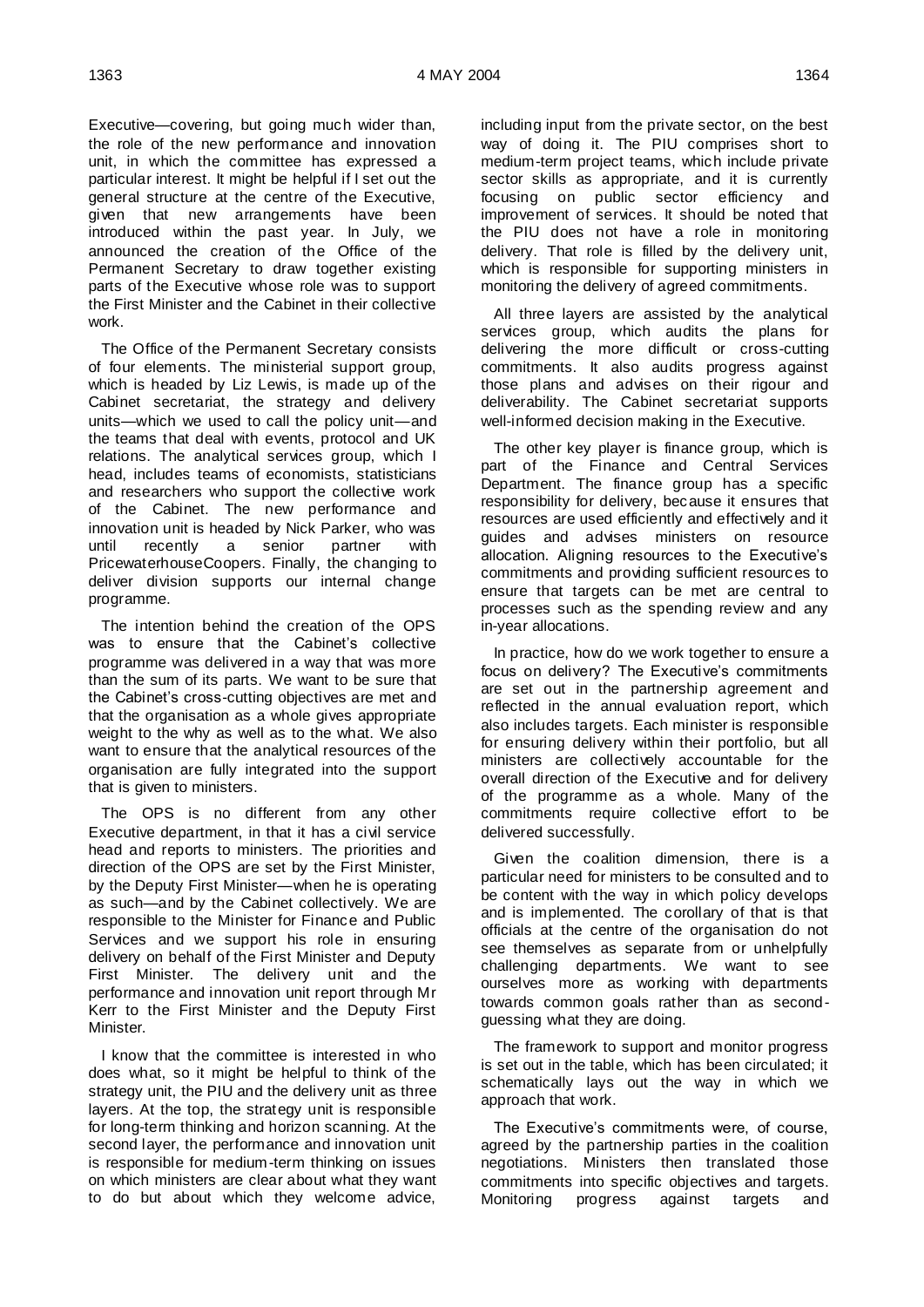commitments is carried out by the delivery unit and the finance group, which work together and are supported by analysts. Analysing progress towards the delivery of targets and commitments is done on the basis of reports to the Cabinet and a continuous overview. We have a monitoring system for the partnership agreement, which is used across the Executive to identify progress and to highlight areas of risk and what is being done to address those areas of risk.

The system is continuously updated and supports ministers and senior management in assessing delivery. It also provides a clear framework for Executive officials to take regular stock of progress. That work is co-ordinated by the delivery unit, which, again, is supported by the analytical services group.

Internally, the Cabinet receives a regular report from the Minister for Finance and Public Services on the delivery of Executive commitments. The Cabinet paper is co-ordinated by the delivery unit. Externally, there are reports from ministers at the end of parliamentary terms and there is, of course, the annual evaluation report, about which I will say more in a moment.

The Cabinet collectively considers the delivery report and identifies areas for further work and challenge. On the basis of the Cabinet's discussion, the Minister for Finance and Public Services has regular bilateral meetings with individual portfolio ministers in order to discuss delivery against plans and to explore risks and what is being done to address those risks.

**The Convener:** It might be useful and helpful for the committee to have what you are saying in writing, as members are anxious to get on with questioning.

You are, in a sense, setting out a theoretical model. If I were to pick a particular policy area say, for John Swinburne's sake, care for older people and, as well as the introduction of free personal care, care standards—how far would the model that you have just described correspond with the reality of how policy has been implemented?

**Andrew Goudie:** The model that I am describing is not theoretical in that sense; I am describing the way in which we operate across the Executive. The table that members have in front of them identifies the particular responsibilities of the key units. Several of the units that are mentioned have an interest in that area and each has its individual area of expertise. It is important to bring them together into a coherent framework that operates in such a way that, in any particular area, there is a continuous process of reporting by the department on its work as the year progresses. It is important that that is monitored by us centrally

and that we draw information from all the departments in order to inform a summary overview of how successfully the Executive's commitments across the board are being progressed and to dig out where difficulties are emerging in the process. The process is very much an active one.

**The Convener:** Let us say that a set of care standards is established for the provision of accommodation. There can be an aspirational standard and there can be a process of monitoring what is achievable. The costs of moving towards different kinds of scenarios for what is achievable can then be identified and a legislative and administrative framework can be set in place to take forward the policy. Is what you are describing actually what happens in the process?

**Andrew Goudie:** There is an important distinction to make between the work that takes place in the OPS at the centre and the work that takes place in departments. The work that takes place in the OPS is very much concerned with the high-level commitments—the aspirational targets and the more operational, specific targets that are set out in the partnership agreement. Once we get into the more specific detail of any policy area, responsibility clearly remains with the minister, within his portfolio. The minister will have responsibility for identifying and monitoring the more detailed specific targets and ensuring their cost effectiveness. I make that distinction because the OPS is not concerned with the very detailed implementation of policy and the detailed targets that individual portfolio ministers have adopted.

**The Convener:** Recently, the committee has been concerned with water expenditure. I am interested to know to what extent the policy development and implementation process resides with the monitoring division in the civil service and to what extent the structure that you have described comes into play. How do the two elements interrelate? Who is responsible if something goes wrong or is not considered properly?

### 12:30

**Andrew Goudie:** Although primary policy responsibility undoubtedly lies within the portfolio, the process that I have described—which takes place throughout the year—will bring to light areas in which partnership targets and commitments do not seem to be being met in the way that we would like or areas in which progress seems to be at risk, for various reasons. On the basis of that kind of information, we produce a regular report for ministers.

There are three routes by which that information is taken back into policy thinking and the policy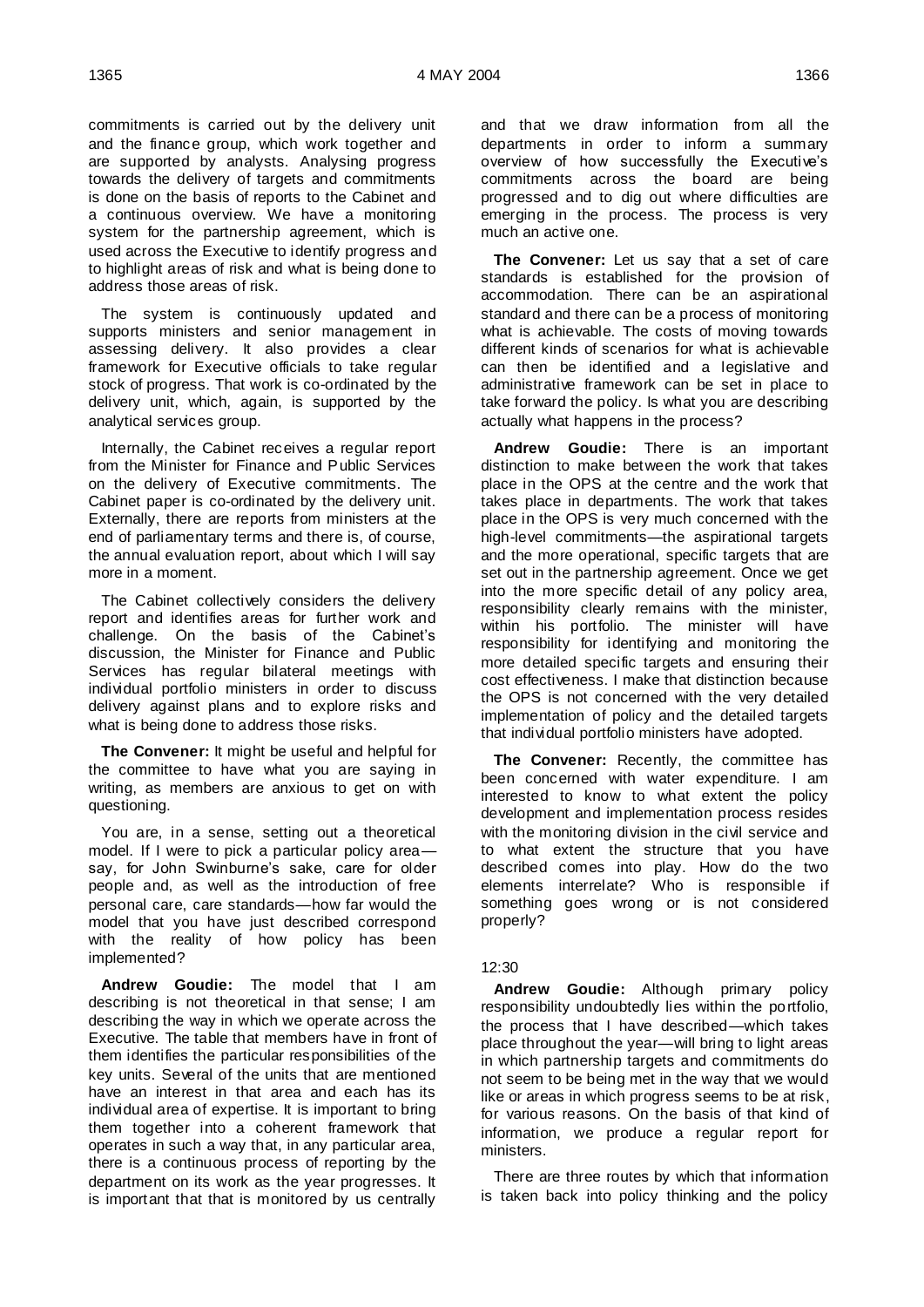process. The first is the Cabinet's collective discussion of the issues. The second is bilateral discussions between the Minister for Finance and Public Services and the portfolio minister. The management group has now set up a sub-group to deal with delivery, which will also consider such issues and try to identify ways in which policy implementation could be improved. There are three central bodies that take the knowledge that is collected through the process that I have described and interact with the department where responsibility lies. That sort of analysis flushes out questions such as whether better-designed policy, better implementation or more resources are needed.

**The Convener:** So you would be involved in making decisions about how quickly different thresholds of care standards, for example, should be rolled out and you would monitor information leading up to the decision-making process. Similarly, you would have been involved in considering the lack of investment committed to water infrastructure over the past three or four years.

**Andrew Goudie:** The OPS is involved at a far less detailed level than you are suggesting.

**The Convener:** I am trying to clarify the position.

**Andrew Goudie:** Fundamentally, the OPS is involved at the level of the commitments that are set out in the partnership agreement. We were not involved in the design and preparation of the much more detailed strategies and targets within portfolios, responsibility for which rests with portfolio ministers. The link between the two is that, if concerns about a partnership agreement commitment are identified through the monitoring process, the Cabinet collectively—and the Minister for Finance and Public Services on its behalf—will engage in more detailed discussions with the portfolio minister and seek to understand what strategies that should contribute to meeting that commitment are not going as well as expected and what more might be done at that level.

**Dr Murray:** Thank you for your explanation of how the system operates, which can be confusing to outsiders. Clearly, it would be inappropriate for me to ask you how objectives or targets are chosen, because those are ministerial decisions. Although civil servants advise, the responsibility for such decisions rests with ministers and questions about them should be directed at ministers. You are involved in monitoring, analysing and reporting on progress. From the available budget documentation, we find it difficult to see how the targets and so on tie into the strategic objectives and how the money that is invested reflects the Executive's priorities. Do you have more of a handle on that? Are you able to

indicate to us how targets are monitored to ensure that the overall objectives are met? How are you monitoring the objectives of growing the economy and ensuring that services become more efficient and effective? We have difficulty making connections of that sort.

**Andrew Goudie:** Your example of the economy is a good one. We have to be careful not to look too mechanistically at where the expenditures sit in any table. If we take the example of growing the economy, it is easy to fall into the trap of assuming that the Enterprise, Transport and Lifelong Learning Department is the area of the Executive that contributes to growing the economy. Indeed, the annual expenditure reports and so on encourage us to take that view.

The important thing is to go back to the basic strategic work of the Executive and examine what the Executive views as being the fundamental drivers of whatever the area of policy is that is being considered. For example, elements relating to the economy are well laid out in the earlier versions of the framework for economic development and, in the case of the enterprise network, in "A Smart, Successful Scotland". Those documents lay out what the basic strategy is and what the key drivers of the policy objective are.

The way in which to consider the issue is to go back from the strategy to the spending documents and examine how spending is allocated in the spending document towards those drivers of economic development. The First Minister has made it quite clear that, as well as the expenditure that takes place on the enterprise and lifelong learning side, he sees the transport infrastructure and the education system as being fundamental contributors toward the development of the economy. I agree that the documents do not set out the information in quite the way that I have described, of course.

The same sort of approach is required in relation to an examination of the targets. The targets that relate to that much broader strategy need to be considered rather than the targets for a narrow area of the work of the Executive.

**Ms Alexander:** You mentioned that the PIU is involved in some work on public services productivity. Could you say something about the nature of that work?

**Liz Lewis (Scottish Executive Office of the Permanent Secretary):** As you know, the unit is headed by Nick Parker, who has come in from the private sector and is working with us on a parttime basis. He is working with small teams of civil servants and bringing in private sector expertise from outside as appropriate. We have asked him to help us with the kind of work that Mr Kerr was speaking to you about last week, such as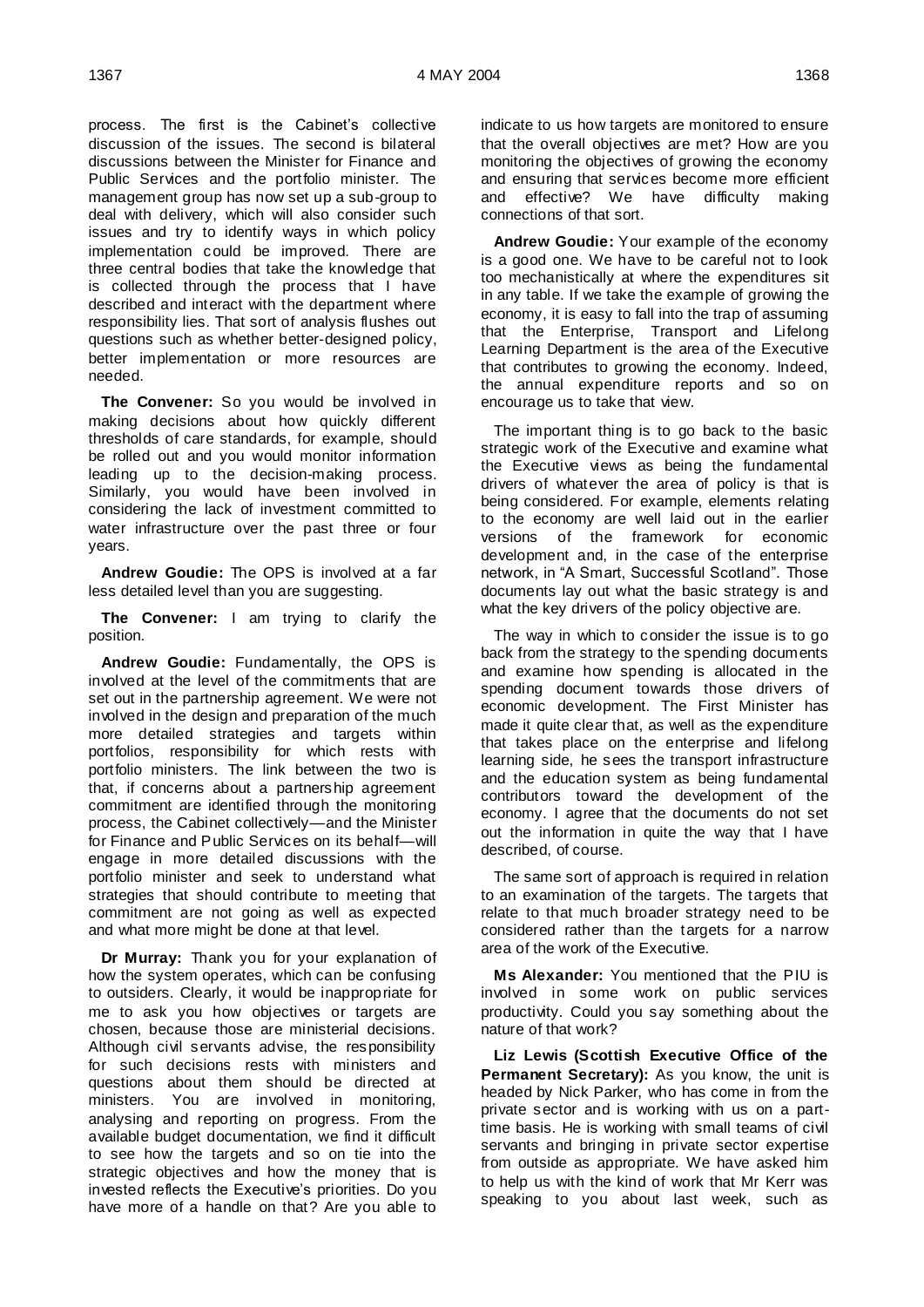backroom efficiencies, sharing backroom services, and e-procurement. He is using his private sector expertise to suggest ways in which we can better approach those areas and bring a private sector element into them.

**Ms Alexander:** When the Minister for Finance and Public Services was with us last week, he strongly emphasised the procurement side of things. That is obviously one dimension of public services' productivity. However, at that time, we highlighted an interest in the measurement of productivity, which might more appropriately lie with the analytical services group. Clearly, if all of us are to pursue the agenda that we were talking about earlier on, the measurement of public services' productivity and comparability in measurement with the rest of the UK are important. Obviously, a lot of work is being done elsewhere in the UK and it would be useful to get an idea of the Executive's thinking about public services' productivity.

**Andrew Goudie:** We agree that that area is important. There is no question about that. It is also an extremely difficult area in terms of measurement and the conceptual framework for understanding what exactly to measure in relation to both inputs and outputs. I do not say that by way of an excuse; it is simply a statement of the reality of trying to come to grips with a difficult question of measurement.

At the moment, the Scottish Executive's understanding of public sector productivity is poor. We are not alone in that, unfortunately; we share the problem with the UK and most other developed countries. The work that is being done in London as part of the Atkinson review is extraordinarily important in terms of trying to get a better understanding of how to go about doing that sort of work. We are in close touch with the review team, which visited us in February. We talked to the team and the team talked to various people across the departments, because much of the work revolves around defining public sector output in various sectors.

The sensible approach that we have adopted is to wait and see what Tony Atkinson comes up with. He is due to produce a provisional report in July and his final report will be published in January. It is difficult to predict what he will say in July, but we will consider what we can take from it. I have two approaches in mind. One is to see whether we can piggyback on the work of the review if it develops indicators that we can use readily. We would not do so mechanically, but there might be indicators that could quite easily read across. If we cannot use the specific output indicators that Tony Atkinson generates, the second possibility is that we may be able to use the basic principles that underlie his work and try to build on them in our work.

Everyone would readily agree that more work on the matter is needed, although we are conscious that the work is extremely difficult and probably quite resource intensive. Nonetheless, there are a bunch of reasons why people are deeply interested in it. People are interested partly because they want to know about the public sector's performance and partly because the work will guide the development of policy in the public sector. More broadly, people want to know about the performance of the national economy and GDP and so on. We have no difficulty in agreeing that the work is important.

**Ms Alexander:** That is enormously helpful. The committee will continue to show an interest in the matter because evidence-based policy must start with common agreement about the matrix.

I am aware of how resource intensive that work is and agree that piggybacking is the right way in which to proceed. However, as a precursor to the Atkinson review, the Office for National Statistics produced experimental productivity measures for England and Wales. Is it possible to ask the ONS, which has a UK-wide remit, to consider doing comparable work for Scotland, which might not be such a draw on the Executive's resources but would allow us to stay in step?

**Andrew Goudie:** That is a possibility, although the Atkinson review was established because of serious questions about what is going on at the UK level. The ONS is deeply concerned not only about the productivity measure but about its components, particularly the output side, which is a fundamental part of GDP. We could ask the ONS to do that work, but it has sufficient worries. It is probably worth waiting to see how the ONS works through those worries before we try to do further work.

**Jeremy Purvis:** In the bilateral ministerial discussions that have taken place since the new structure was put in place, have there been any examples of policy or budgetary changes?

**Andrew Goudie:** Obviously, I cannot report on the detail of bilateral meetings—you would not expect me to do so. However, the nature of bilateral meetings is that the Minister for Finance and Public Services, on behalf of the First Minister and the Deputy First Minister, undertakes a friendly challenge of the work that is being done in the portfolios. Policy changes have been discussed in the sense that, where specific partnership agreements have been seen to be at risk or to be moving more slowly than we might wish, the question has arisen of why that is the case. The policy is not always the reason why things are not moving fast enough—the implementation of policy can be just as important—but it is absolutely right that the nature of the policy is discussed.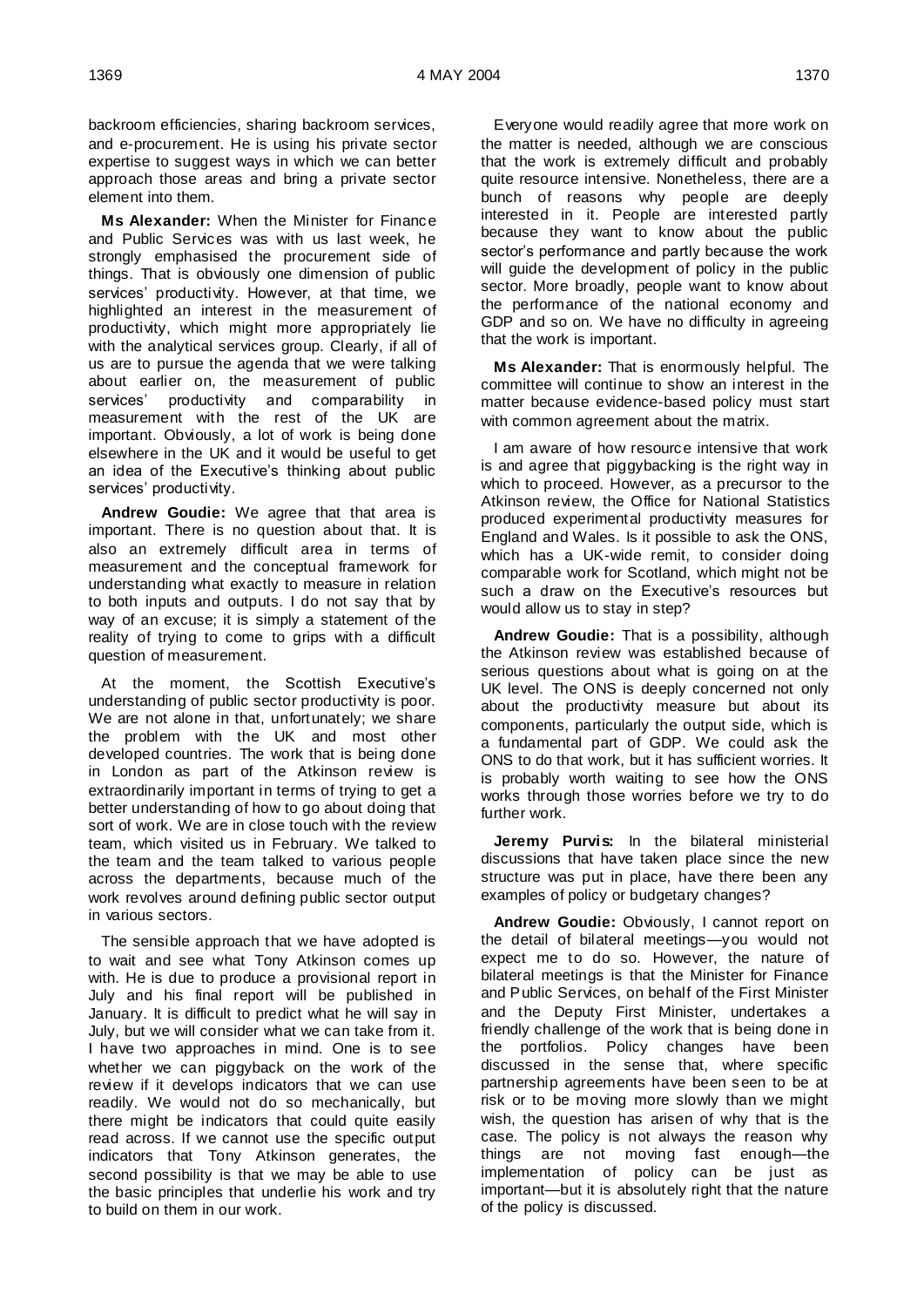**Jeremy Purvis:** You will be aware of the adding-it-up approach that the Cabinet Office strategy unit has taken in the past few years, one aspect of which is transparency. My constituents want to know why they are still waiting eight or nine months for an operation, but we get the answer that discussions between ministers are friendly chats. During our meeting in Motherwell, we questioned Richard Dennis about whether the discussions that take place are simply fireside chats. We remind you that you have a commitment to provide better public services for taxpayers' money. Where are the teeth within the structure that you have outlined? Is it the delivery unit that says, "Look, it's not working and you're not getting any more money until it works"? Alternatively, do people say, "Give us another six months and another £200 million and I'm sure that it will work after that"?

### 12:45

**Andrew Goudie:** That question should probably be directed to ministers as much as to me. The primary approach is in the first instance to identify through monitoring whether something is on or off track and then to find out why that might be the case. A strong emphasis is placed on taking a collaborative approach to understand why initiatives are not working as expected. The role of reducing funding and other steps is further down the line.

When early discussions take place, the emphasis is much more on understanding how matters can be made to work better through what you characterised as a friendly chat—some such chats are from being friendly. The purpose is to find a solution rather than a sanction at that time. Ultimately, it is for ministers to expose such conversations as they wish to when they report to Parliament or at other opportunities.

**Jeremy Purvis:** How do we communicate that to a wider audience than the minister and officials? We, the public and relevant professionals learn about that only if it results in a budget revision or a slight policy change. The approach is different from my understanding of the Westminster strategy unit's adding-it-up strategy, which is more evidence based. The adding-it-up implementation group has said:

"Main areas for further improvement identified by the AIU Implementation Group include: continued promotion of greater openness (transparency being a pow erful lever for evidence based policymaking)".

The structures that you just outlined do not have that transparency.

**Andrew Goudie:** Ministers decide how they make matters transparent. Various opportunities for doing that are available. One is through the functional committee structures in which such matters are discussed. Another is through the main parliamentary debates that take place. Ministers can make such announcements in other ways, too.

The process that I described is a forerunner by which ministers try to understand how they may improve how things are done before making decisions. Of course they will make those decisions at some point, but I am describing a process by which knowledge is gathered through and analysed in the system. Various groupings in the system advise ministers about the possibilities for improvement and ministers hold conversations bilaterally or collectively. At that point, ministers determine how they transmit that to the wider community.

**Jeremy Purvis:** I will return to that point.

Does the structure that you have outlined link with local authorities? Is it purely linked with Executive spend and Executive departments? I presume that it is linked with the health service, although that has its own internal structure. That leads on from questioning of previous witnesses. Many deliverers of public services are not within the Executive's direct remit. An element of local accountability is involved, which means that local decisions are made to fit local circumstances. How does your structure accommodate that?

**Andrew Goudie:** You are right to say that a significant proportion of the partnership agreement is in the hands of third-party deliverers. We are capturing the assessment of people in the Executive who have responsibility for different areas of government, wherever implementation takes place. For example, when the implementation of key partnership agreement targets sits in local government, responsible officials in the Executive monitor or sponsor those parts of local government. They report on progress towards meeting those targets.

**Jim Mather:** I am keen to return to a more macro level. Growing the economy is the top priority. Recently, the new chain-linking method of calculating Scottish GDP was adopted. That made little difference to the data from 1971 to 2001—the average rise in GDP over that period has moved up from 1.6 per cent to 1.62 per cent. However, the method produced an apparent initial improvement to Scottish GDP data in the short term, although that petered out in the fourth quarter of 2003.

The fundamental point is that that cries out for comment when considered through a business analogy. If a business sold, disposed of or deemphasised a damaged division or subsidiary, it would face a loss on disposal of assets, redundancy payments and reorganisation costs.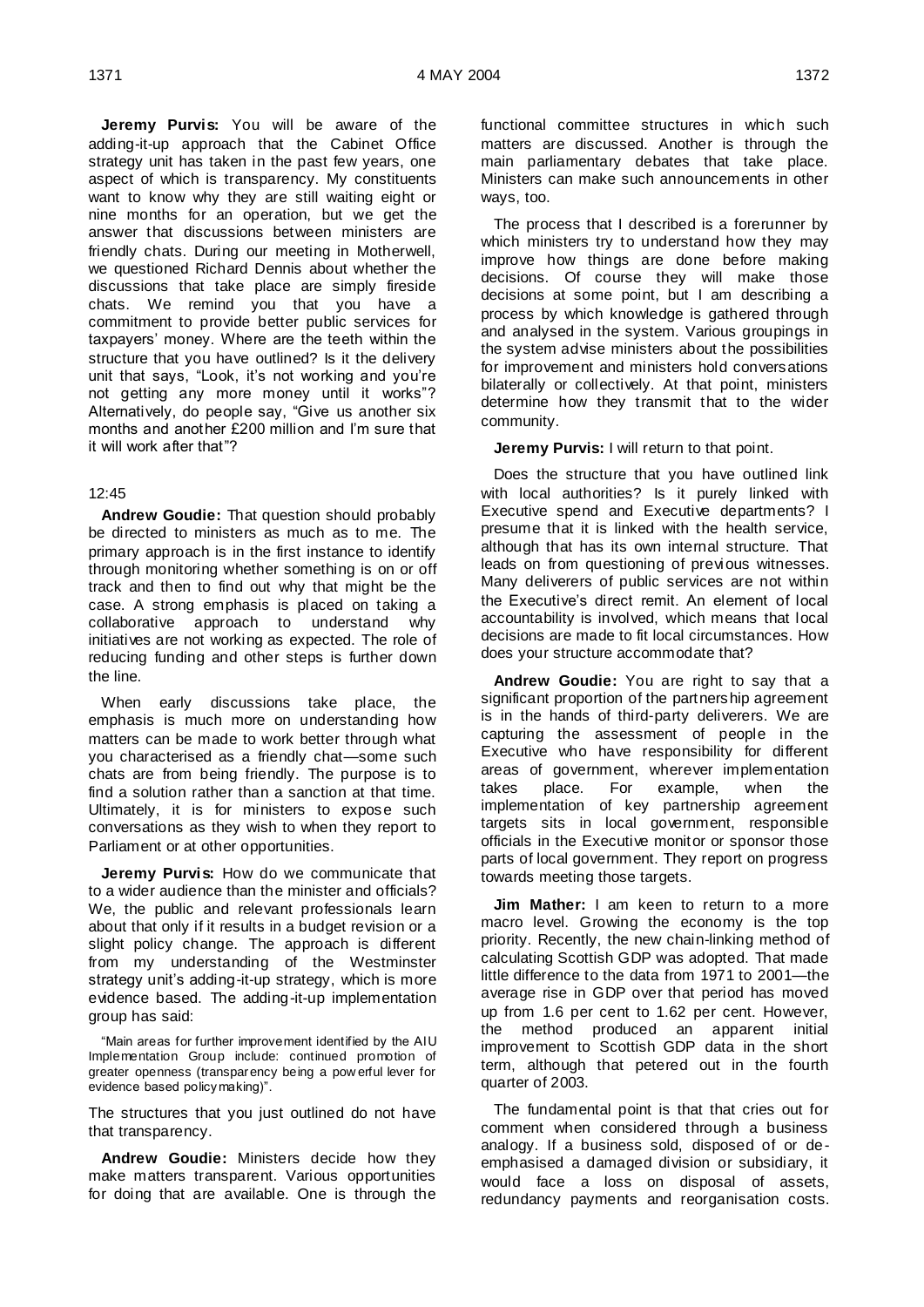Its cost of borrowing would probably go up. Its share price would probably come under threat. The competition would be aiming for its jugular, and others might even be moving in to try to take over what would be seen as a failing operation.

There is a second business analogy on which I want you to comment, and that is that no business would be allowed to rebase its performance comparison on a date as recent as 2000. That would show the corner shop and Tesco converging on the index of 100 from wherever they have come, which would be an amazing coincidence, then not diverging much from it in such a relatively short period of time. Why, when that would not be acceptable in the corporate arena, is it acceptable for Government to do that and to display data in such a way?

**Andrew Goudie:** The analogy is not particularly helpful, given that when we measure GDP we estimate rates of growth in a huge number of different sectors of the economy. The key question is how we take those rates of growth from 300 plus different sectors and weight them together into a single measure. If we go back to pre-chainlinking days, the weights that were used, which reflected the shares of the different sectors in the economy, were at best three or four years out of date, and at worst seven or eight years out of date. At that time, those were the only resources that were available to us in those areas.

The key issue, on which most people agree, is that the weights that should be used are the most recent ones that are available, because they reflect the current structure of the economy in the most acceptable way. The move to chain linking is fundamentally a way of trying to make those weights as current as possible. In practice, there are lags in producing data. We still have a lag of something like three years, but we hope to maintain that and, if possible, reduce it to two years. The reason for doing that is that fundamentally we believe that we will get a much more accurate reflection of the rate of growth in the economy by balancing the different weights of the different sectors.

On your point about companies, the key issue is that we are not trying to diminish in any emotional sense the effect of one part of the economy being in decline or reducing its output. We are simply trying to reflect its contribution to the economy. If over a period of years one sector declines very rapidly for whatever reason—you probably have in mind the electronics sector over the past few years, but we could take many other sectors—we want to capture that as accurately and as quickly as we can. It is not a question of trying to minimise and devalue the change in the economy; it is simply a question of trying to capture the relative importance of sectors.

**Jim Mather:** I hear exactly what you are saying, but if I were running a conglomerate and were able to have that same flexibility, I would never fear an annual general meeting, because I would always be able to emphasise the positive and deemphasise the areas that were in decline and damaged.

To look at it from a different angle, GDP is clearly the only measure we have at present to monitor economic performance yet, in the recent Allander series of lectures, Nicholas Crafts told us that if Scotland could just achieve the same, relatively low, level of life expectancy that the rest of the UK has, we would enjoy a 21.3 per cent uplift in our GDP. What does that say for our current GDP figures and the confidence that we can have in them?

**Andrew Goudie:** In my mind it does not affect the degree of confidence that we have in the GDP figures. The point that Nicholas Crafts was trying to make was that were Scotland more successful in improving the health of the people, such that life expectancy in the country improved, the proportion of people who operate in the work force increased and their productivity increased, the total production and consumption of the country would increase, which is true. That does not necessarily have any bearing on the methodology that we use for measuring GDP.

**Jim Mather:** The thing that worries me about that is that a 21.3 per cent uplift would put Scotland well ahead of the UK average on published data. That sits particularly uncomfortably with real data on the movement in population, life expectancy, average incomes, new car registration, the value of houses and so on. It does not compute.

**Andrew Goudie:** I have no doubt that most of the things that you mention would have an impact on GDP per se because most of them will generate incomes in different ways; personal income is a key component of GDP so that will be picked up in our estimates. I am sorry, but I do not see how that relates to the methodology that we adopt—that is simply saying that if we had a different set of policies or there were different outcomes in terms of how people participated in the work force we would count more people, more production and more expenditure in the classic GDP manner. The methodology is independent of those particular policy successes.

**Jim Mather:** I have one final question.

**The Convener:** This is becoming a bit of an academic debate.

**Jim Mather:** Okay. Let me make it less academic.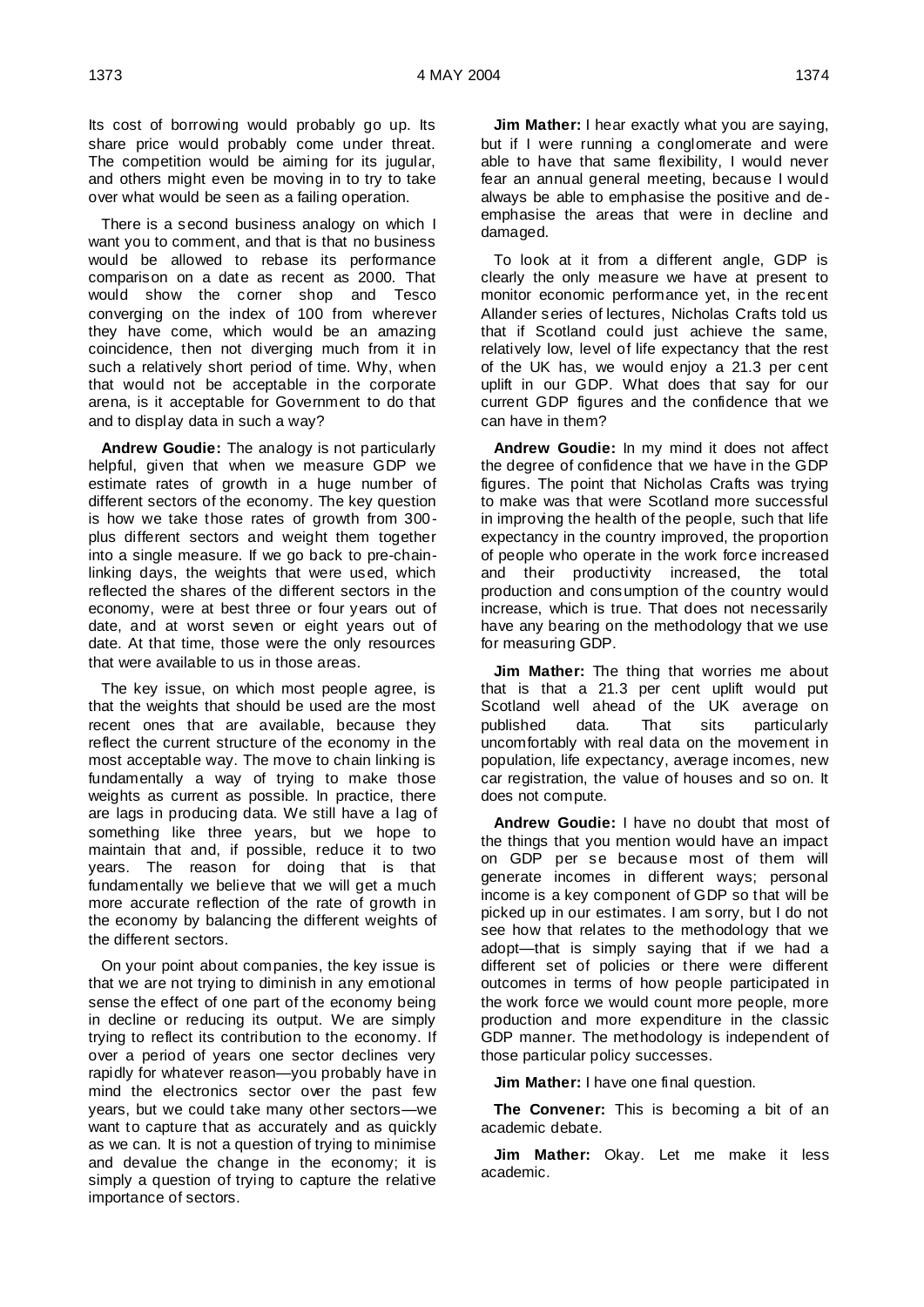Coming from the prosaic world of accounting, we are always interested in the cross-adds to verify data. When cross-adds do not cross-add the balloon goes up. When Nicholas Crafts states that we could expect a 21.3 per cent uplift in GDP, does the balloon not go up within the Scottish Executive?

**Andrew Goudie:** No, I do not think so. I am not sure about the precise point that Nicholas Crafts was making, but I understood that it related to more people being in the work force and producing more if their health was better and they did not die younger. The Executive would accept the obvious nature of that comment and agree with it. That is the sort of analysis—although I admit that we do not usually come to it from that direction—that underpins the comment that was made earlier about why the Executive has strong targets on smoking, coronary health care and so on.

People accept that if we increase the health of the population, that has value in its own right and it also makes an important contribution to economic development, because more people are able to work and fewer people have to care for people who are sick and so on. The Executive is well<br>aware of that linkage with economic aware of that linkage with development—a balloon does not go up, because we are aware of the issue, which is embedded in many of the partnership agreement commitments.

**Fergus Ewing:** The witnesses will be relieved to hear that I offer no prospect of any academic debate.

I read the document entitled "The Framework for Monitoring Delivery" and it left me with a sense of incipient bafflement. I listened to Andrew Goudie's introduction, which—truncated though it was increased that bafflement because he described a series of committees and bodies: the delivery unit; the analytical services group; the finance group; the management group; the performance innovation unit; the ministerial support group; and last, but presumably not least, the Office of the Permanent Secretary.

Without being facetious about all that, if we want to try to achieve efficiency—to me, as a fairly simple person, that means making savings somewhere along the line—are there not too many committees? Should there not be one committee, headed up by the Minister for Finance and Public Services, who reports to the Cabinet—or have I lost all contact with the reality of the situation within which we all operate?

**Andrew Goudie:** One of the important things that we try to do is to integrate the various people in the Executive who have different skills in this area. One key aspect is the monitoring process, which in one sense is a fairly technical part of the system. The analysis is obviously about much more than the numbers and the sheer technical side of the process; it is much more complicated. The reporting side is also crucial—whether that is reporting internally to ministers or to the external world.

The picture is complicated, as delivery of policy is partly to do with policy and partly to do with the availability of resources, determining the best means for delivering policy and having the evidence that allows us to move towards the most appropriate means of implementing policy. Those are different sorts of skills. What we have done in the process that is outlined in the table entitled "The Framework for Monitoring Delivery" is to tie those quite tightly into one framework. There are several committees, but the process has several stages, which in practice it is worth identifying as separate parts. I hope that the table shows some of the key stages that we go through in trying to bring all the knowledge to bear. Ultimately, the most important part of the process is the final discussion in which ministers decide how to respond to that knowledge and how to use it within their departments to make policy more effective in the future.

### 13:00

**Fergus Ewing:** When will that ministerial discussion take place?

**Andrew Goudie:** The next discussion—Liz Lewis will correct me if I am wrong—will be on 12 May.

**Fergus Ewing:** Surely the process must come to an end at some point—at least I hope that it does. When is it anticipated that that process will come to an end? Or have I misconceived the process?

**Andrew Goudie:** We do not conceive that that process will come to an end. I presume that delivery will always be high up the agenda, so it will always have to be continually monitored and responded to.

**Fergus Ewing:** Let me ask a simple question. Does the Executive write to quangos to ask them for their assessments of how savings in the expenditure that is planned within their remits can be effected? For example—if I may pluck one example at random—does it ask that of SNH?

**Andrew Goudie:** I do not know about SNH in particular, but such assessments are an integral part of the spending review process in which the office is involved. The Executive has a set of commitments and targets that it hopes to meet. As part of the spending review, the Minister for Finance and Public Services talks with all parts of the Executive, including the NDPBs, and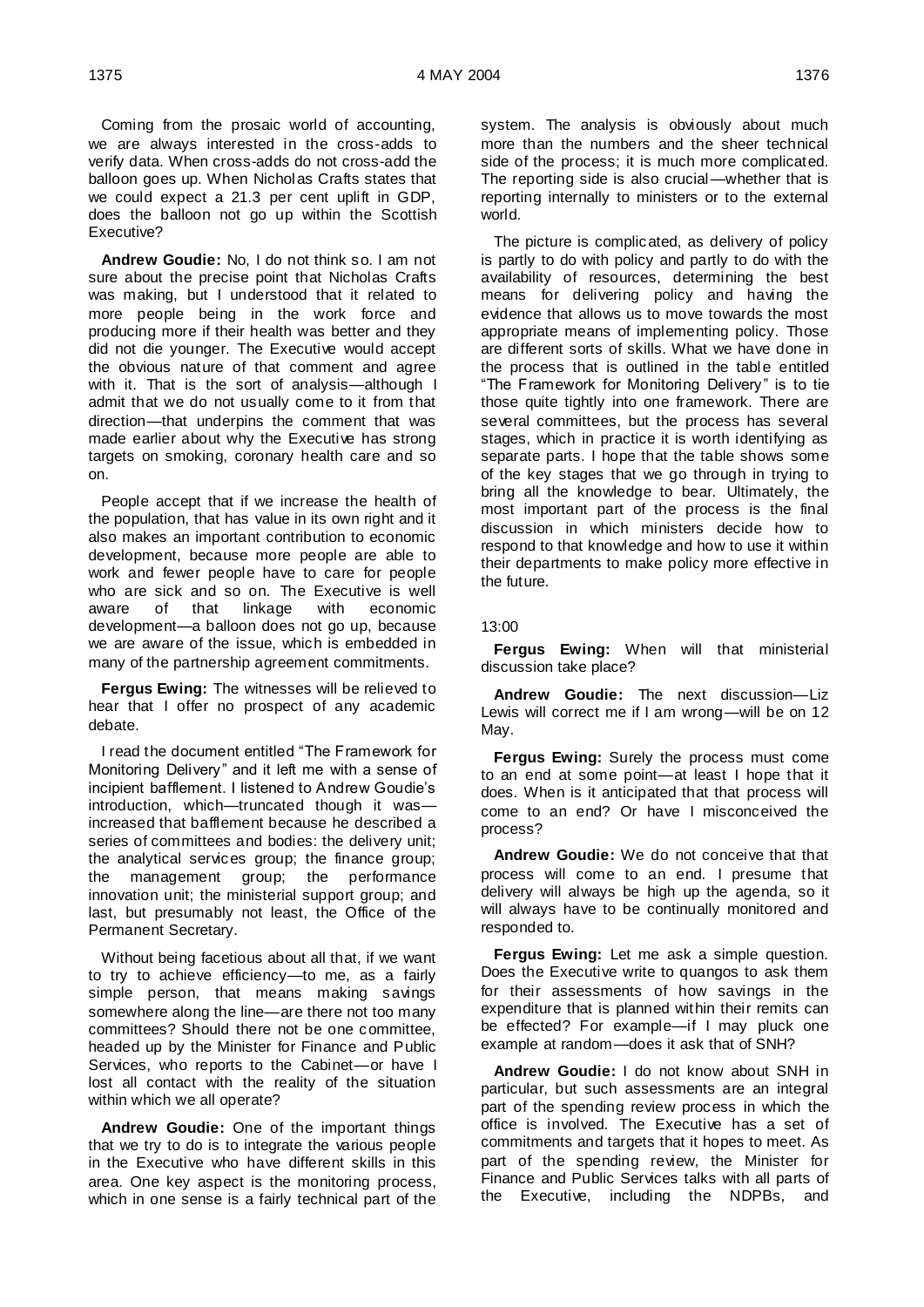challenges them on how they are delivering those targets and the cost effectiveness of what they are doing.

**Fergus Ewing:** What savings has that achieved over the past five years? Can you share that with us?

**Andrew Goudie:** No. Perhaps Richard Dennis can say more about that, but I am not sure that we capture that saving in a single number.

**The Convener:** I want to pick up on a couple things before we close. First, I would like the full text of Andrew Goudie's opening statement, only a portion of which we heard earlier. Secondly, picking up on Fergus Ewing's last comment, I think that it would be helpful to get a sense of how the arrangements that have been described to us today work in the context of the spending review. For example, who makes decisions and how are decisions made between different competing priorities? We would certainly welcome a submission on how that process links into the arrangements that you have described.

As Wendy Alexander pointed out, I think that the committee will return to this subject. We have had a consistent interest in performance review and I anticipate that we will want to consider the issues in detail once the Atkinson and Gershon reviews have been concluded. There might be an issue about the timing of when that information becomes available, so we would certainly welcome any input from the Executive that could help us to decide about the timing of any inquiry that we might hold on that.

I thank the witnesses for attending today.

# **Items in Private**

### 13:03

**The Convener:** I hope that we can be quick with the remaining agenda items. Item 3 is to consider whether to consider in private at our next meeting the draft reports on the financial memoranda to the<br>School Education (Ministerial Powers and (Ministerial Powers and Independent Schools) (Scotland) Bill and the Breastfeeding etc (Scotland) Bill. Do members agree to that?

### **Members** *indicated agreement*.

**The Convener:** The final agenda item, which is consideration of an approach paper on our crosscutting review of economic development, including consideration of advisers, will be taken in private.

### 13:03

*Meeting continued in private until 13:20.*